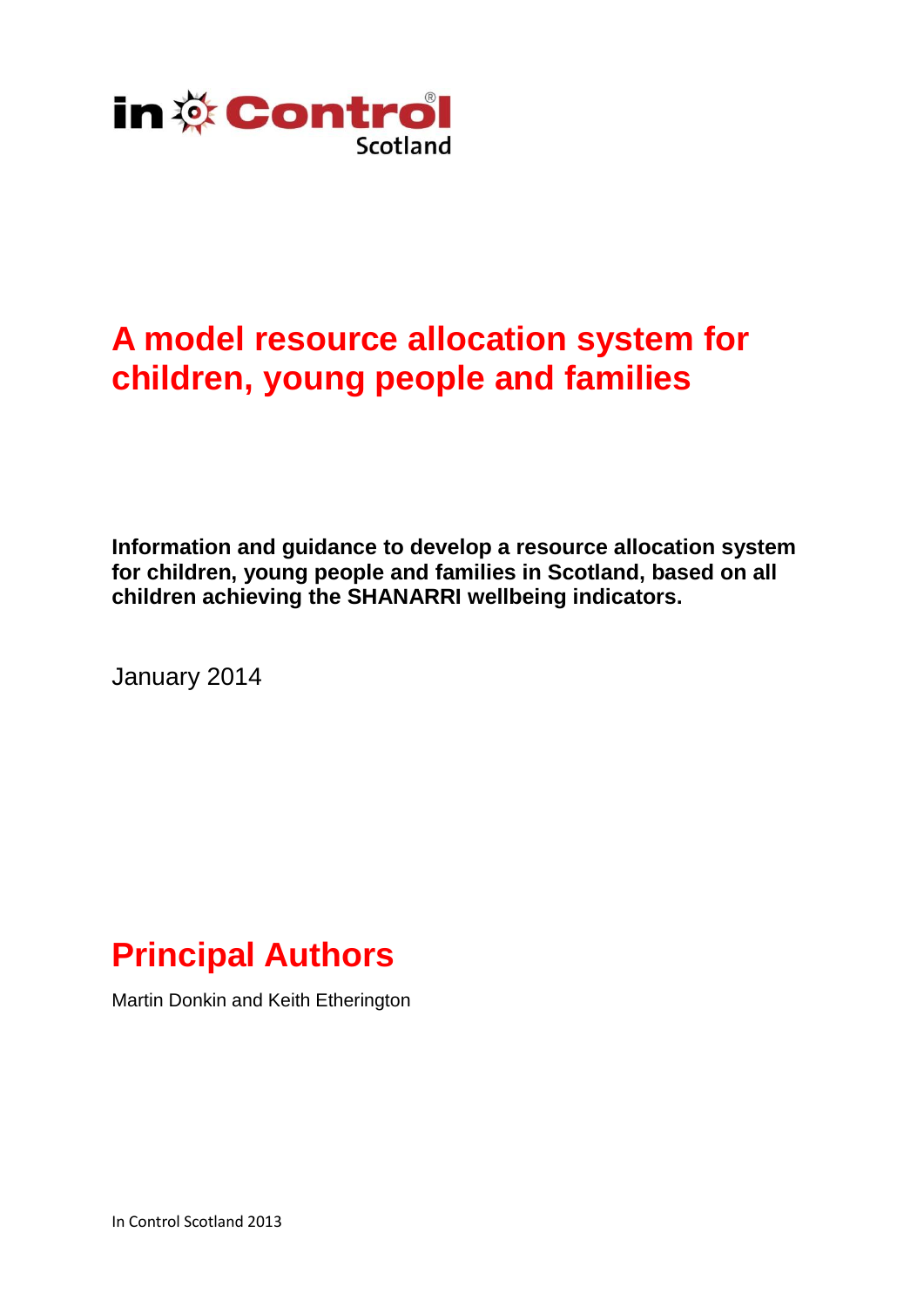# **Acknowledgements**

This introductory paper builds on and has been adapted from an earlier paper published by In Control (England) in February 2013 titled 'Understanding the Resource Allocation System (RAS)'. The content, and in particular the allocation questionnaires, has been developed following discussion with local authorities, families and providers and particularly is informed by the resource allocation development work in the children's services of Glasgow City, Highland, North Lanarkshire and West Dunbartonshire Councils, as well as drawing heavily on the work of Newcastle City Council.

Specific thanks also go to the authors of the original In Control (England) RAS paper - Nic Crosby, John Waters, Clive Miller, Gerry Kelly, Martin Donkin and Paul Connolly from which large parts of this paper has been adapted. The adaptations, however, provide some specific view points from the present authors (Martin Donkin and Keith Etherington) and therefore are not necessarily the views of the authors of the original February 2013 English paper

Electronic copies of both papers, including all the appendices, can be accessed from the In Control Scotland website at [www.in-controlscotland.org](http://www.in-controlscotland.org/) in the section Resource Allocation Central or by e-mailing [info@in-controlscotland.org.uk](mailto:info@in-controlscotland.org.uk)

In Control Scotland January 2014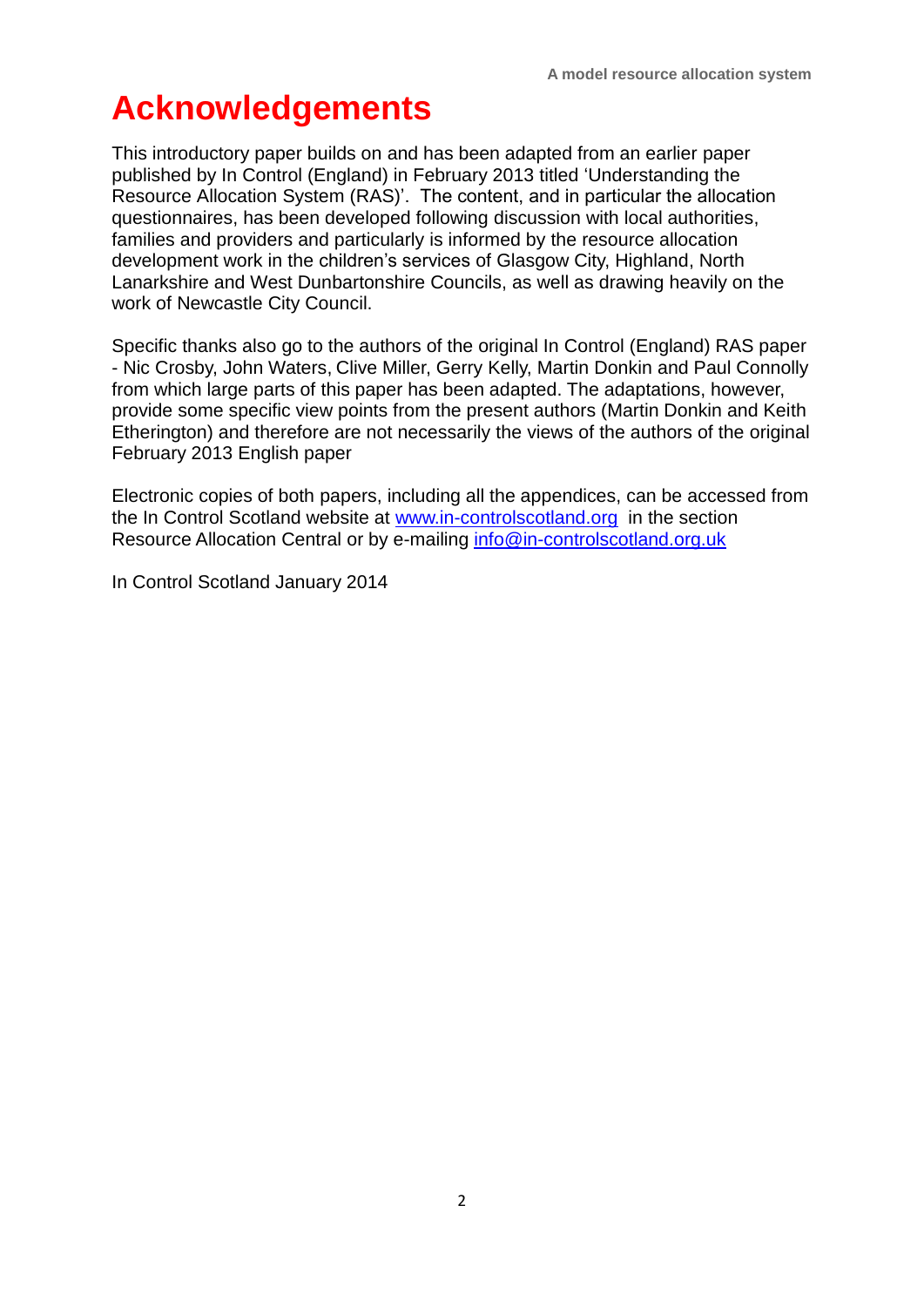# **Contents**

|                                                                                                         | Page |
|---------------------------------------------------------------------------------------------------------|------|
| <b>Introduction</b>                                                                                     | 4    |
| What is a RAS?                                                                                          | 5    |
| A common language                                                                                       | 8    |
| <b>Explaining the In Control approach to resource allocation</b>                                        | 9    |
| A focus on outcomes<br>The allocation questionnaire<br>The analysis spreadsheet<br>The allocation table |      |
| <b>Conclusion</b>                                                                                       | 20   |
| <b>Appendices</b>                                                                                       | 21   |
| Appendix 1: SHANARRI RAS Questionnaire - secondary school age children                                  |      |
| Appendix 2: SHANARRI RAS Questionnaire - primary school age children                                    |      |
| Appendix 3: Sample Children's Service Allocation Table (Newcastle City Council)                         |      |
| Appendix 4: A note about in-house services and their costs                                              |      |
| Appendix 5: Key steps in developing a resource allocation system                                        |      |
| Appendix 6: Frequently asked questions                                                                  |      |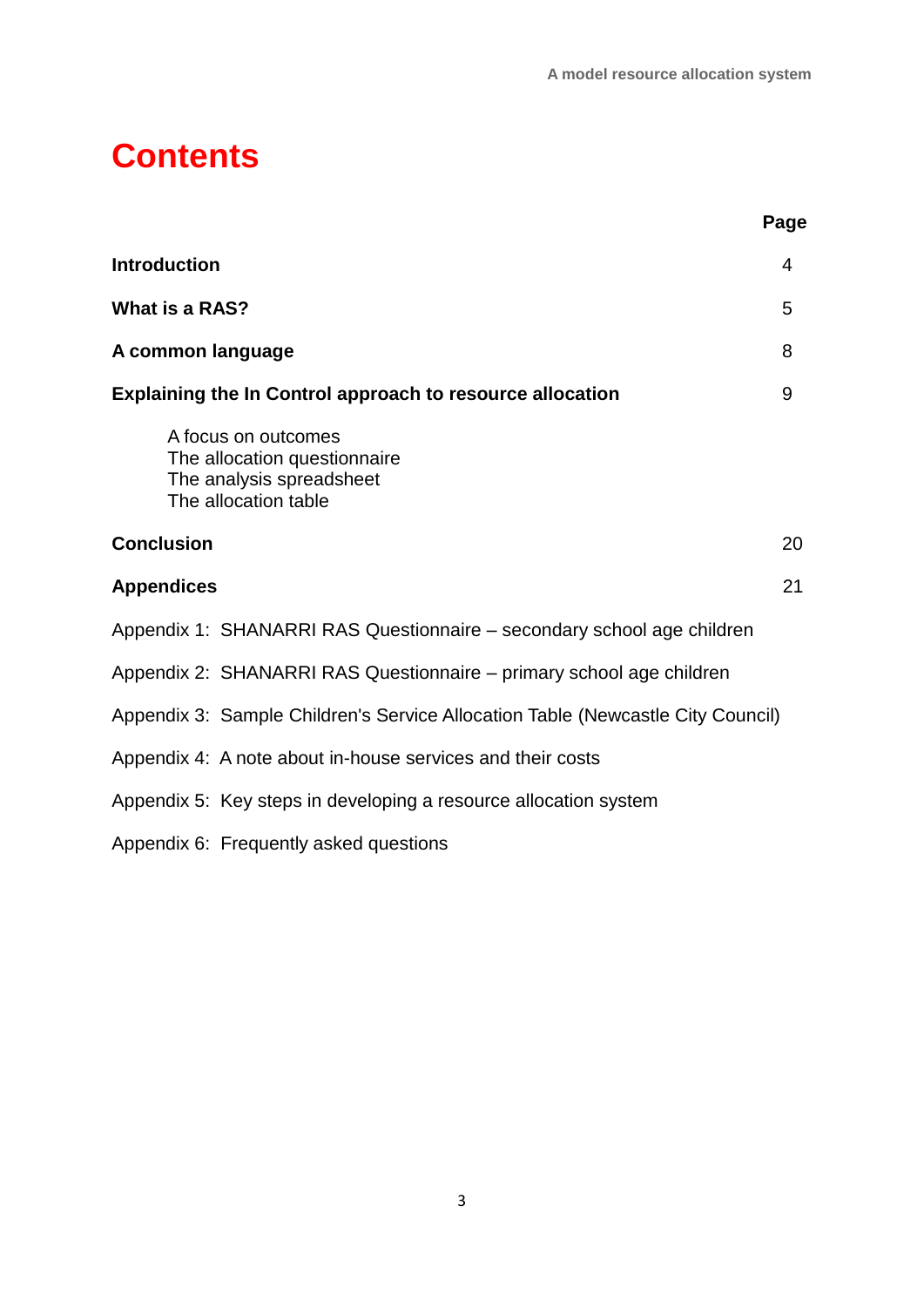# **Introduction**

A Resource Allocation System (often shortened to RAS) is simply a way of identifying the sort of financial resources that an individual child, young person and/or their family can access from the funding agency in the area in which they live. The funding is provided so that the child or family can then make a plan and direct the resources available to them to meet their identified support needs and to achieve agreed outcomes. A resource allocation system is simply a means to an end, the end being that children and families can access support and services that work for them, or, to put it another way, that enables children to achieve the universal wellbeing indicators described by the acronym SHANARRI. An effective Resource Allocation System can support the implementation of self-directed support by providing a mechanism to share out available resources equitably, fairly and openly in an area. It is one important and necessary part of an effective implementation plan for self-directed support and part of building a new relationship with children and families.

This document sets out to explain the In Control approach to resource allocation for children, young people and families and to describe a beginning model RAS that can be adapted for use anywhere in Scotland. It is the current iteration of work and experience over several years. It starts from the premise that we want to keep the process as simple as possible, to minimise paperwork and bureaucracy and to ensure that we stay true to the principles of developing a system which is both transparent and participative.

The Social Care (Self-Directed Support) (Scotland) Act comes into force in April 2014 and places new duties on all local authorities. These duties apply to children as well as adults, so there is a necessity to develop a resource allocation system that works for children and young people and families. We believe that this requires a new and particular approach if we are to be successful. This document attempts to explain what a RAS is, set out a common and simple language that can be used and then take the reader through a model process - from starting out through to generating an offer for children and young people in an area.

It is acknowledged that discussing local authority finance, spend, assessments of needs, questionnaires and spreadsheets in a simple way can be a real challenge, in particular in the current context of budget reductions and increasing financial constraints. However, this document aims to demystify resource allocation and be a practical resource for colleagues responsible for taking forward this work, so that more children, young people and families can really take control and direct their own support in the way that makes sense to them.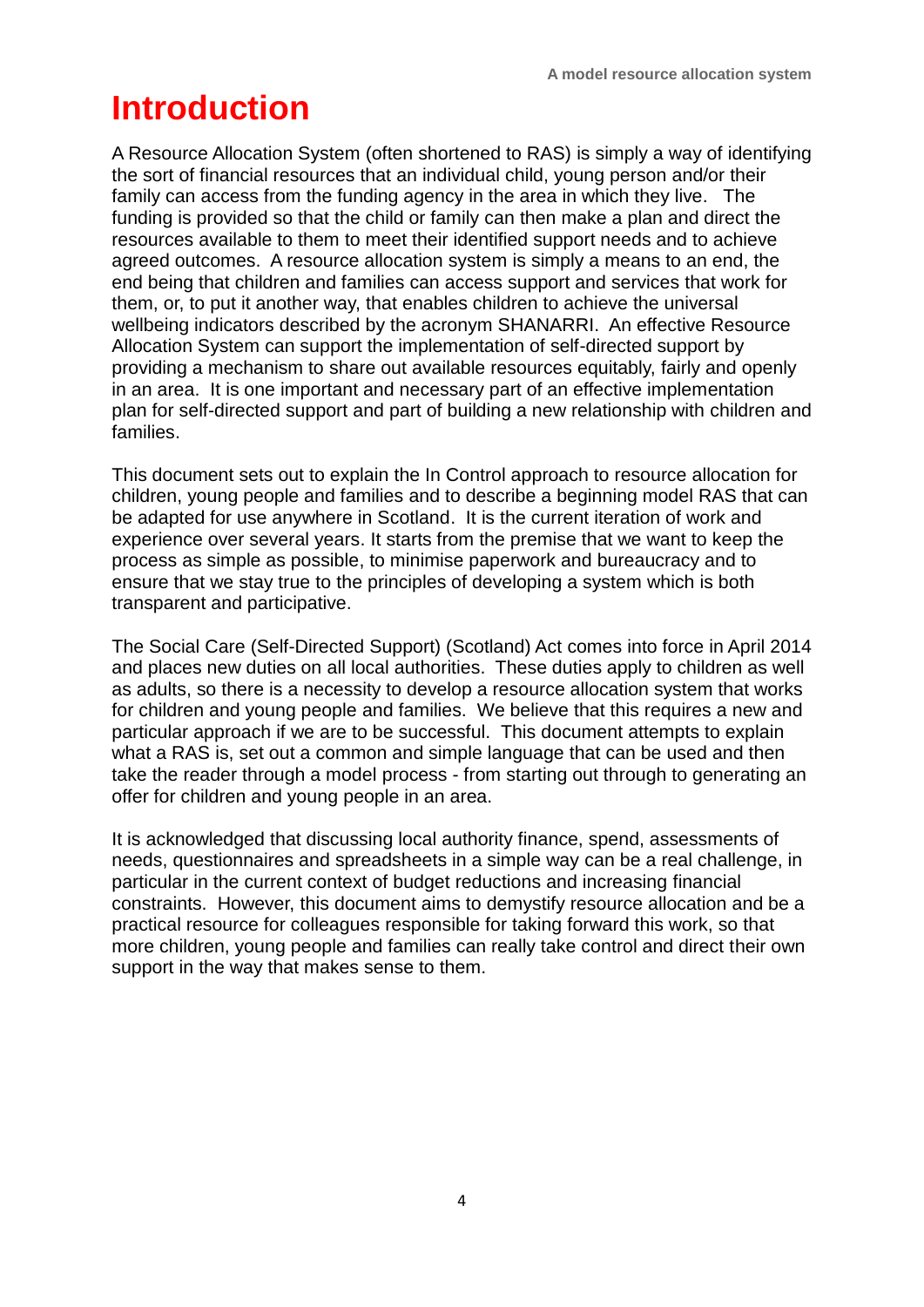# **What is a RAS?**

Resource allocation is not a new idea and there have been different approaches to resource allocation in existence for many years. In the context of this paper we discuss an approach which we believe is central to the effective implementation of a system of self-directed support for children, young people and families. The approach comprises three components:

- **Budget.** The funding identified by a funding agency to support a group of children or young people who share a broad set of linked support needs.
- **Eligibility.** A clear explanation of what makes a child, young person or family eligible for funding from this budget.
- **Purpose.** A clear statement of the outcomes which this funding must support the delivery of, by meeting support needs identified through the assessment process.

Families have often reported their concern and opposition to the historic approaches which have been taken to resource allocation. These concerns include feeling strongly that decisions made do not include their views, that decisions are taken 'behind closed doors' and that they do not understand how decisions have been taken. Criticisms which have been levelled at the current systems include:

- assessments are being completed to justify a level of support or offer of  $\bullet$ services,
- resource panels and similar funding arrangements being inconsistent in their decisions,
- decision-making being adversely affected by how much funding is left in a budget towards the end of the financial year.

In light of this, In Control Scotland underpins its approach to resource allocation with two simple principles:

**Transparency** – everyone knows what is happening, the basis for decisions being made and no decisions are taken 'behind closed doors'.

**Participation** – all those who need to be involved, including the family, are involved and their views lead the discussion.

The resource allocation system is one part of supporting families and those working alongside them to make good plans setting out how support requirements will be met and how outcomes will be achieved. The resource allocation system generates an indicative individual budget which acts as a guide to the amount of resource a funder will make available to support the child, young person and their carers. The indicative budget is a guide and not a final figure and in the process of completing and agreeing a plan that will meet the support needs of the child, it may be necessary to increase or decrease the allocation.

The following diagram shows where a RAS is used in a seven step model of selfdirected support and how the indicative budget is seen as only one part of the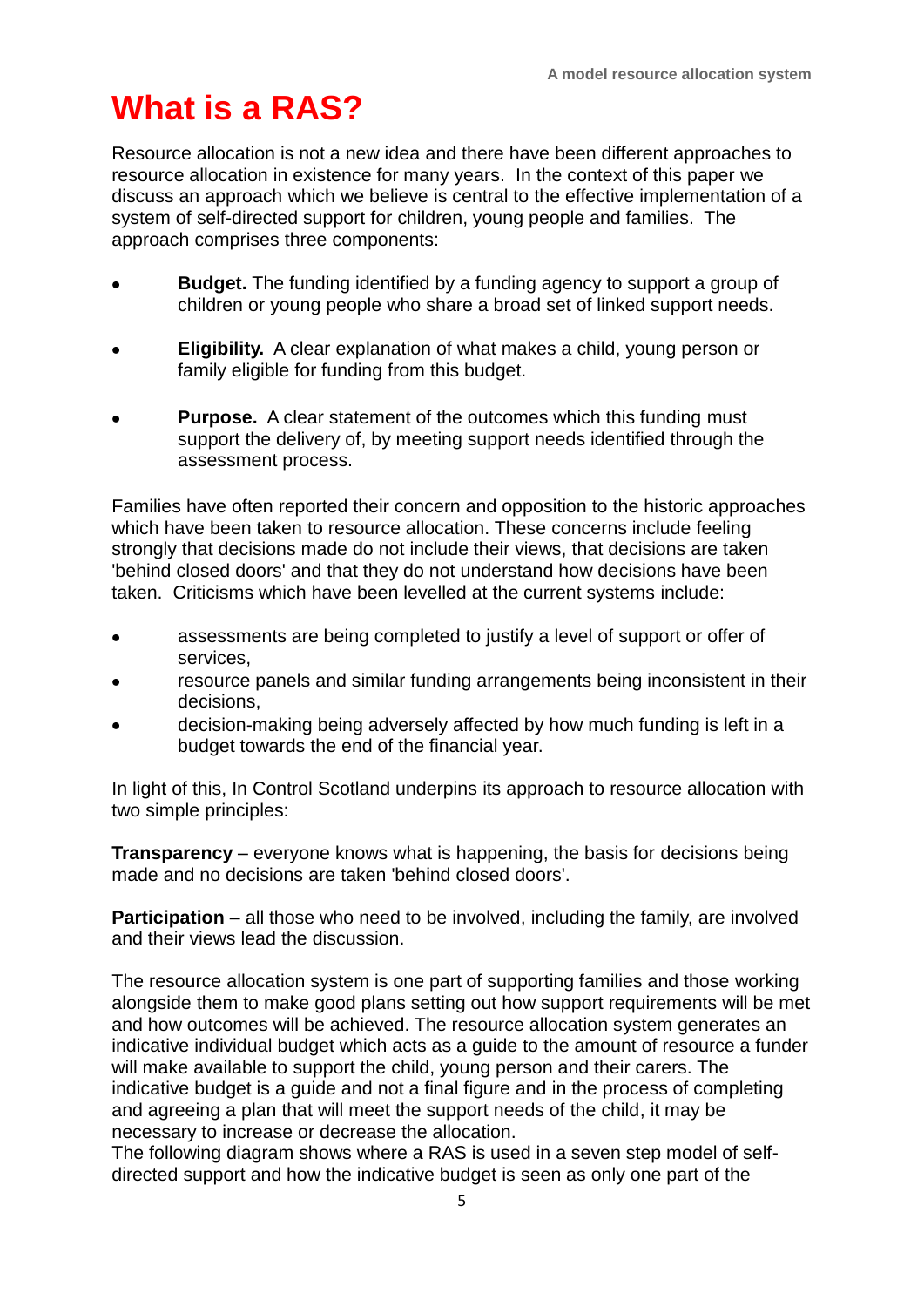**A model resource allocation system**

resources available to meet a child or young person's support needs. For a more complete explanation of the seven steps of self-directed support please reference 'Building a new relationship with children, young people and families' (In Control  $2012$ ).<sup>1</sup>



**Figure 1 –** Seven steps of self-directed support

The RAS generates an indicative individual budget; this is one of the resources a child and family will have available to them with which to plan to achieve outcomes. In the 'real wealth' model below, the budget fits in the assets circle:



**Figure 2** – Real wealth

**.** 

The other resources that a family and young person bring to help them to plan are described as the 'real wealth 'in the figure above.

Thirdly, there are all the resources available from across the whole system; mainstream and targeted services and community resources.

<sup>&</sup>lt;sup>1</sup> http://www.in-control.org.uk/news/in-control-news/new-paper-building-a-new-relationship-with-children,young-people-and-families.aspx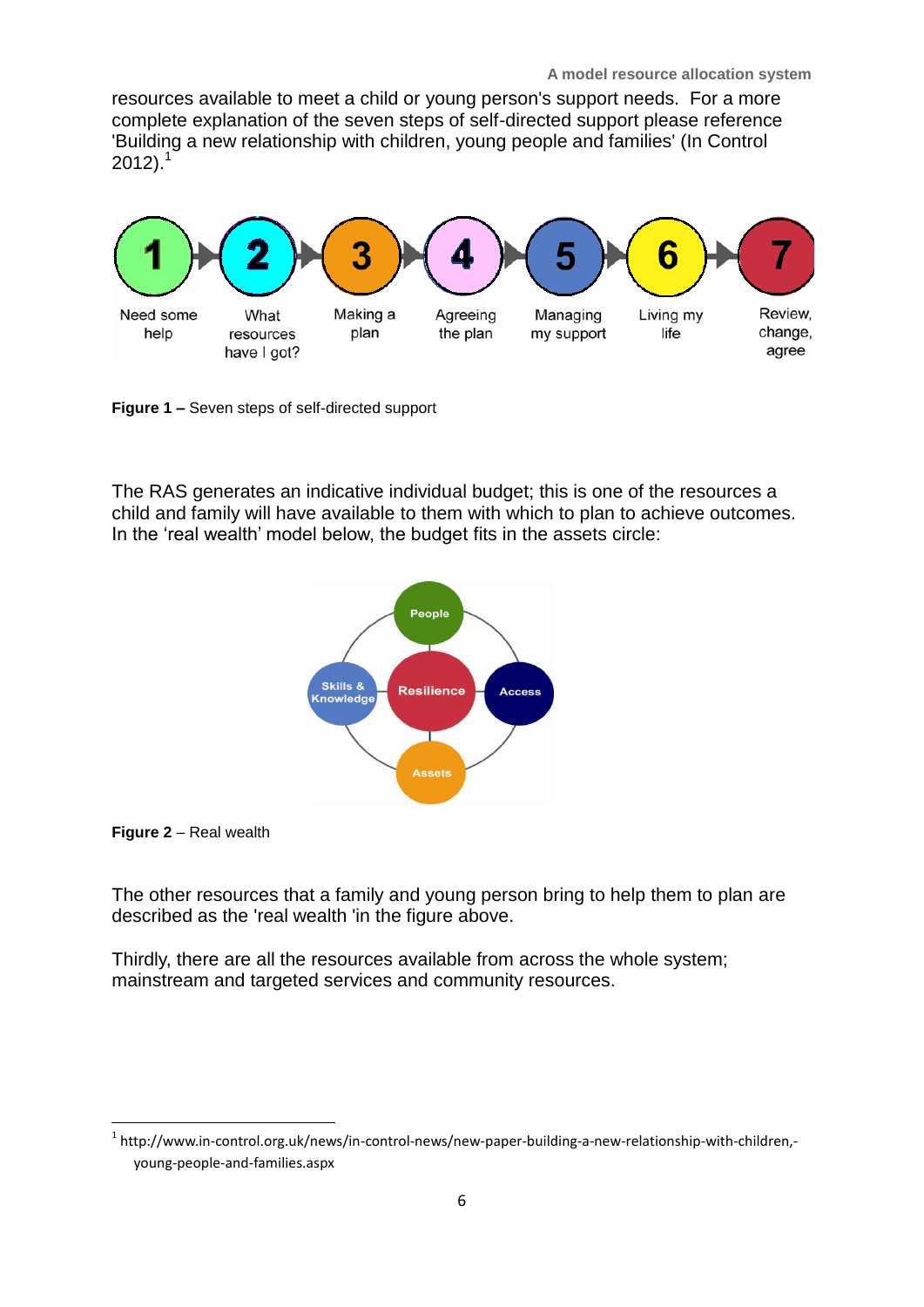#### **A model resource allocation system**



**Figure 3** – The quadrants of personalisation

This approach also explains the reasoning behind the offer of an individual budget; looking at the quadrant graphic more closely, an individual budget is offered (in the graphic the box titled 'choice and control') when it is not possible to meet the child or young person's support needs within mainstream and targeted services by accessing local community resources without the allocation of **additional** and individual investment i.e. an individual budget.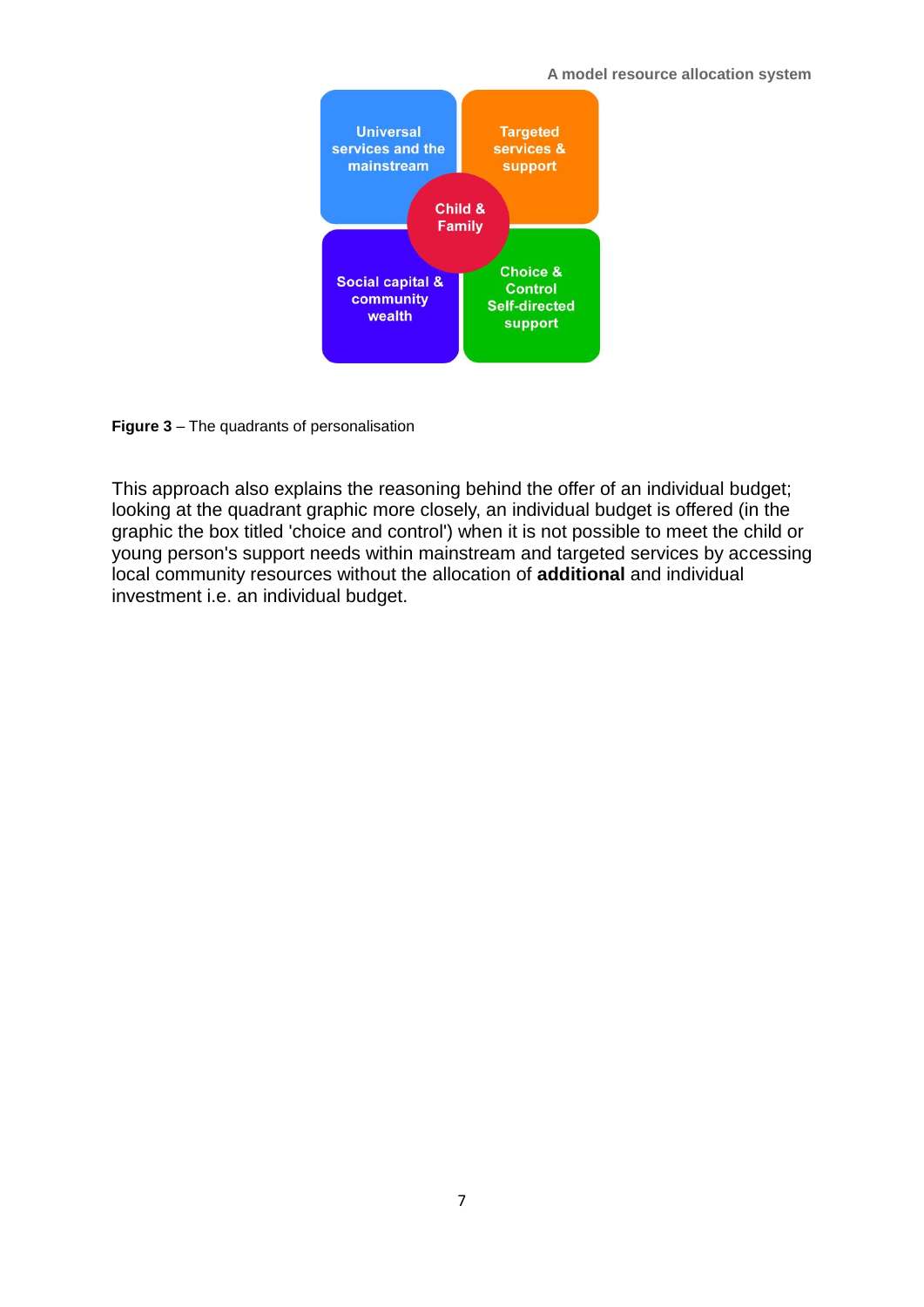# **A common language**

In Control Scotland sets out below, a simple set of words and descriptors which we will use throughout this document.

#### **Allocation questionnaire** and **allocation questions**

There are a multitude of different terms already in use that describe the questions used to indicate the financial resources available; self-assessment questionnaire, personal needs assessment, supported self-assessment questionnaire are just three examples. This is the set of questions completed by the person or family along with professional support which generates an allocation of funding - an indicative budget (see below).

Using the word 'assessment' has caused some confusion. In a move to clarify the resource allocation system questions, we are going to call these questions the 'allocation questionnaire'. Existing assessments, like those used by many disabled children's services, collate information and establish who, if deemed a 'child in need', is best placed to support the child, young person and family. The allocation questionnaire will be completed alongside the assessment as a tool of that assessment. It is not a child's holistic assessment, rather a tool to aid fairer funding decisions and make the process more transparent and participative.

#### **Analysis spreadsheet**

In Control have developed a spreadsheet which helps to analyse how a traditional children's services budget can be disaggregated. It is used when ranking the results of a resource allocation system.

It is the first step in beginning to develop a way of allocating indicative budgets based on the results from the allocation questionnaire exercise. It sets out the results of a desktop exercise against the current spend and enables early predictions to be made about how much funding should be allocated to each child or young person. It is useful in exploring the existing way funding has been commissioned and prompting a discussion about what needs to change. We call this the 'Analysis Spreadsheet'

#### **Allocation table**

The allocation table takes time to develop. The end result is a public document which shows families how much funding they can expect as an indicative budget following the completion of the allocation questionnaire. In most cases this will mean a table which explains how a total number of points scored by a child, young person and/or family relate to a sum of money.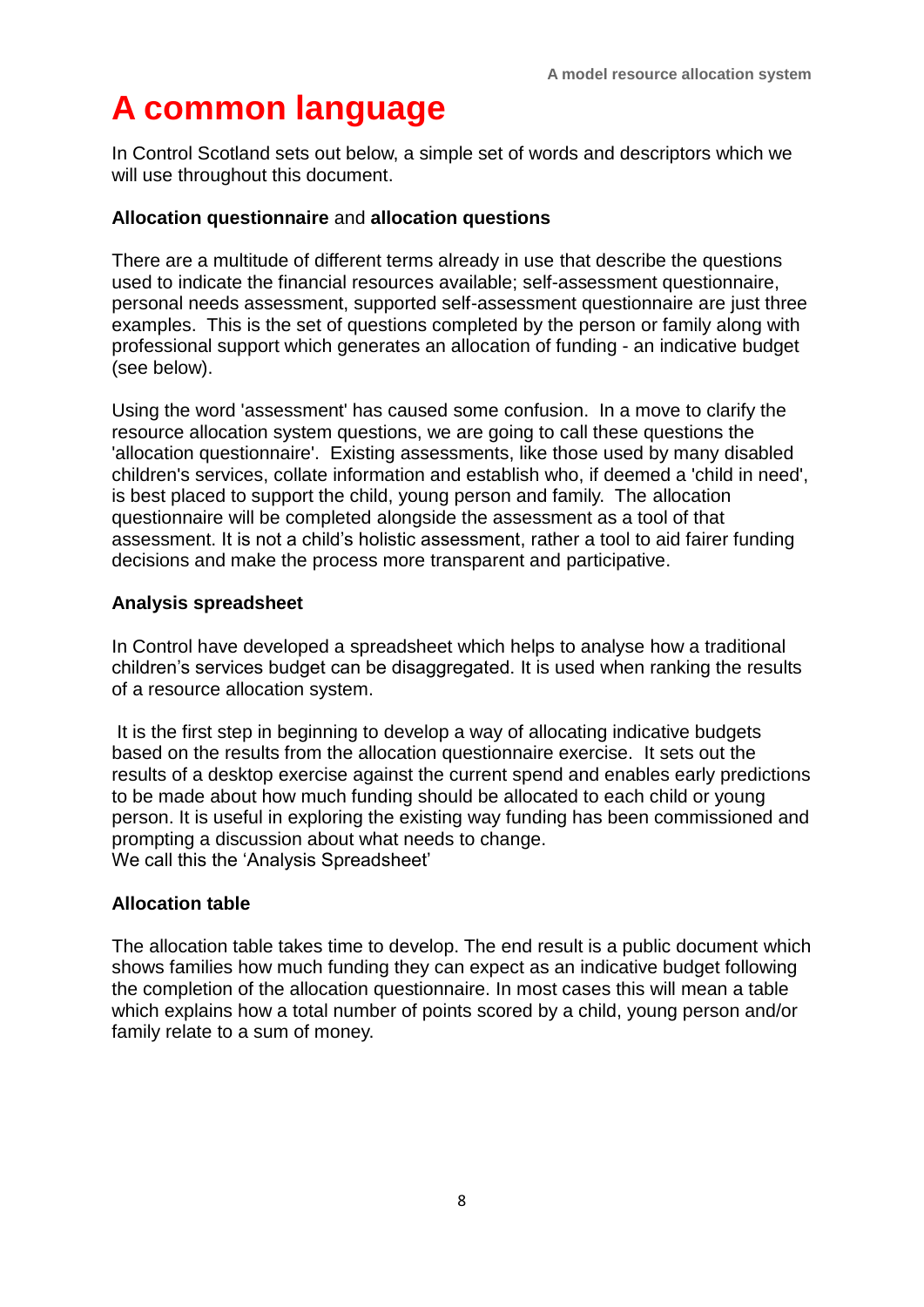# **Explaining the In Control approach to resource allocation**

In Control (England) Children's programme began working with children's services in 2007 and more recently In Control Scotland has been supporting a number of local authorities with demonstration work. A key part of this work has been the development of a simple approach to resource allocation based on children, young people and their families achieving outcomes. The work started from having a good knowledge of how adult services were taking forward the allocation of indicative budgets and drew from their learning and experience (both helpful and otherwise!) to shape our approach.

## **A focus on outcomes**

The Getting It Right for Every Child (GIRFEC) framework provides the foundation for an outcomes focused approach, using achievement of the SHANARRI wellbeing indicators as the focus of resource allocation. SHANARRI stands for:

- Safe  $\bullet$
- **Healthy**
- $\bullet$ Active
- **Nurtured**  $\bullet$
- Achieve
- Respect
- **Responsibilities**  $\bullet$
- Included

## **The allocation questionnaire**

In Control Scotland has used these SHANARRI outcomes as a basis for developing an allocation questionnaire. It has provided a useful basis for thinking holistically about a child, young person's and family's support needs and moves away from the measurement of deficit and from thinking about needs as a base for allocation e.g. personal care and decision making. In Control uses an iterative approach to the development of resource allocation systems, i.e. we consult, develop, use, learn and revise. The current version of our children's allocation questionnaire will continue to be revised and improved. However, a focus on outcomes will remain as will the way we identify a level of support to supporting the child, young person and family to achieve the outcome. Here is an example:

**Figure 4** – An example of a question from the children's SHANARRI allocation questionnaire (see appendix 1 and appendix 2 for full questions)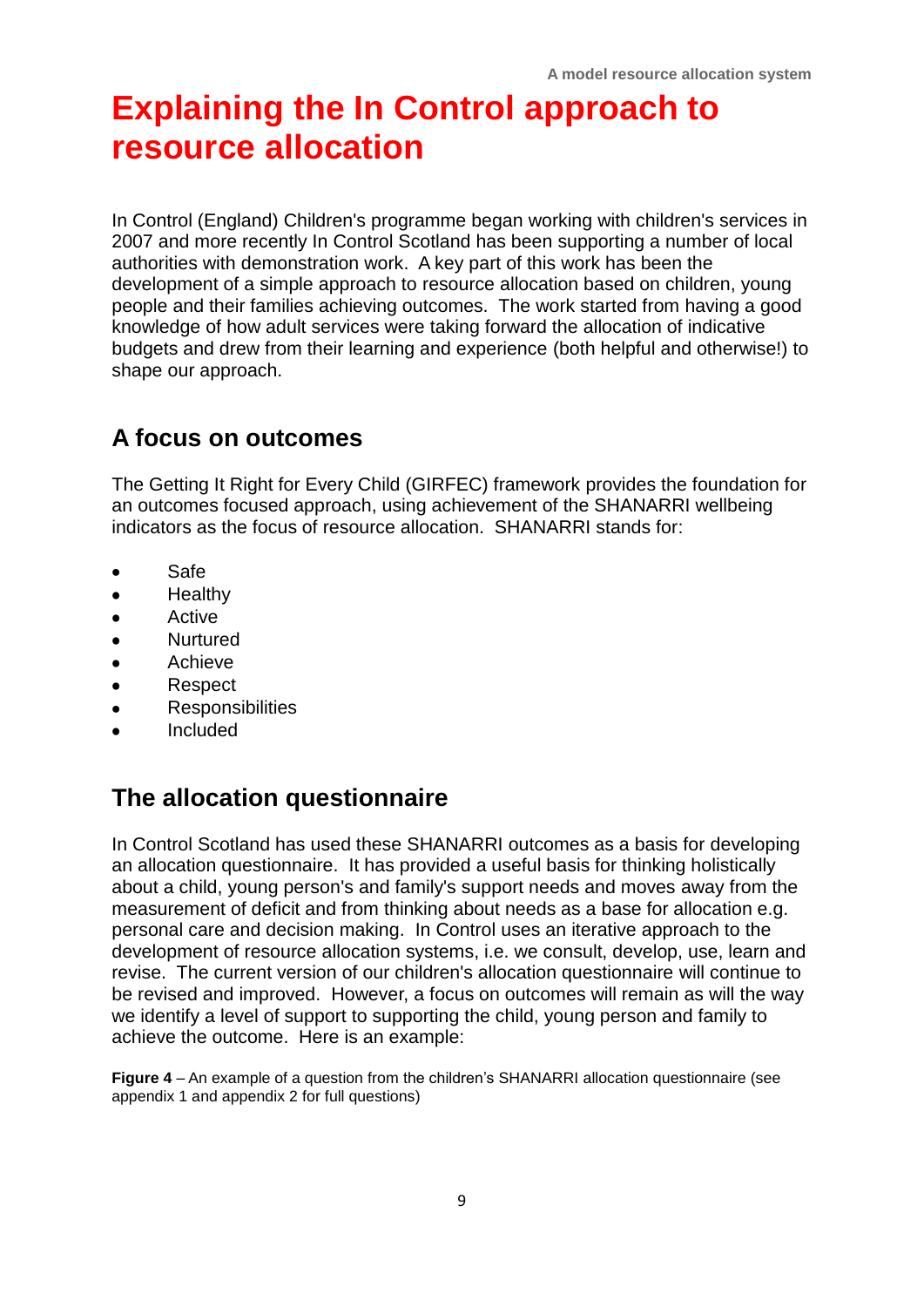## **1. SHANARRI Outcome: Healthy**

| To be fit and healthy (physical health) |              |                 |                            |
|-----------------------------------------|--------------|-----------------|----------------------------|
| No additional<br>support required       | Some Support | Lots of Support | <b>Exceptional Support</b> |
|                                         | 13           | 21              | 28                         |

Our allocation questionnaire is a simple set of statements, linked to the SHANARRI outcomes within the GIRFEC Framework. The SHANARRI outcomes provide a good starting point for the development of an outcomes approach to resource allocation. . By modelling the questionnaire on the SHANARRI outcomes the statements reflect the purpose of public funding to meet a wide range of disabled children's needs which require support to achieve these outcomes. The allocation questionnaire will be used by a wide and diverse group of children and young people. Scoring will reflect the level of support needs the child has. Some children will have high needs in most outcomes; others will need less support to achieve the outcomes. Some children will be able to achieve the outcome without a need for paid support. This is expected and accommodated in this approach. It is not expected that every statement will be scored highly by every child.

#### **Levels of support**

Each statement has an accompanying set of answers which are set out as 'levels of support' The intention is to discuss with the child and family which level best describes the amount of support for the outcome to be achieved by the child or young person. In general terms the bands of support can be described by figure 5 set out on the next page.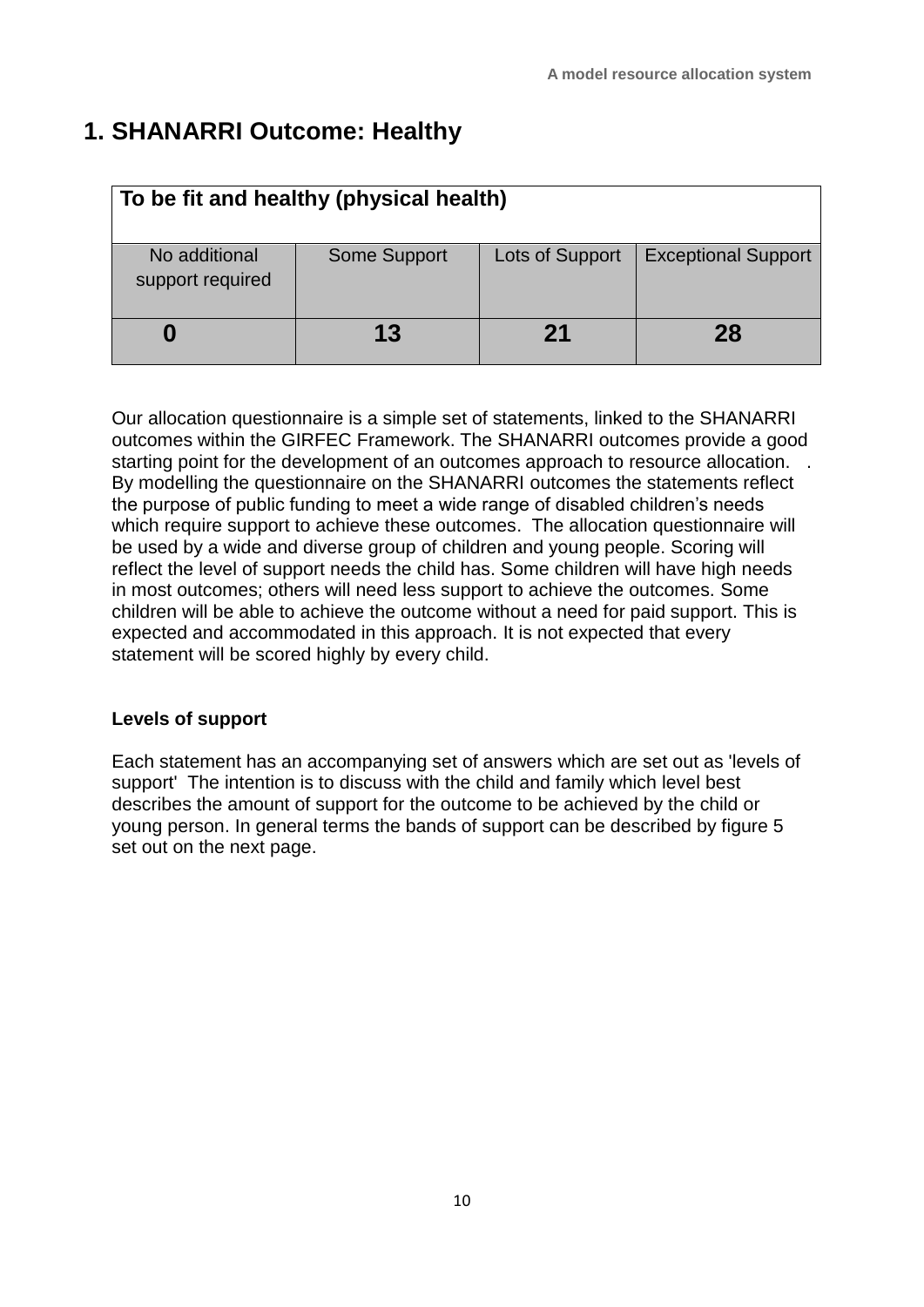| No support                 | indicates that the child or young person needs no additional<br>support.                                                                                                                                                                                                                                                  |
|----------------------------|---------------------------------------------------------------------------------------------------------------------------------------------------------------------------------------------------------------------------------------------------------------------------------------------------------------------------|
| <b>Some support</b>        | indicates that the child or young person needs some additional<br>support. There is a level of need over the week that shows that the<br>young person requires a little additional support on a continual<br>basis or a lot of support to manage change.                                                                  |
| Lots of support            | indicates that the child needs highly skilled support throughout<br>most of the day, this often includes 1:1 support from specialist<br>services. The child will usually require constant supervision.                                                                                                                    |
| <b>Exceptional support</b> | indicates that the child needs more than consistent, long term<br>and highly skilled/specialist support. The young person has<br>complex needs or there are high levels of risk to manage and<br>usually requires 2:1 support from specialist services. The level of<br>support is complex, round the clock and life-long |

**Figure 5 -** Explaining the levels of support

In the family section of the questionnaire the families' needs are banded in a similar way as those above. This family section refers directly to the support needs of the family rather than the young person's needs.

It is not accurate to apply this general description to every SHANARRI outcome. The questionnaire provides descriptors of how these bandings should be interpreted specifically for each outcome. See the example below which illustrates what the support bands mean in the context of the SHANARRI outcome of being respected and Responsible.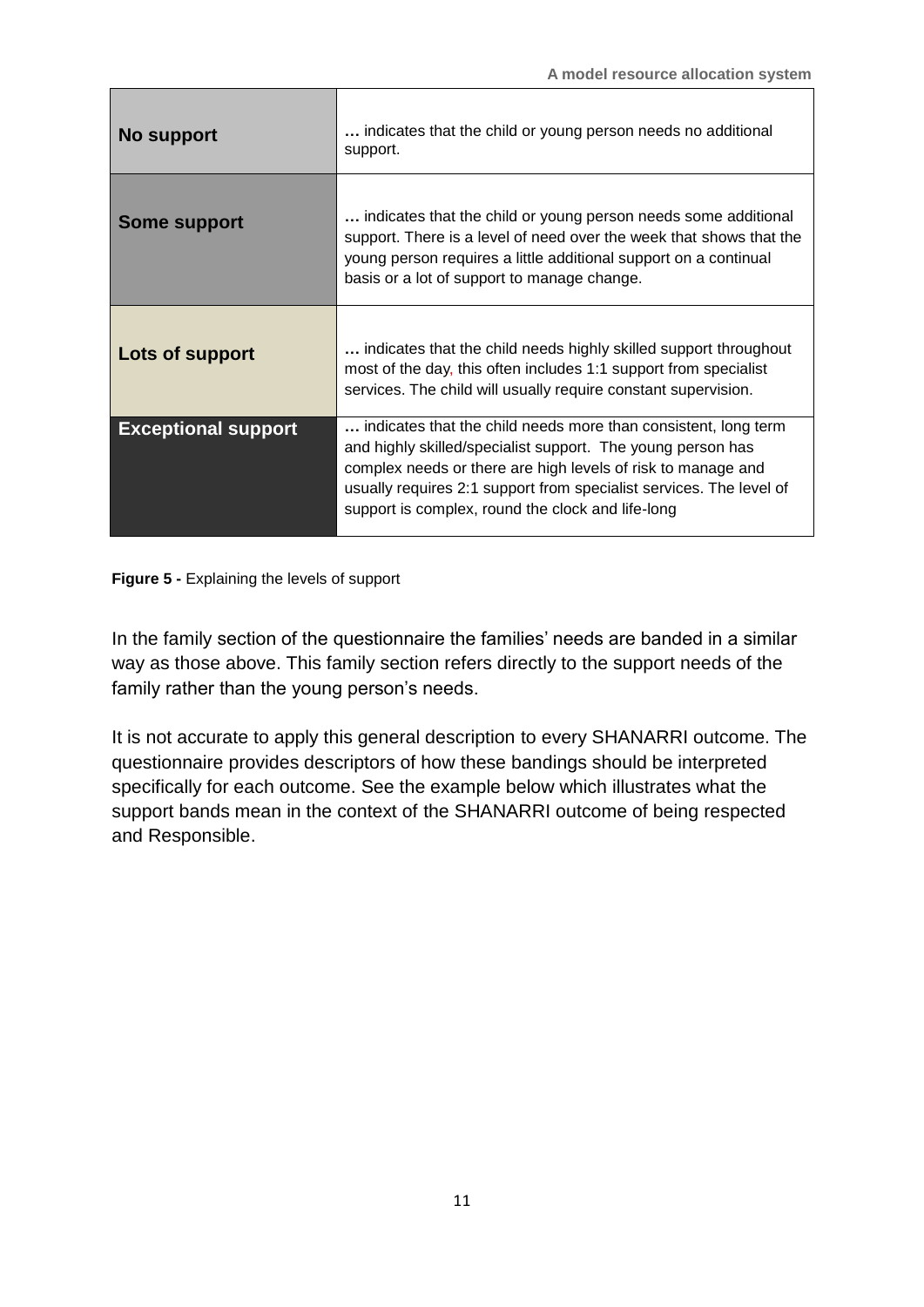### **SHANARRI Outcome: Responsible and Respected**

| 5.1 To take responsibility and manage my behaviour                                                                                                                                                                                                                                                                                                                                                                                    |                     |                 |             |  |
|---------------------------------------------------------------------------------------------------------------------------------------------------------------------------------------------------------------------------------------------------------------------------------------------------------------------------------------------------------------------------------------------------------------------------------------|---------------------|-----------------|-------------|--|
| No additional                                                                                                                                                                                                                                                                                                                                                                                                                         | <b>Some Support</b> | Lots of Support | Exceptional |  |
| support required                                                                                                                                                                                                                                                                                                                                                                                                                      |                     |                 | Support     |  |
|                                                                                                                                                                                                                                                                                                                                                                                                                                       |                     |                 |             |  |
| $\bf{0}$                                                                                                                                                                                                                                                                                                                                                                                                                              | 11                  | 17              | 24          |  |
|                                                                                                                                                                                                                                                                                                                                                                                                                                       |                     |                 |             |  |
| No additional support required - the young person is able to listen to adults and<br>other young people. The young person is aware that there are rules that govern<br>behaviour, what they are and why they should be followed. The young person does<br>their best not to get in trouble. The young person can control their anger so that it<br>does not lead to significant harm to others. The young person tries to be helpful. |                     |                 |             |  |
| Some Support is required - when the young person has an occasional need for<br>support because of difficult recurring behaviour which adults need to manage.<br>When professional involvement to support the family with the young person's<br>behaviour is needed, their behaviour is a key issue which requires ongoing<br>intervention and advice.                                                                                 |                     |                 |             |  |
| Lots of support is required - when a young person requires 1:1 support to keep<br>themselves and other people safe and well because their behaviour poses<br>significant risks to others or frustration in communication.                                                                                                                                                                                                             |                     |                 |             |  |
| Exceptional Support is required- when a young person needs the support of 2<br>adults (2:1 support) regularly through the day. This is because they find their day to<br>day life and the environments that they encounter difficult to understand and it                                                                                                                                                                             |                     |                 |             |  |

#### **Points**

 $\mathsf{r}$ 

As is also shown in Figure 5, each level of support equates to a number of points. The total number of points from a completed form will equate to an allocation of an indicative personal budget.

impacts upon their communication and the way that they behave. Without this

support in place there would be risks of harm to themselves or others.

The difference between the points set against one level of support and another is described as the 'weighting'. The weighting reflects the importance of the outcome i.e. to take responsibility for my behaviour as opposed ' to be relaxed and happy'. Some outcomes need more support set against them than others.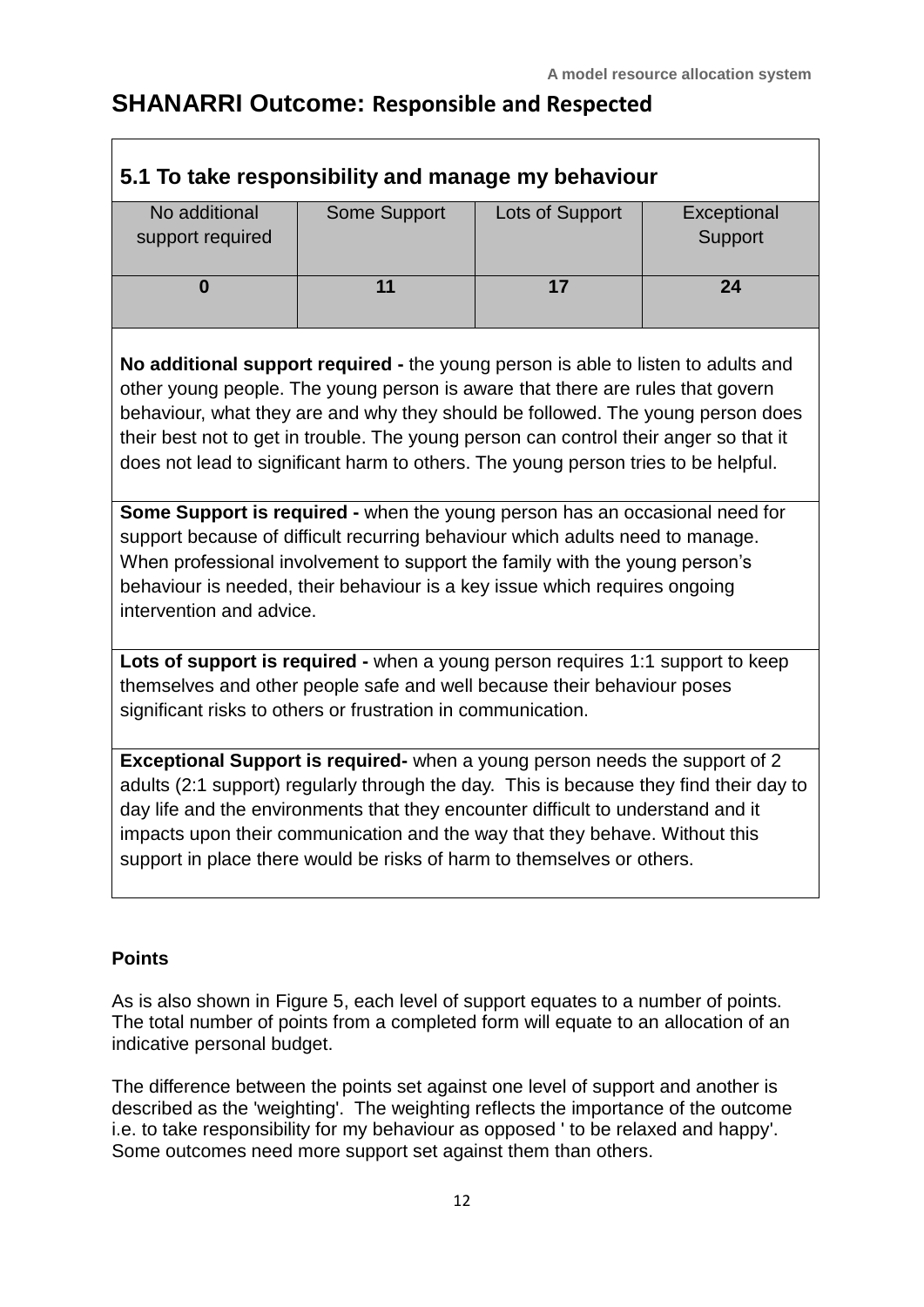The respective weightings within the In Control Scotland's Children's allocation questionnaires have been based on the In Control (England) weightings of similar outcomes which have been tested in practice over 5 years and have proven to rank need well.

Each level of support is given a point's score that reflects the relative importance of that aspect of life. Once the questionnaire has been completed the individual scores are added together to provide an overall level of support score.

The allocation questionnaire provides a profile of the level of additional support a child and family require to achieve each outcome.

#### **The analysis spreadsheet**

The analysis spreadsheet brings together the points scored and the costs of current support.

It will be necessary to compile data on the costs of individual support and services currently used by disabled children, young people, and their families as set out in each current individual plan. Through collecting this data a set of 'unit costs' are shown that can then be used to calculate the total cost of each child or young person's support package. Prior to establishing 'unit costs', care should be taken to only include in the budget which can be disaggregated and which will be used to fund individual support plans. 'Targeted services' for example, music groups, dance troupes ,sports brokerage may provide for a wide range of disabled children not just those who receive additional funding and cannot be disaggregated without a loss of service.

In-house services which provide individual provision, for example, children's short break residential care should be considered as part of the unit costing exercise. A discussion at a senior level needs to take place to think through the implications of setting a price that will be charged to families for in-house overnight support. This price may or may not be the same as the true unit cost. (See appendix 3; a note on in-house services and their costs for a fuller discussion of this issue).

The first time many people will use this spreadsheet is following on from their 'desktop exercise'. The desktop exercise will produce a sample of scores from a group of children and young people along with the cost of their current support package. This data is then inputted into the spreadsheet. The spreadsheet is a long term tool and can be added to as and when more allocation questionnaires are completed for more children and young people.

The data which has been inputted is displayed in a number of ways; there is a graph showing a profile of needs and another showing a profile of costs. The 'analysis table' within the Excel workbook shows you how the scores and the costs relate. The 'analysis table' uses a simple accountancy procedure called percentiles. Simply put, it ranks scores from high to low and sets against them current costs in a scale from high to low. The analysis spreadsheet is a tool for exploring current commissioning practice; it shows clearly how current commissioning of support for a child hasn't always directly related to 'level of support need'.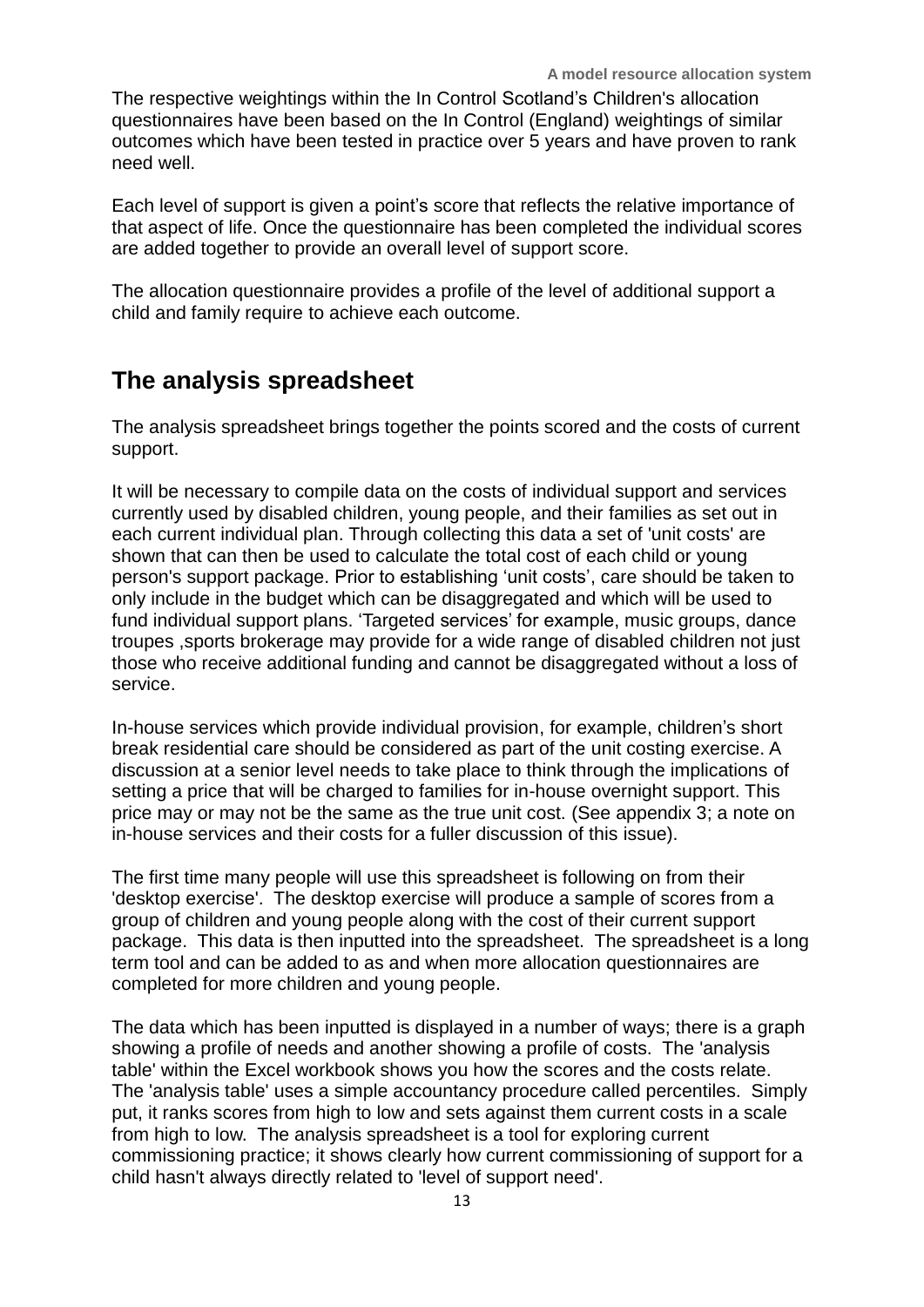The graph below explains this; spend here is set against need.



**Figure 6 –** Pattern of current allocations

Figure 6 shows in the vertical column the current costs of packages for a council from 0 to £25,000. Along the bottom of the graph are percentiles of need based on the RAS score where the 1<sup>st</sup> percentile represents the amount of children with the lowest level of need and the pattern of funding they presently receive. Children in this percentile are receiving on average between £5000 and £10,000 for a very low level of support needs. In contrast children with a greater level need between the  $7<sup>th</sup>$ and  $9<sup>th</sup>$  percentile are receiving less than £5000. This is because some children's packages within these percentiles receive funding that is much higher or lower than their peers with similar levels of need.

It is clear that in this example currently there is no fair funding pattern of allocation related to a child's needs; high allocations are made for children with lower levels of needs or for a number of other reasons, for example they had a package of support put in at a time of crisis and this hasn't been reviewed and/or amended now that the crisis is over and life is more stable.

The analysis table within the spreadsheet offers up a different picture by aligning levels of need represented by scores with spend i.e. the child with the highest score is set against the highest spend and so on down the table to the child with the lowest score attracting the lowest spend. The total budget is then spread across the percentiles of need distributing the funding more evenly.

In completing this analysis a few children with exceptional current costs will distort the analysis. There will always be children for whom we need to think 'outside the box'. It is not useful to see these children's costs as part of an offer for all disabled children. In removing these children's costs from the analysis, the top end of what is presented in the analysis reduces. This is not the same as saying that only allocations at a reduced top level should be offered .Councils have a duty to meet needs and on rare occasions, for a handful of children in every locality, this means funding above the normal range of offers for children with complex needs. These children will usually score above the exceptional support level.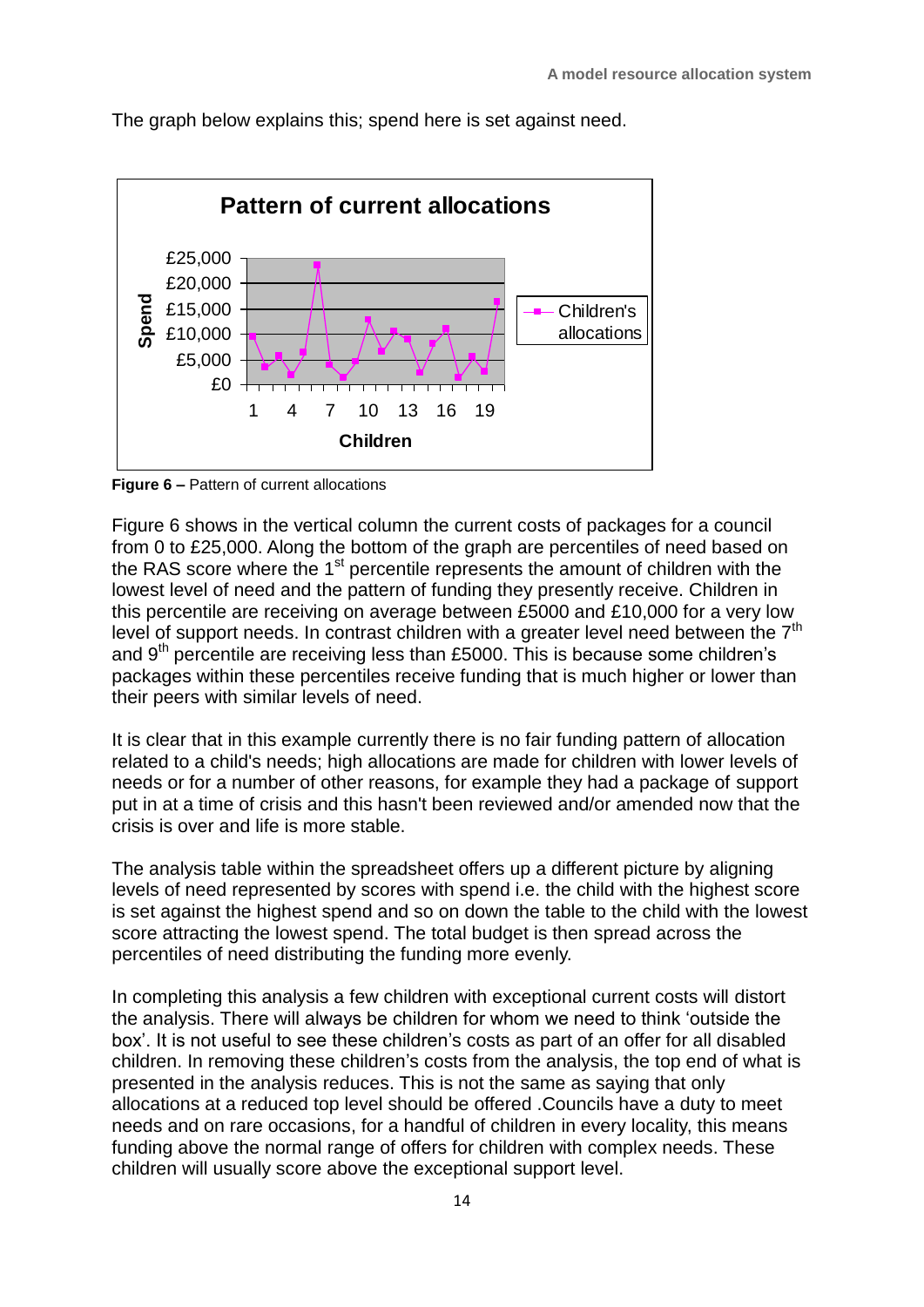Similarly, historical practice may have led to children whose needs do not suggest an entitlement to individual funding having being offered support packages whose annual cost is out of proportion to the usual costs required to meet low levels of need. These children's costs should also be removed from the analysis spreadsheet. This is because as a council moves towards building an 'Allocation Table' it is not helpful to be prompted to make offers of individual funding below the eligibility threshold.

This is the function of the analysis spreadsheet, to begin to build a relationship between the way that money is spent on support for individual children and young people and their level of support need in order to build towards a fair 'Allocation Table'.

The graph below represents the analysis table in visual form after taking out the few children with exceptional costs and below the eligibility threshold. It uses spend and children's needs data and sets out the results by realigning need and spend.



**Figure 7 –** Pattern of indicative allocations

The next step is to use these initial results based on current practice to begin to construct an 'Allocation Table', as explained in the following chapter.

In the process of compiling costs and exploring the analysis spreadsheet many children's services discover issues about practice in the past where large packages of support have been offered to children with low needs or vice-versa. This can be a really useful exercise as it highlights the need to move to a more transparent approach to the allocation of funding. It is important not to see these issues as the fault of the RAS exercise but to see them as historic problems.

## **The Allocation Table**

The **allocation questionnaire** produces a point score by identifying the support a child and family need to ensure good outcomes for the child or young person. The points scored along with information about funding and current costs are put into the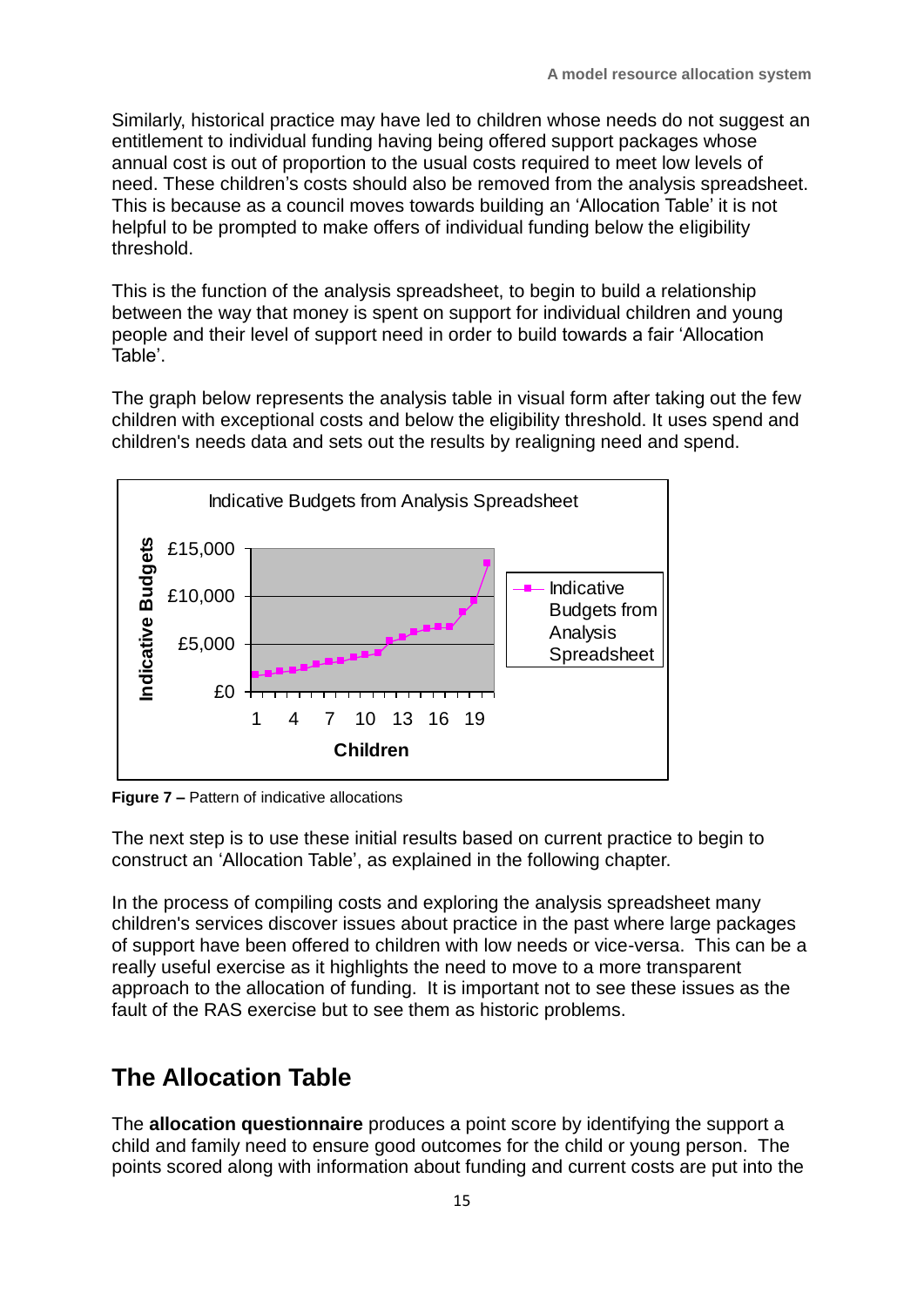**analysis spreadsheet**, which provides a tool to explore and interrogate historic allocations set against the support needed by children and young people. This process of exploring leads to the production of a public document which shows how funding will be allocated in the future; the **allocation table**.

The allocation table is a public document which shows the funding a family can expect from the point score of the allocation questionnaire. The Allocation Table ensures that everyone; families, workers, providers and young people know what a fair offer is, within the funding available. See appendix 3 for an example of an allocation table.

Many children's services start the introduction of individual budgets in small scale pilots; it will be a challenge to develop an accurate allocation table in these very early stages. Once children's support plans go live, where an individual budget has been used to support a child or young person and hence the individual budget has been 'agreed', a growing amount of this data will inform the development of an increasingly accurate allocation table.

#### **Step 1: Constructing an allocation table**

The analysis spreadsheet sets out the data about how much funding is being spent on children with a whole range of support needs; for example those with a low level of support and those with a higher level of support need. It will show some children with similar needs getting similar funding, and it will also show those where funding does not seem to be funded appropriately (either too high or too low). It will usually show funding rising from low to high needs inconsistently; on a graph it may look like a number of bumps or steps as opposed to a smooth curve.

Developing an allocation table which takes account of the data in the analysis spreadsheet is not as simple as transferring data. The data in the spreadsheet raises a number of questions which need to be explored before any move to publish an allocation table. Here are a number of issues to consider in constructing an allocation table:

- **a. Establish contingency** the analysis spreadsheet sets out the 'whole spend' across the group of children and young people. This means there is no 'contingency available if there is a crisis or if indicative allocations offered, as evidenced in the child or young person's support plan, do not offer sufficient funding to meet the child's support needs as set out in their assessment. Using the analysis spreadsheet a contingency fund can be set aside to manage this in recognition that crisis does happen, and changes may need to be made to the amount of funding available. Practice in children's services who are at an advanced stage in offering individual budgets would suggest between 10% and 15% is set aside. In constructing the allocation table it is necessary to protect this contingency.
- **b. Look for patterns in the data**  some children with similar needs will show similar levels of funding. Consider whether there is a child or a group of children for which the funding is working well. Benchmark that funding offer as the funding offer for that point score and similar scores. For example, if £6000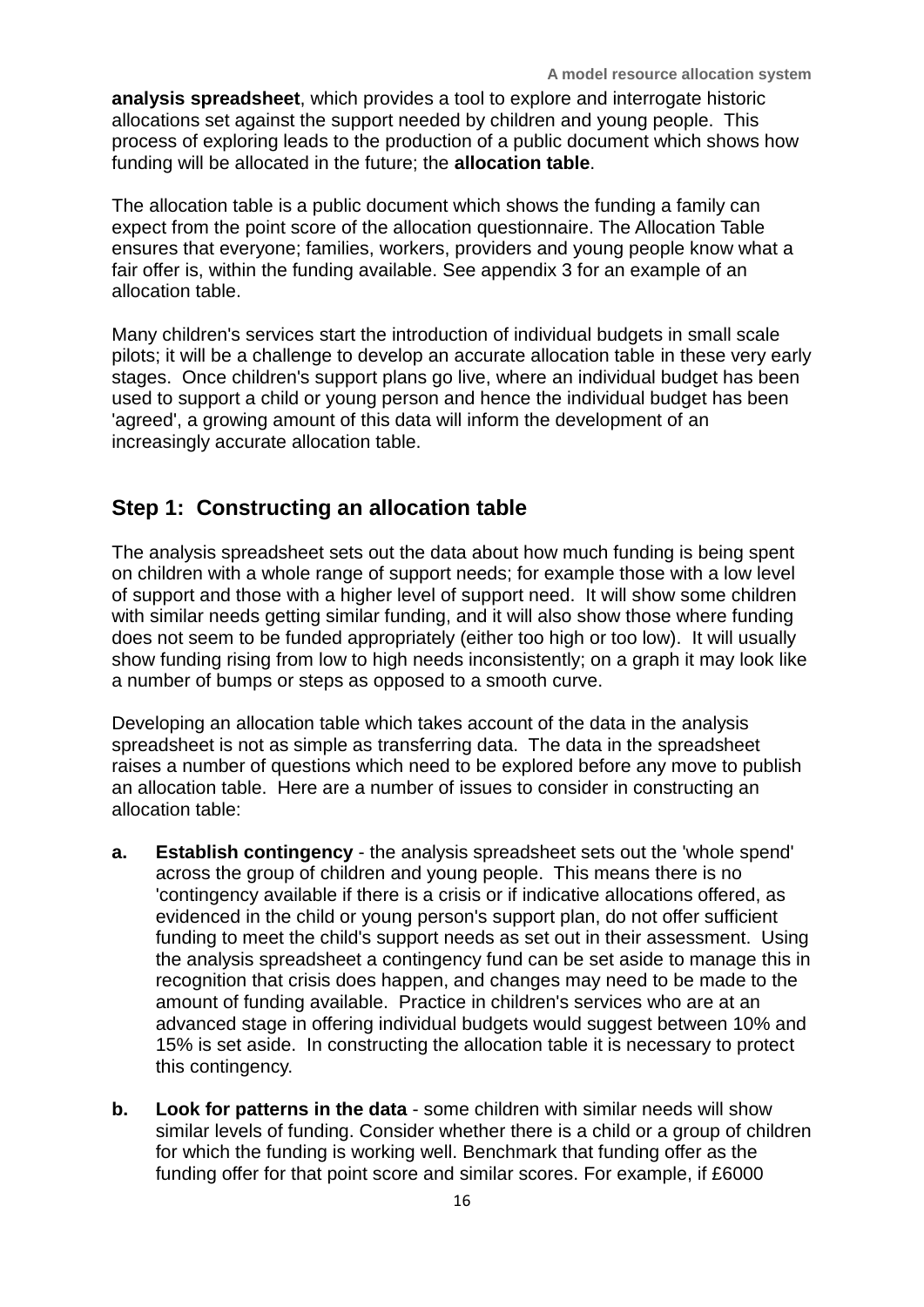looks a good offer for 171 points then highlight that points around 171 should be getting offers in the range of £6000.

Being sure some scores seem fair for children allows you to build a table from the lowest to highest level of needs. For example a funder who is convinced that six scores are funded correctly across the table might produce a skeleton table like this:

| <b>Name</b>         | <b>Score</b> | <b>Cost</b> |
|---------------------|--------------|-------------|
| Jeannie McKechnie   | 75           | £450        |
| Sean Jamison        | 135          | £1750       |
| Angus Roxburgh      | 171          | £6 000      |
| Jimmy Murray        | 200          | £9 500      |
| <b>Rory Scott</b>   | 230          | £14 400     |
| <b>Marie Wilson</b> | 245          | £17 500     |

- **c. Establish an offer based upon your local market costings** families can use their individual budgets very flexibly but funders should also be clear that the needs of children can be met within the existing market. The above scores now need to be tested against the real local market.
- Calculate how many hours of support from a personal assistant, support worker from an agency, and/or overnight stays could be purchased from the above funding offers.
- How many opportunities for activities days could be provided for?
- What support plans could be expected from offering the funding above to all disabled children or young people with this level of needs?

Adjust the funding offer if required after these considerations.

**d. Consider low level needs** - in the past funders have provided some significant funding that has been spent on specialist services when the family could have had better outcomes connecting to mainstream, targeted or community options. Challenge the assumption that funding should remain high where there are low level needs.

Establish a base level of points below which the offer of support will centre on a discussion about what local opportunities and activities exist which could, possibly with a small allocation of funding be used to enable the child to participate alongside their non-disabled peers.

**e. Consider high level needs** - children with the most complex support needs often require funding support from health, social care and education. Is the funding offer at the higher level of needs taking this into account? Is it set so that it prompts a discussion about joint funding or is one fund paying to meet all needs and therefore depleting funds for other users?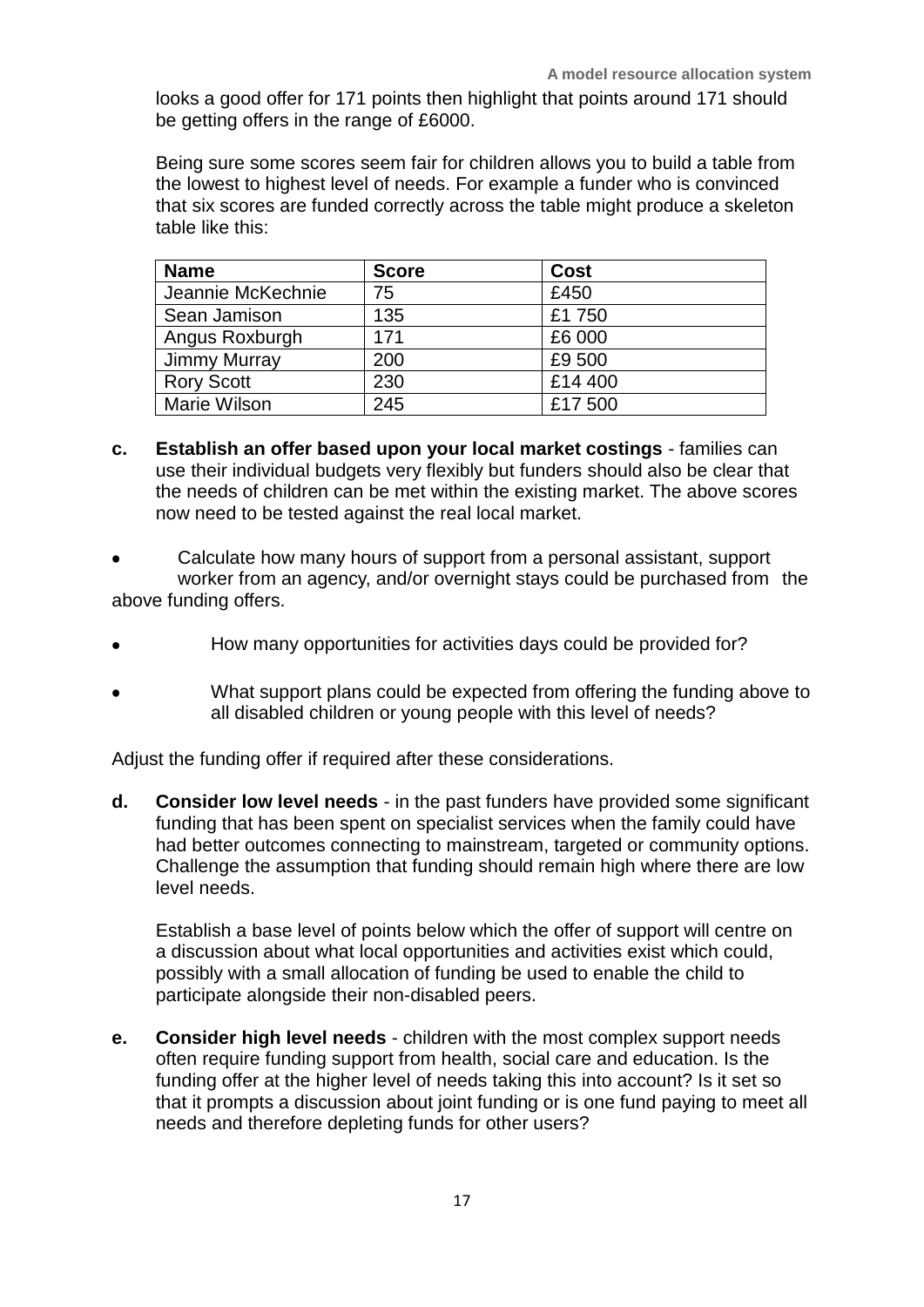#### **Step 2: A draft allocation table**

Using the data of the analysis spreadsheet and making decisions about the challenges outlined above, the next step is to build a draft allocation table. Constructing an allocation table will focus on setting out levels of funding offered to a range of point scores. The points should illustrate a low allocation of funding set against a low level of support need through to a high allocation of funding set against a high level of support need. The amount of funding set against a level of support will reflect the original data collated in the analysis spreadsheet and the ensuing discussion set out in Step 1.

There are different ways of setting out the allocation table as a single column of points and funding or as Banding – where the table is grouped into bands of needs (see example of Newcastle City Council table in appendix 2).

At the present time, Newcastle City Council has had experience in both drawing indicative allocations from funding by single points and by using a points banding system. This experience suggests that banding is easily understood by families and workers and frames the allocation discussion on the basis of properly understanding the child's support needs to achieve outcomes rather than this discussion being framed by point scoring. A banding system also ties well into the conclusion of an assessment where the results of the questionnaire can be considered alongside the holistic information gathered within the assessment. Banding also makes clear to the council, families and workers the extent of funding provided at different levels of needs. Newcastle's experience is that by banding points alongside general descriptors of needs makes transparent the indicative offer and helps the allocation discussion with families.

Whatever approach is adopted it is vital that parents and parent representatives understand and participate in the discussion which informs the drawing up of the allocation table. Following through on the two underpinning values to this approach; transparency and participation, the end result has to be presented in a simple format and easy for everyone to understand.

Finally consider the impact on existing users within the new table. What would be the impact of introducing these scores? Would this result in overspend or underspend beyond the contingency that has been set? Share the draft table with all stakeholders' families, finance colleagues and providers and consider comments and the ensuing discussion and where necessary amend the allocation table.

Some councils in England have not applied the allocation table at once to existing users but have used transitional arrangements to moderate the gaps between existing funding and the Allocation Table. Any Council agreeing such transitional arrangements needs to ensure that they are financially viable and will not overspend the available budget. This is usually achieved through restricting the level of funding change from the current cost of a package when making an indicative allocation

**Agree and publish the allocation table** - the table should be open for viewing to all stakeholders. Families should understand how it has been constructed, the contingency that has been used and any reductions or increase of the overall budget that is projected within the figures. Making this document public follows through, as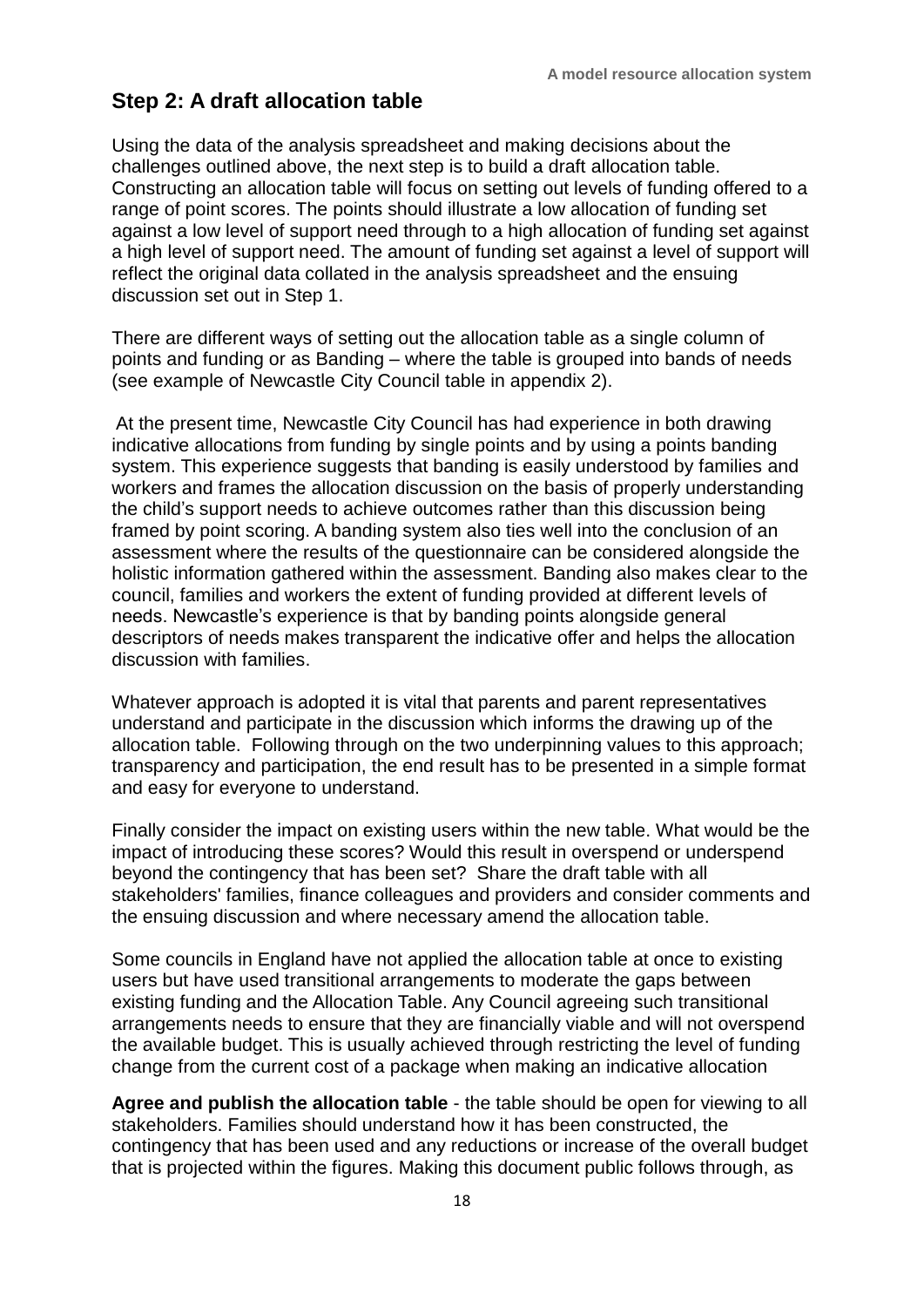does the whole process of being transparent and participative. The RAS is an important part of giving families a chance to control the support their child or children get.

# **Conclusion**

This document set out to explain resource allocation systems in an accessible way. Hopefully this document will help people to start and take forward work on resource allocation. It is very easy, especially at a time of financial pressure across public services to become consumed by the allocation system. It is important to remember that using an individual budget will always be only one part of the solution to meeting a child or young person's support needs and making outcomes real. A resource allocation system simply allocates an indicative budget; the real work and focus is on supporting the family to make best use of all the resources and to develop a plan which supports their child and themselves to live a safe, healthy, and happy life together.

In Control Scotland - January 2014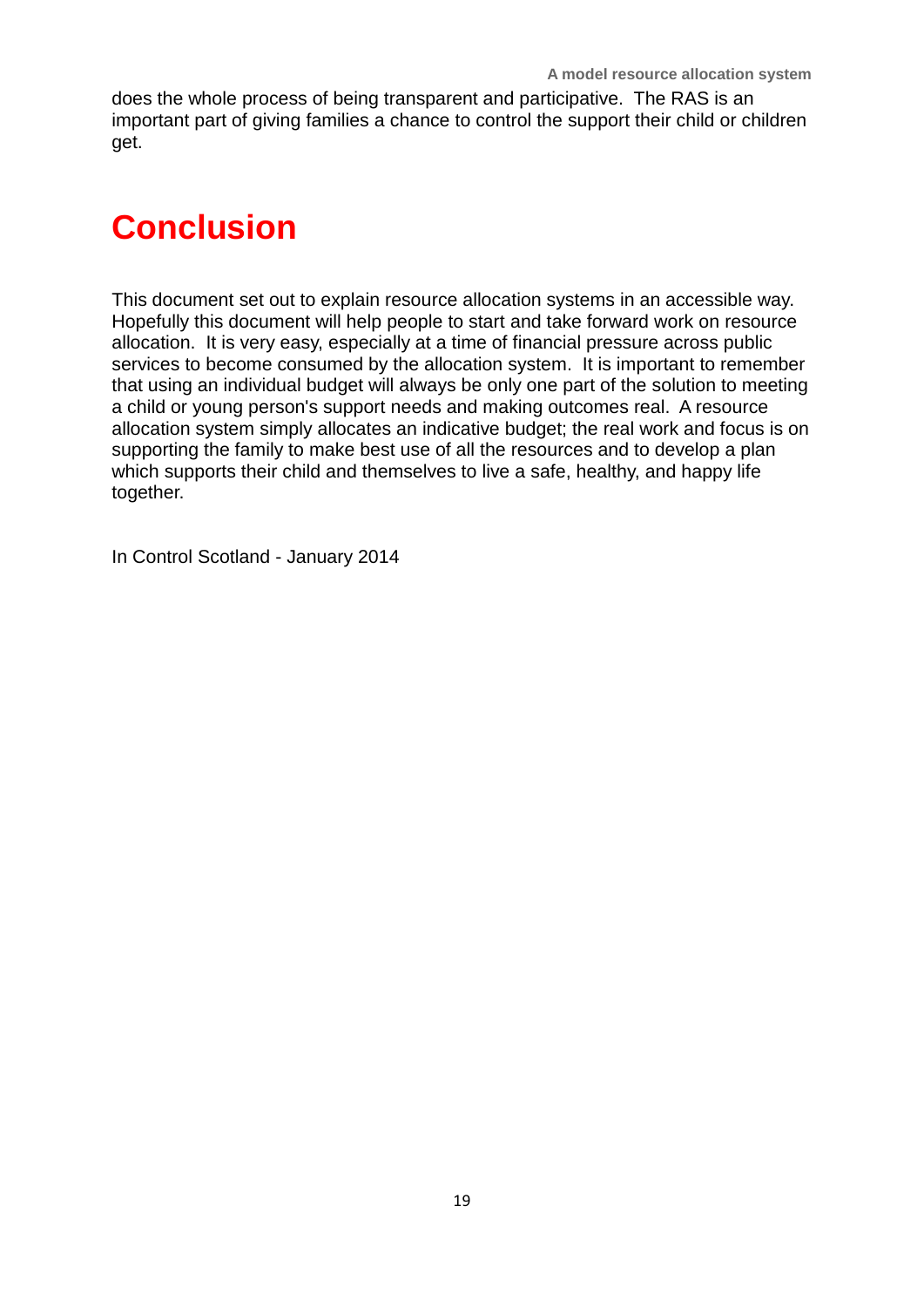**Appendix 1:** 

**Secondary School RAS Allocation Questionnaire**



# Resource Allocation Questionnaire (Secondary School Ages, 11 Plus)

SHANARRI Outcomes version v1.2 (January 2014)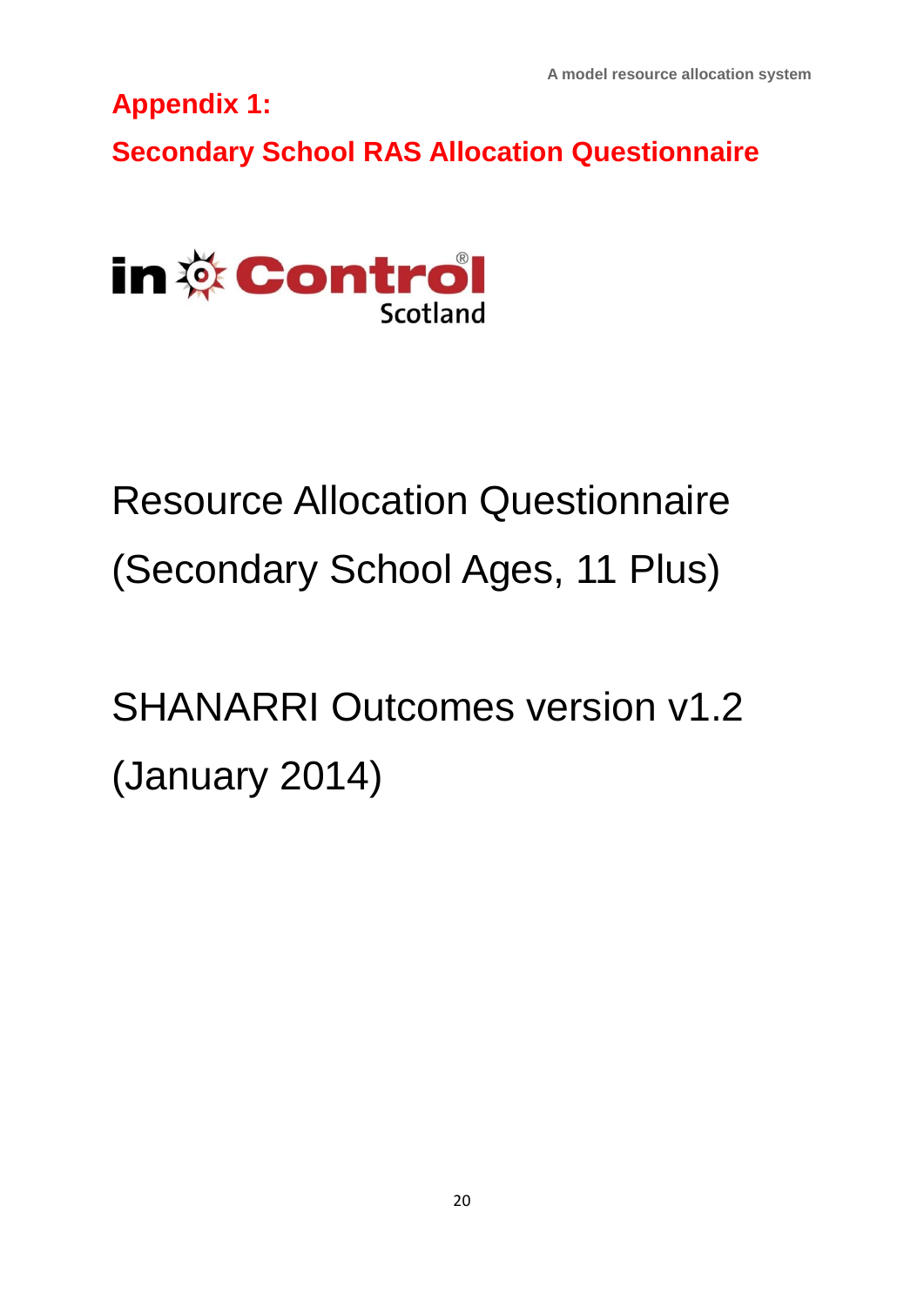#### **Introduction**

This questionnaire should be completed when a young person with additional needs is assessed for funding for an Individual Budget. This questionnaire applies only to secondary school pupils and should not be completed for children at primary school. These introductory notes will explain:

- who can get an individual budget
- who is involved in completing the questionnaire
- how the questionnaire fits in with assessments  $\bullet$
- how the questionnaire helps to show the outcomes needed
- how bands of support work
- how the points are scored
- how points help the council make an indicative funding offer

#### **Glossary**

Some of the words used in this document are not known to everyone. Here is a description for words which we think might not be obvious.

**Individual Budget**- this is the funding available to support a young person provided by the council. The individual budget is normally identified as an annual amount to provide support for 12 months. The family spend this funding on supporting the young person well and the amount and the support plan are agreed with the council.

**Indicative Offer**- this is an offer of funding made by the council after assessment. The purpose of the indicative offer is so the family can make a support plan knowing how much the council considers is a fair offer. Sometimes the support plan shows that support is more expensive than first thought due to a young person's needs and the costs of support to meet these needs. Sometimes families do not need all the funding to meet the child's needs. The funding, therefore, may change when the support plan is completed. The funding is considered again when the support plan is completed and confirmed at that point.

**Resource Allocation System (RAS**) - this is how funding of Individual Budgets is worked out by the council with the aim of providing the right amount of money to meet a young person's needs and the funding being fairly spread between young people who have similar needs. This new system should be fair transparent and easy for families to take part in.

**Bands of Support-** is the way in which the council describes young people's needs and makes a fair funding offer. For example, when a young person is described as needing 'lots of support' this usually means that their needs are similar to other young people who need the support of an adult to take part in activities. A band, for example, 'lots of support', is confirmed in the assessment and points to what the Indicative Offer should be.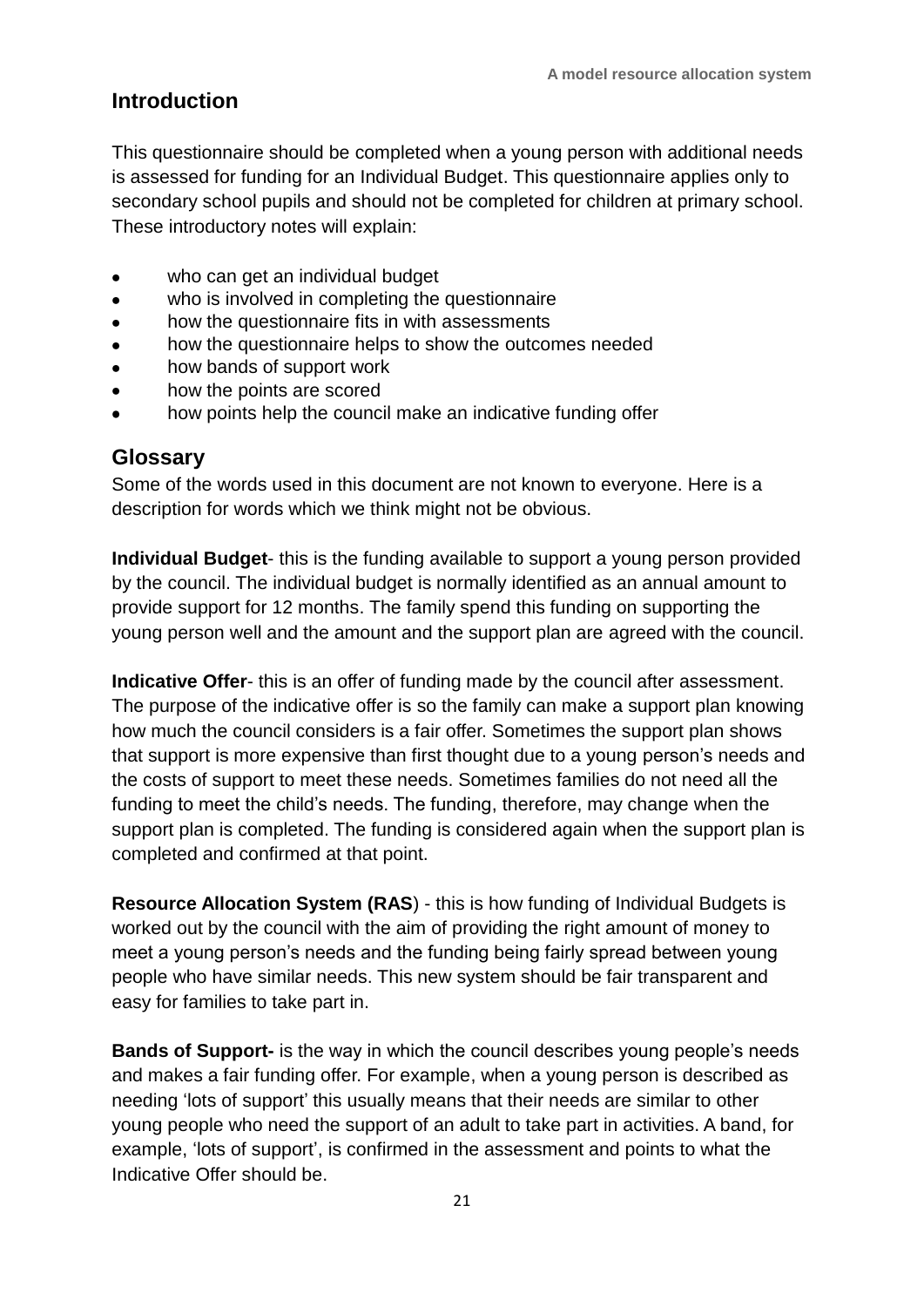#### **Who can get an Individual Budget?**

An Indicative offer of funding for an Individual Budget is made because universal and mainstream services have already been maximised with the skilled support of a lead professional. There is an understanding that without funding the young person will not be able to make best use of universal and mainstream opportunities. Due to the complexity of their support needs the child and their family may need specialist support or opportunities.

Families with small support needs will usually not need to receive an Individual Budget but will be supported through early intervention and community connection work. When small funding is required to support a young person to access a community activity the council may find a small grant to support this or support the activity directly.

#### **Who is involved in completing the questionnaire?**

This Resource Allocation System (RAS) questionnaire is designed to help families participate in the decision making about funding and should be shared openly with them. Families and young people should have copies of the questionnaire so that the process is transparent. The RAS questionnaire is a tool the family and social worker use to work together to establish the level of support needed. The paperwork is then completed by the social worker.

#### **How the allocation questionnaire fits in with assessments**

The RAS allocation questionnaire is part of the information gathering stage of the assessment and does not by itself meet the Local Authority's duties to assess children in need. The RAS questionnaire is therefore only completed alongside a new assessment. The assessment as a whole is the child's 'statement of need'.

The questionnaire adds to the assessment by scoring the answers to questions and using the total result to work out how much money should be provided. Some young people's needs will score consistently in one support band throughout the RAS questionnaire. This will be taken into account when the social worker evaluates what band of support best describes the young person's needs. This will be stated clearly within the summary of the assessment. Therefore the results of the RAS allocation questionnaire should be read in conjunction with the assessment summary.

When assessing the support that the young person requires, the family circumstances, extended family networks and community resources that are normally accessed are taken into account within the questionnaire. To complete the questionnaire accurately it should be completed 'as if there was no paid support' already involved in supporting the young person.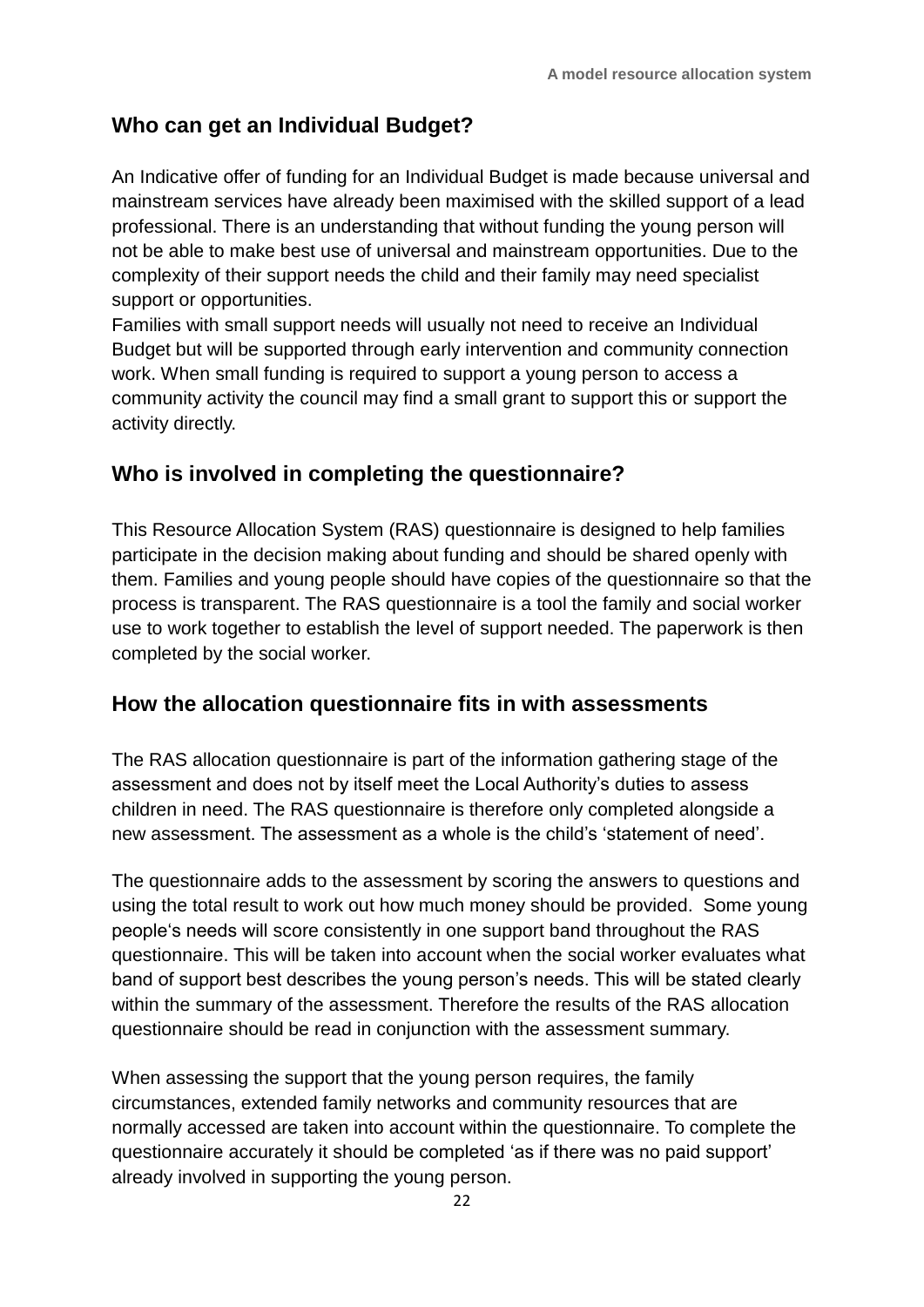The questionnaire captures a snapshot of support needs at the present moment in time and should relate to the young person's present circumstances. There will be some examples which do not fit the circumstances of the young person well. No guidance can hope to be so specific that it addresses each child's circumstances exactly.

The funding that follows from the assessment is indicative. The amount of funding can be considered again if requested by the family when the plan is complete. This means before the funding is confirmed the council is clear that the child's needs are met within the support plan by supporting the family to achieve good outcomes for the child and provide the family with reasonable short breaks.

#### **How the questionnaire helps to show what outcomes are needed**

It is important to know not just that support to a young person is provided but also that it achieves good results. The questionnaire works out broadly how much support a child requires to meet good outcomes.

#### **SHANARRI Outcomes**

The Scottish Government has a set of goals which it believes councils should work towards to support every child to have a good life. These are called the SHANARRI outcomes/well-being indicators and are the most important ambitions that funding should be spent on. The SHANARRI outcomes aim to make sure that Councils help children to be:

- Safe
- **Healthy**
- Achieving
- **Nurtured**
- Active  $\bullet$
- Respected
- Responsible
- Included

#### **Understanding the Bands of Support**

The questionnaire ranks the support needed to work towards these outcomes. There are three bands:

- Some Support (where there is a level of need over the week and mid to long term)
- Lots of Support (where the level of need is significant, daily and long term)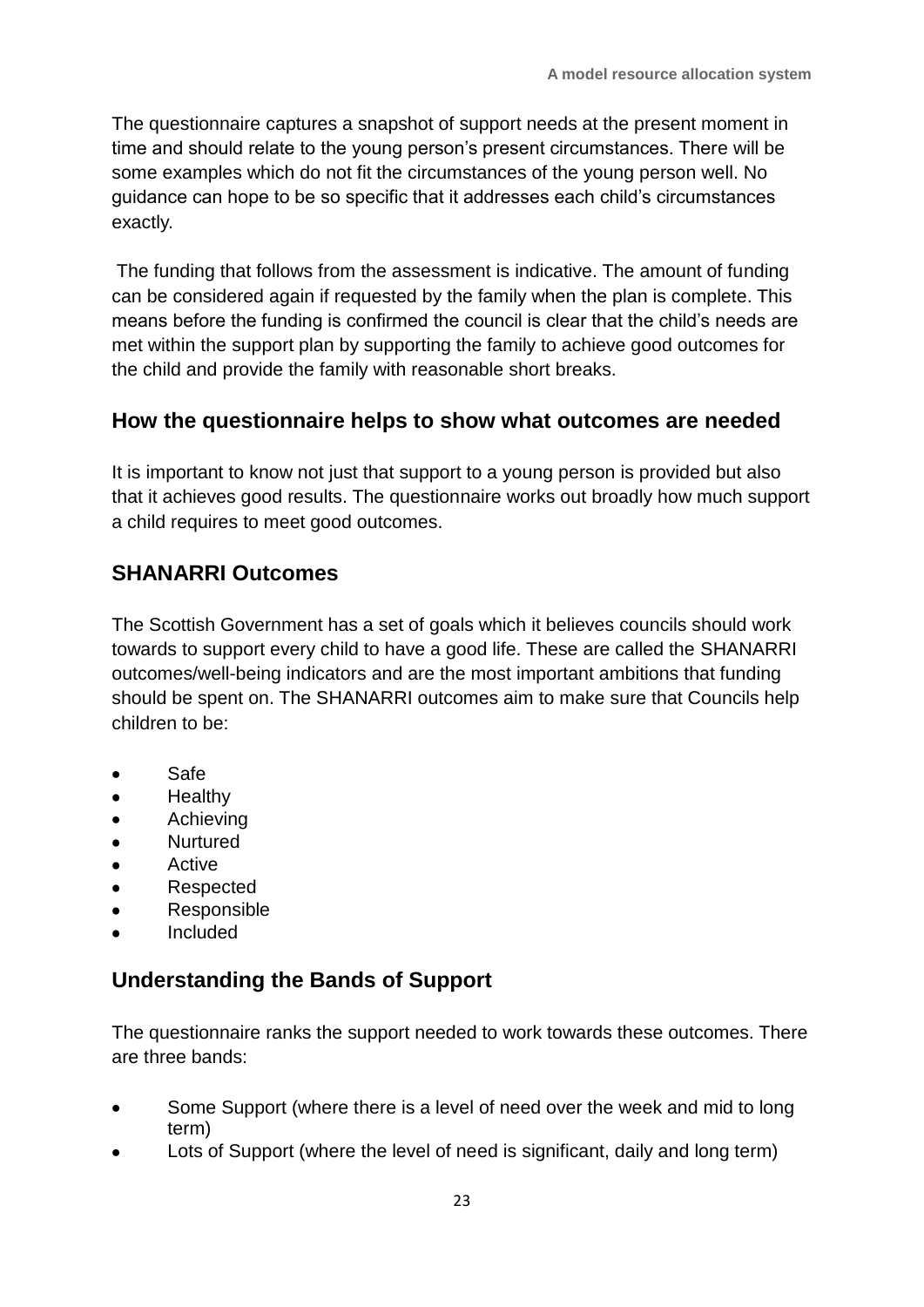Exceptional Support (Where the level of support is complex, round the clock and life-long)

In the family section of the questionnaire the families' needs are banded in a similar way as those above. This family section refers directly to the support needs of the family rather than the young person's needs.

#### **How the points are scored**

Each statement has a set of points. Some point scores are higher than others because some questions have a bigger impact on the child and family. Where there is some overlap between bands and you feel that the question could be answered in either band always pick the higher band; it is easier to reduce support later on rather than deal with the consequences of providing too little support.

There is no expectation that a child or young person will score in every question, or that every question will be appropriate for every child or young person. Where you are clear that a statement does not relate to the individual they will score zero. An example of this would be when a young person will not be at an extremely low risk of bullying because they have a complex learning disability and have a constant level of adult supervision everywhere they go. The questionnaire is balanced so that children with complex needs will score highly in other parts of the questionnaire.

#### **How points help the council make an indicative offer**

Once points have been allocated, then the total points will be calculated against a table of funding bands which rise step by step as the points increase. The council will always do a lot of preparation before setting peoples allocations so that everyone can see that the young person has received their fair share of the budget. The amount of the indicative allocation is based upon the best estimate of the council about how much money is required to support well a child's needs. At the end of working through the support plan with the family, the council will consider again whether the funding and resources allocated meet the child's needs. When the support plan has been approved the budget is confirmed.

When we are working with children with complex needs it is important to make sure contributions from health, social care and education are co-ordinated together and every effort will be made to ensure that there is joint planning between all agencies working with the family to maximise resources.

## **The allocation questionnaire begins on the next page**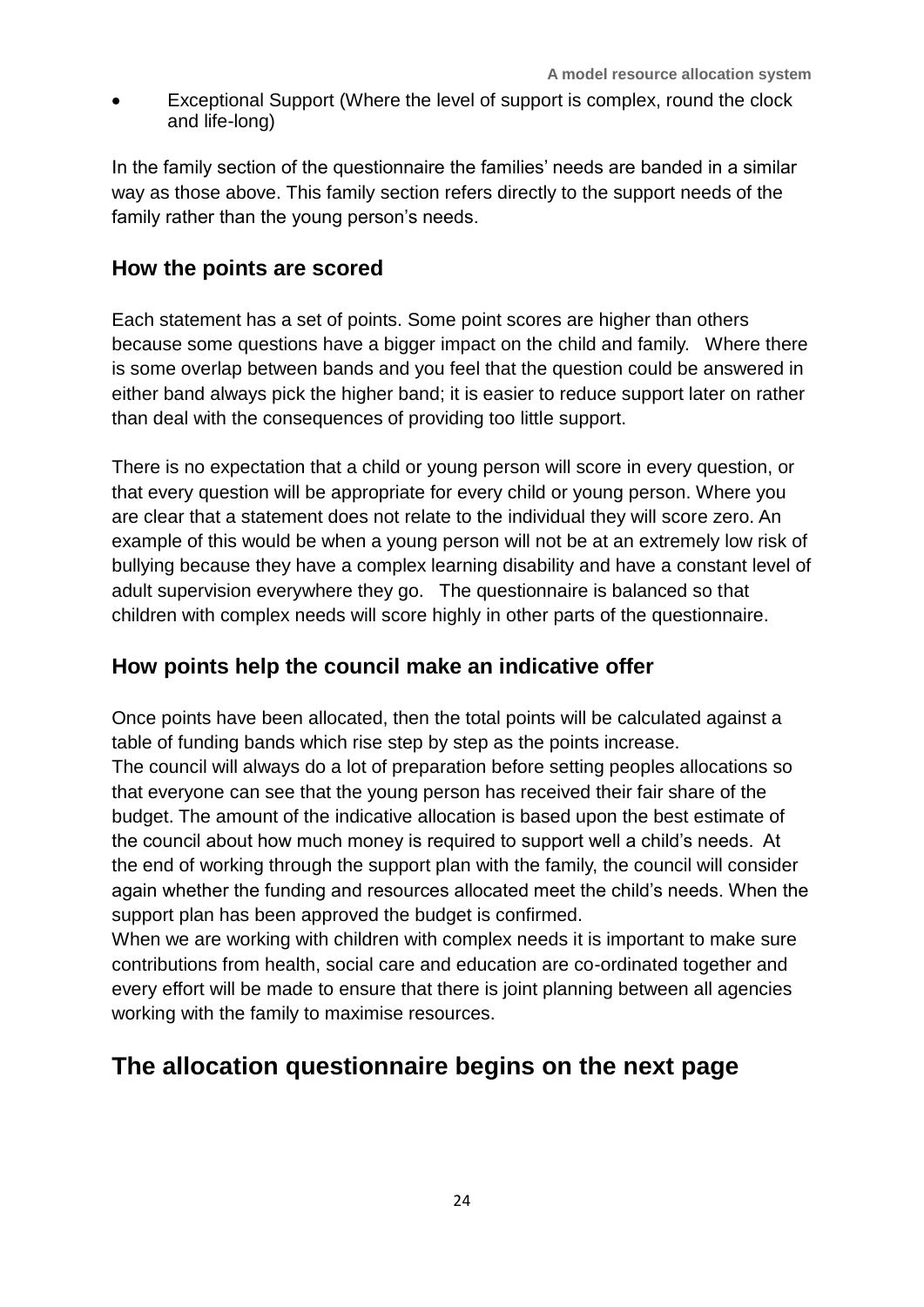# **The Questions**

#### **1. SHANARRI Outcome: Healthy**

| 1.1 To be fit and healthy (physical health) |              |                 |                            |
|---------------------------------------------|--------------|-----------------|----------------------------|
| No additional support<br>required           | Some Support | Lots of Support | <b>Exceptional Support</b> |
|                                             | 13           | 21              | 28                         |

**No additional support is required** – when the young person has no particular health issues. They get the common illnesses and they recover well. They generally keep good physical health.

**Some Support is required-** when the young person has a particular health condition that needs ongoing advice support and monitoring from adults who care for them. For example the young person doing group activities would need staff to be aware of their condition and able to administer treatment but would not require continual day to day support because of their medical condition.

**Lots of support is required-** when the young person requires every-day assistance with their health. As a result of impaired mobility, posture and balance the young person needs frequent support from an adult through the day (for example peg feeding, help to go to the toilet, to change their position etc.) The procedures to stay healthy impact a lot on the young person's day to day routine and may need assistance from people who have had guidance and training to meet their health care needs.

**Exceptional support is required-** when because of complex physical health needs the young person needs support at all times and often will require more than one person to assist them. Some of this care will be with people who have specialist health care skills. The young person uses equipment essential to their wellbeing.

#### **Or**

Where the procedures that are required to maintain the child's physical health require such care that they can only be delivered extremely slowly. These procedures take several hours each day and this has a huge impact on the child's opportunities.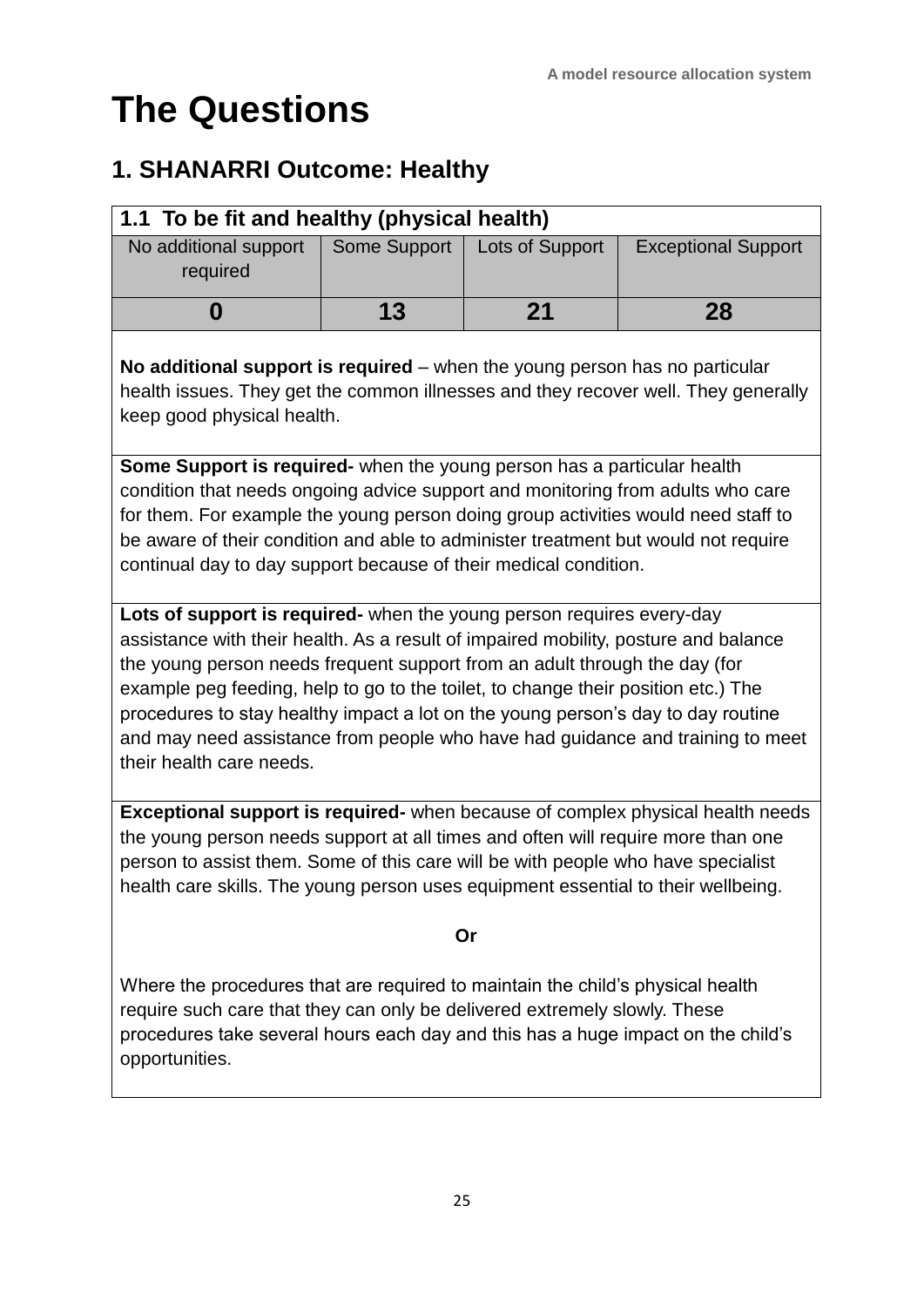# **1. SHANARRI Outcome: Healthy**

| 1.2 To be relaxed and happy (mental wellbeing)                                                                                                                                                                                                                                                                                                                                                                                                                                                                                                     |              |                 |                            |  |
|----------------------------------------------------------------------------------------------------------------------------------------------------------------------------------------------------------------------------------------------------------------------------------------------------------------------------------------------------------------------------------------------------------------------------------------------------------------------------------------------------------------------------------------------------|--------------|-----------------|----------------------------|--|
| No additional<br>support required                                                                                                                                                                                                                                                                                                                                                                                                                                                                                                                  | Some Support | Lots of Support | <b>Exceptional Support</b> |  |
| 0                                                                                                                                                                                                                                                                                                                                                                                                                                                                                                                                                  | 13           | 21              | 28                         |  |
| No additional support is required - when the young person is generally happy<br>and relaxed. A young person experiences the ups and downs of growing up but<br>does not have prolonged worries for which they need support. The young person<br>with help from parents can cope with new places while experiencing just the usual<br>nervousness most young people have when trying out a new place.                                                                                                                                               |              |                 |                            |  |
| Some Support is required - when the young person is frequently distressed as a<br>result of issues with their mental health, medical condition, pain management or<br>mood swings. The young person has a frequent sense of stress and anxiety. They<br>need some reassurance, support and supervision on a regular basis to manage<br>their feelings and feel relaxed.                                                                                                                                                                            |              |                 |                            |  |
| Lots of Support is required - when the young person's stress and anxiety<br>continually affects their wellbeing and their behaviour can be challenging. A key<br>issue for adults who support the young person is planning how to respond to their<br>anxiety. The young person needs the help of a psychologist or psychiatrist to work<br>towards feeling relaxed and happy.                                                                                                                                                                     |              |                 |                            |  |
| <b>Exceptional support is required - when the young person's mental health needs</b><br>are very complex. Their anxiety and stress is so high that they have extreme<br>challenging behaviour as a result of emotional distress which needs to be managed.<br>In order to ensure that there is not a risk of injury to themselves or others they need<br>the supervision of two adults continually to make sure everyone is safe. The young<br>person needs support from specialist services working to a structured behaviour<br>management plan. |              |                 |                            |  |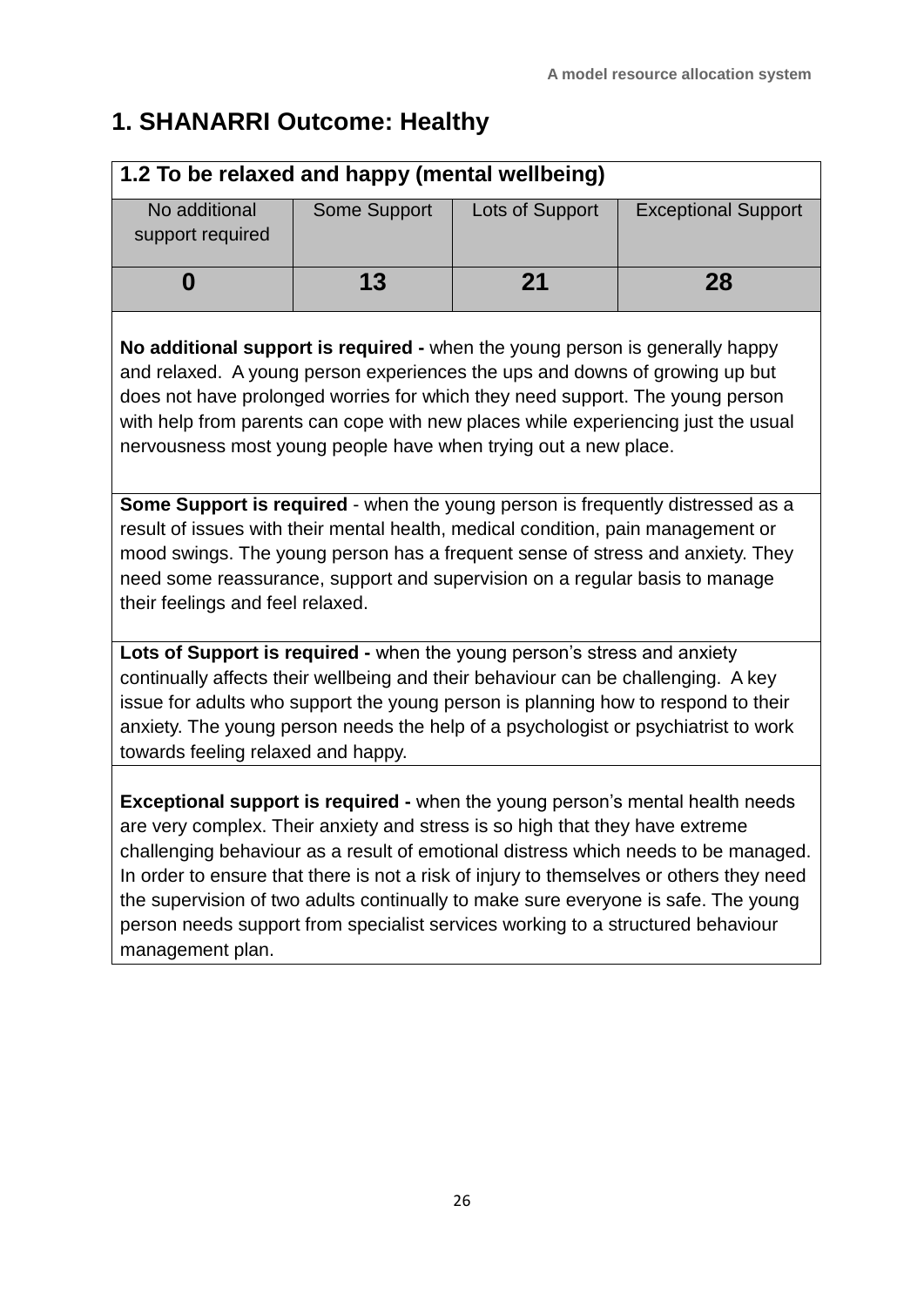## **2. SHANARRI Outcome: Achieve**

#### **2.1 To make choices ,express myself and communicate**

| No additional<br>support required | Some Support | Lots of Support | <b>Exceptional Support</b> |
|-----------------------------------|--------------|-----------------|----------------------------|
|                                   |              | 14              | 16                         |

#### **No additional support is required-** when a young person is a strong

communicator through their first choice of communication and they can make clear their needs wants and wishes they need no support in achieving this outcome.

**Some Support is required-** when a young person can explain some of their needs and wants but you need to check regularly that they have understood what they are saying. They may only pick out key words and their understanding of complex sentences may be impaired. If you are talking with the young person you need to check that they have understood what you are saying and are able to act on what has been asked of them*.* 

#### **Or**

A young person has a hearing impairment which makes it difficult for them to hear consistently what is being said to them.

**Lots of Support is required-** when as a result of a young person's learning disability it is difficult to understand the young person's communication consistently and or they have challenging support needs because of their frustration with communicating. They need 1:1 support in order to make their views known.

#### **Or**

The young person is deaf and needs the support of an interpreter to communicate with those who don't know sign language.

**Exceptional support is required** - A young person finds it difficult to express their needs and wants and who needs intensive support. This would usually include young people who communicate with technological aids but it requires professional support to be clear that their views have been correctly interpreted. This could also include young people who do not use any form of recognised language like speech, signing or technology and whose communication is interpreted mainly through their behaviour and their speech partners are not confident that they have interpreted their communication correctly.

**(Please be aware that if the young person is deaf and needs interpreting services this may require the indicative allocation to be adjusted because of the high cost of interpreting services. This should be considered upon completion of the assessment.)**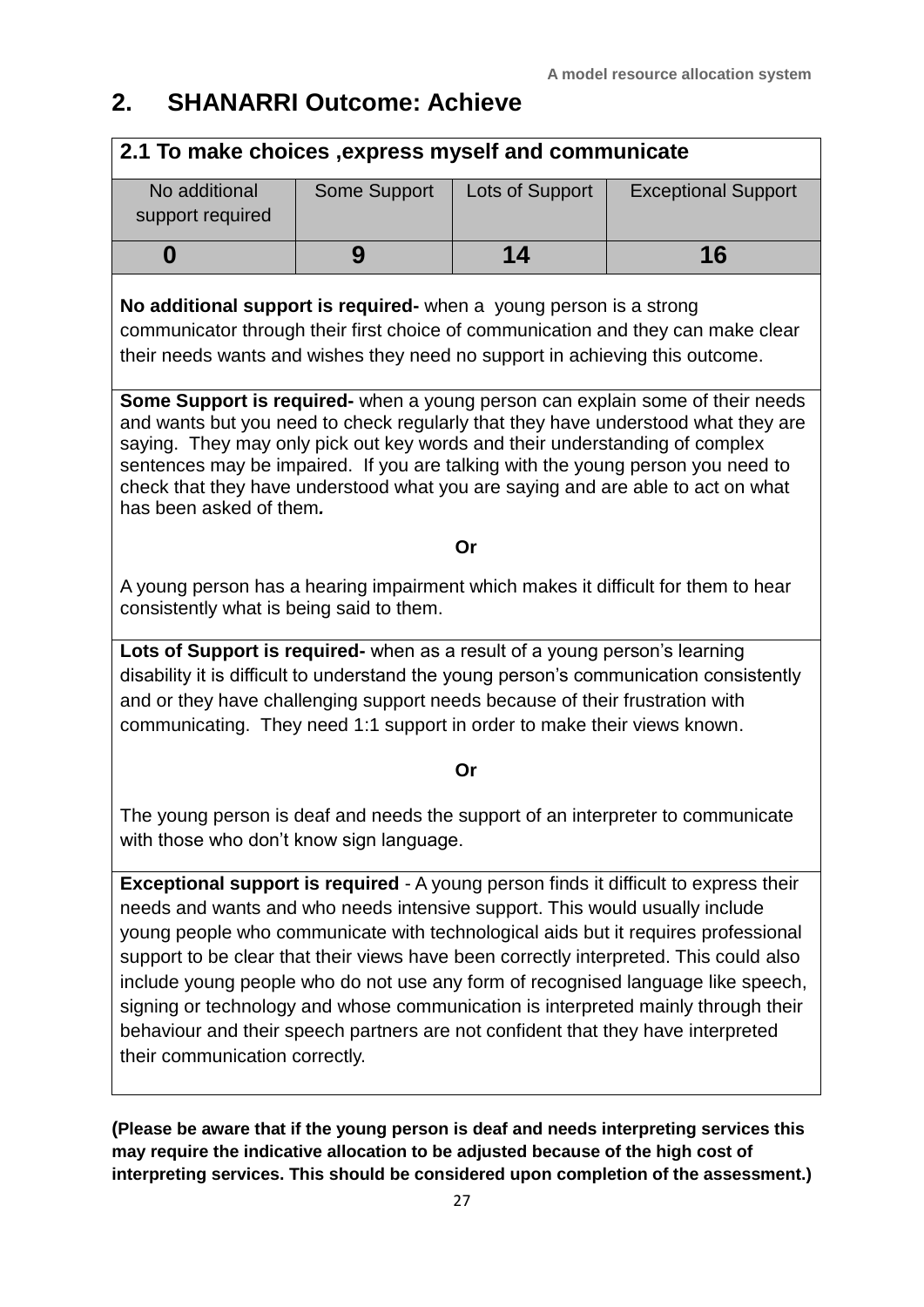# **2. SHANARRI Outcome: Achieve**

| 2.2 To progress in my learning and skills as best as I can                                                                                                                                                                                                                                                                                                                                                                                                                                                                |              |                 |                                                                                    |  |
|---------------------------------------------------------------------------------------------------------------------------------------------------------------------------------------------------------------------------------------------------------------------------------------------------------------------------------------------------------------------------------------------------------------------------------------------------------------------------------------------------------------------------|--------------|-----------------|------------------------------------------------------------------------------------|--|
| No additional<br>support required                                                                                                                                                                                                                                                                                                                                                                                                                                                                                         | Some Support | Lots of Support | <b>Exceptional Support</b>                                                         |  |
| 0                                                                                                                                                                                                                                                                                                                                                                                                                                                                                                                         | 10           | 17              | 23                                                                                 |  |
| No additional support is required - when the young person is engaged in<br>education or training that will lead to a nationally recognised qualification that will<br>increase their opportunity of getting paid employment. It is a challenge for any<br>young person to move out and live in their own home but they can access the<br>support services that are available to get housing and have the potential to develop<br>the skills to maintain their own home and live an independent life.                      |              |                 |                                                                                    |  |
| Some Support is required - when the young person is learning new skills. They<br>this planned support on an ongoing basis if they are to build skills towards<br>independence and employment.                                                                                                                                                                                                                                                                                                                             |              |                 | need consistent support and reminders to stay on task to develop skills. They need |  |
| Lots of Support is required - when the young person will need constant support to<br>perform purposeful tasks. Training courses require to be tailored specifically to their<br>needs. Work experience needs to be carefully crafted and supported by an<br>employment coach constantly on a one to one basis. They need 1:1 support now to<br>work towards the goals of employment and independence.                                                                                                                     |              |                 |                                                                                    |  |
| <b>Exceptional support is required</b> when the young person needs 2:1 support for<br>their daily living, self-care, and independent skills. This may be a child with complex<br>health needs, a profound disability or challenging behaviour who requires 2:1<br>support and is at constant risk of being excluded from social life. There is a<br>continuing need for professional advice and guidance from occupational therapy or<br>psychology to develop plans to support the child to maintain and develop skills. |              |                 |                                                                                    |  |
| Or                                                                                                                                                                                                                                                                                                                                                                                                                                                                                                                        |              |                 |                                                                                    |  |
| Where the procedures that are required to maintain the child's health require such<br>care that they can only be delivered so slowly that they take several hours each day<br>and this has a huge impact on the child's opportunities for independence                                                                                                                                                                                                                                                                    |              |                 |                                                                                    |  |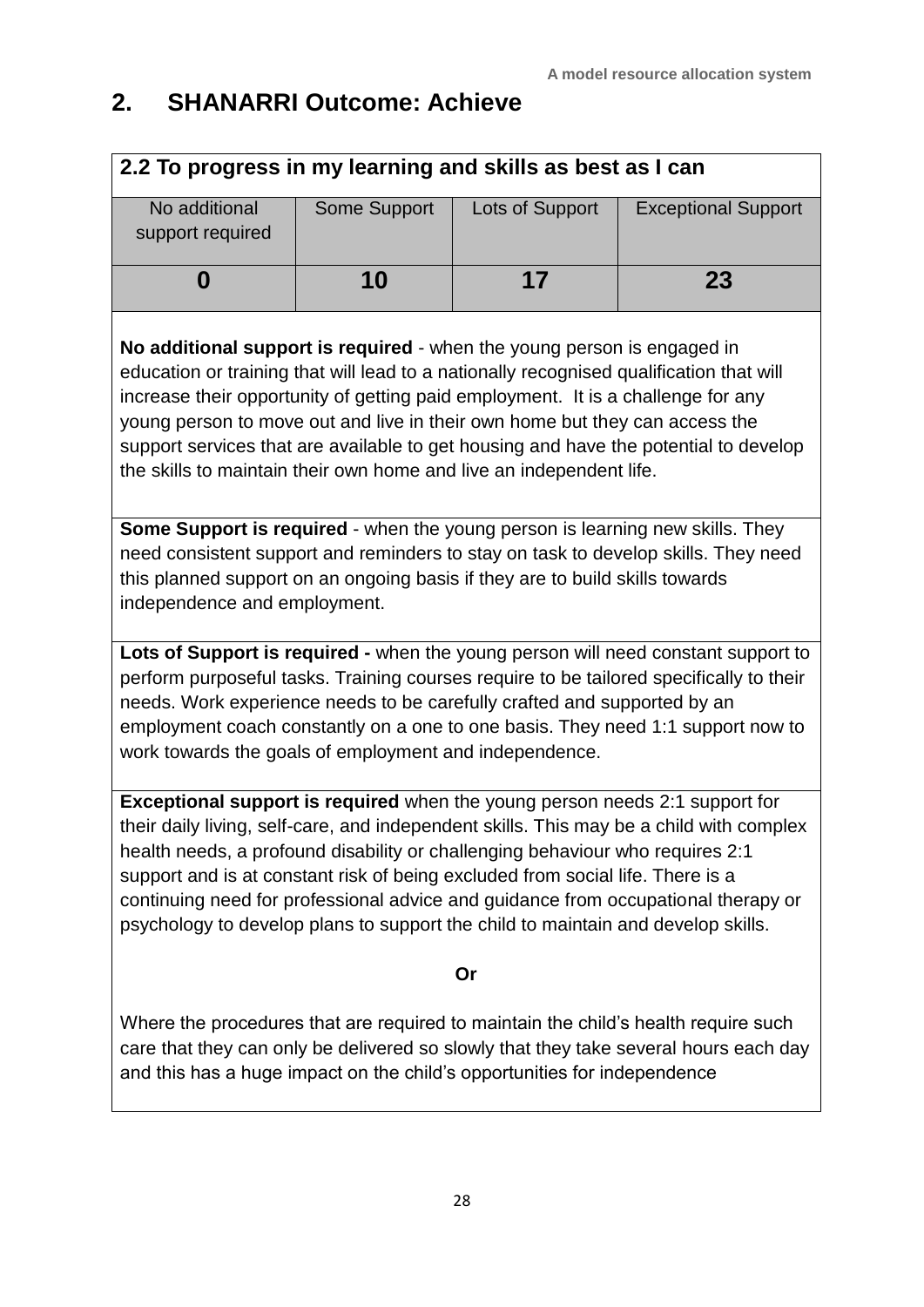# **3. SHANARRI Outcome: Nurtured**

| 3.1 To feel cared for and feel good about myself (personal care)                                                                                                                                                                                                                                                                                                                                                               |                     |                 |                            |  |
|--------------------------------------------------------------------------------------------------------------------------------------------------------------------------------------------------------------------------------------------------------------------------------------------------------------------------------------------------------------------------------------------------------------------------------|---------------------|-----------------|----------------------------|--|
| No additional<br>support required                                                                                                                                                                                                                                                                                                                                                                                              | <b>Some Support</b> | Lots of Support | <b>Exceptional Support</b> |  |
| 0                                                                                                                                                                                                                                                                                                                                                                                                                              | 11                  | 17              | 25                         |  |
| No additional support is required -when a young person has enough food and<br>drink, the house is clean and warm and they are cared for well. The young person<br>responds well to encouragement from their parent / carers to look after them-self                                                                                                                                                                            |                     |                 |                            |  |
| <b>Some Support is required</b> – when in order to look after them-self there is a need<br>to continually prompt the young person and encourage them to dress, wash, bathe<br>and clean their teeth etc. This is time consuming.                                                                                                                                                                                               |                     |                 |                            |  |
| Lots of Support is required- when the young person needs support for the<br>majority of their self-care and day to day needs. They will need practical help for<br>most of their day to day tasks like dressing, washing and bathing etc.                                                                                                                                                                                      |                     |                 |                            |  |
| <b>Exceptional support is required -</b> When the child has intensive care and support<br>needs and for some self-care tasks this may involve 2:1 support. Where the<br>procedures that are required to maintain the young person's health requires such<br>care that they can only be delivered so slowly that they take several hours each day<br>and this has a huge impact on the child's ability to engage in activities. |                     |                 |                            |  |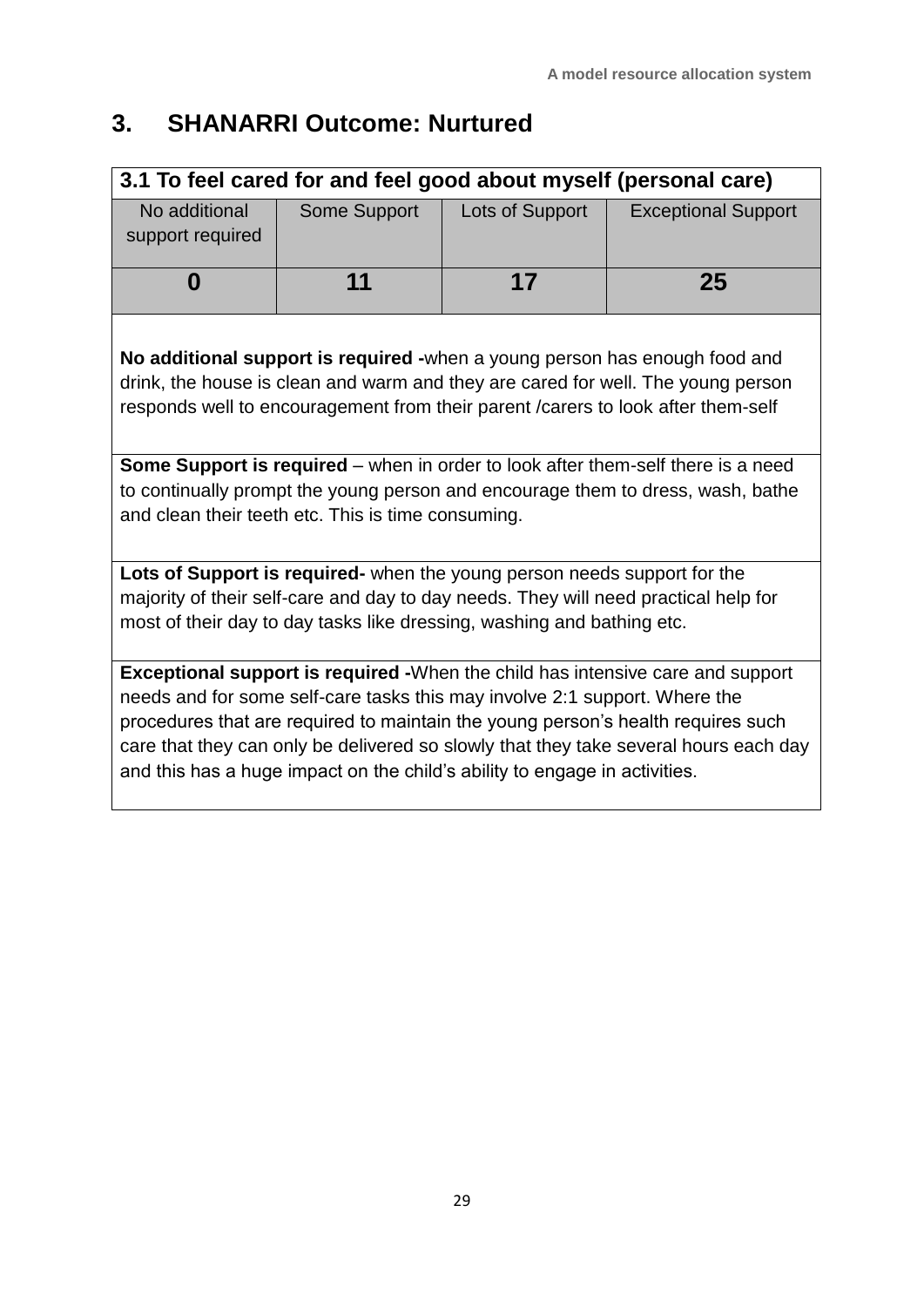# **4. SHANARRI Outcome: Active**

| 4.1 To be able to use public transport                                                                                                                                                                                                                                                                                                                                                                                                                                                                                                                                                                                                                                             |              |                 |                            |  |
|------------------------------------------------------------------------------------------------------------------------------------------------------------------------------------------------------------------------------------------------------------------------------------------------------------------------------------------------------------------------------------------------------------------------------------------------------------------------------------------------------------------------------------------------------------------------------------------------------------------------------------------------------------------------------------|--------------|-----------------|----------------------------|--|
| No additional<br>support required                                                                                                                                                                                                                                                                                                                                                                                                                                                                                                                                                                                                                                                  | Some Support | Lots of Support | <b>Exceptional Support</b> |  |
| 0                                                                                                                                                                                                                                                                                                                                                                                                                                                                                                                                                                                                                                                                                  | 4            | 6               | 8                          |  |
| No additional support is required when- the young person can access public<br>transport and has the road safety skills to be able to do so. For older children<br>fifteen plus they have the potential to learn the skills to travel independently (an<br>important skill for life that will increase their opportunities in the future).<br><b>Some Support is required</b> – when the young person does not currently have road<br>safety skills but can learn these skills. They need support to remember skills and a<br>detailed independent travel programme in order to become an independent<br>traveller. Progress will require to be supported through continual review. |              |                 |                            |  |
| Lots of Support is required - when the young person is expected to always need<br>the support of an adult to use public transport and travel safely.                                                                                                                                                                                                                                                                                                                                                                                                                                                                                                                               |              |                 |                            |  |
| <b>Exceptional support is required - when the young person cannot use public</b><br>transport because either it is not accessible to them or the experience of using it<br>would be too stressful for them or those providing support. They therefore need to<br>use transport that has been adapted to their needs or they need to travel with<br>support.                                                                                                                                                                                                                                                                                                                        |              |                 |                            |  |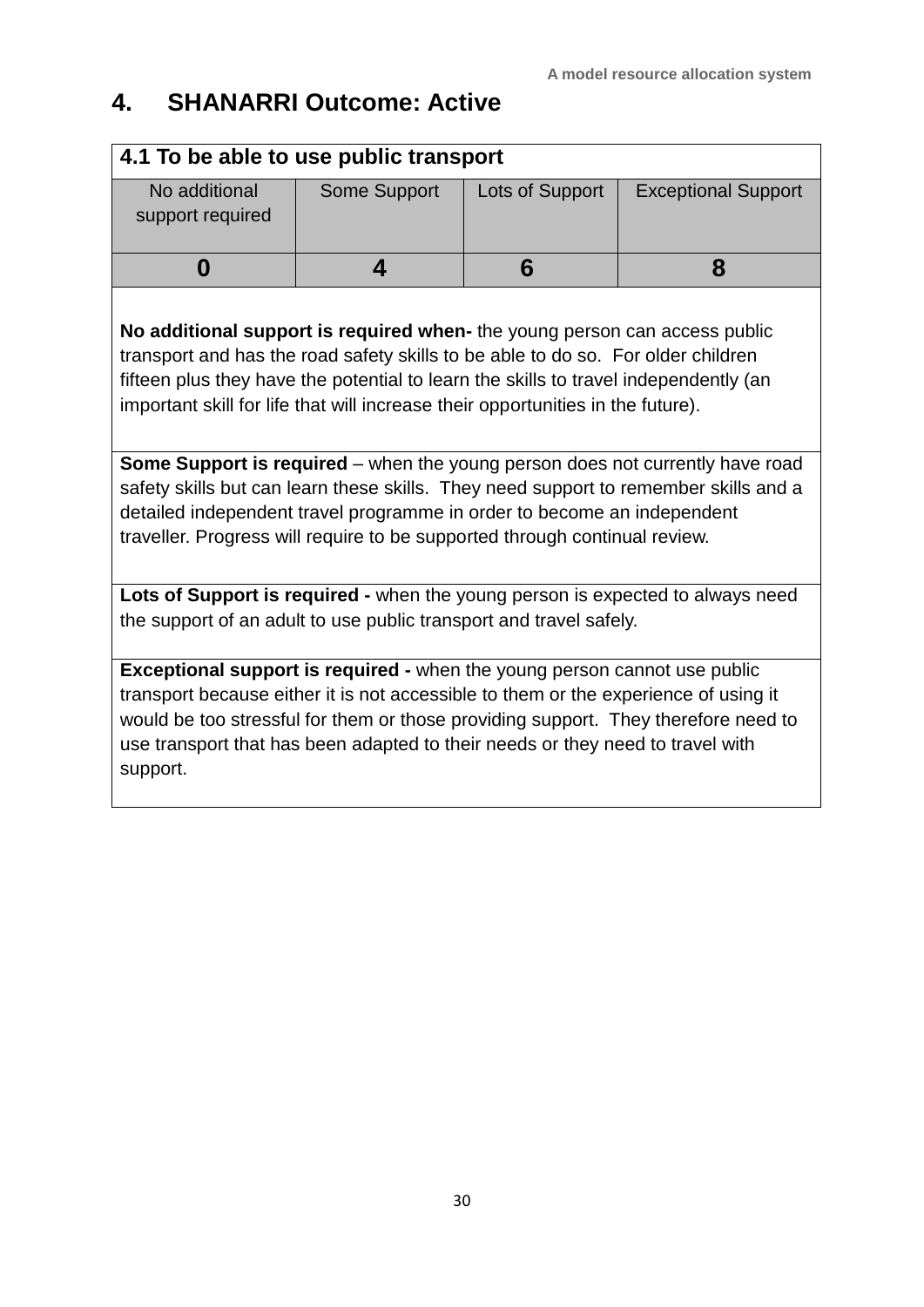## **4. SHANARRI Outcome: Active**

| 4.2 To join in with activities with other young people my age |              |                 |                            |
|---------------------------------------------------------------|--------------|-----------------|----------------------------|
| No additional<br>support required                             | Some Support | Lots of Support | <b>Exceptional Support</b> |
|                                                               | 14           | 21              | 27                         |

**No additional support is required-** when a young person is supported to get involved in their hobbies and leisure interests by their family and face few problems in doing so. A young person can accept the guidance and support from adults leading activities most of the time and can take part in the activity with other young people. The child has few fears or worries about going out and getting involved in activities with people they know well.

**Some Support is required** –when a young person needs to know that there is a designated adult or support worker that they can turn to for some assistance and guidance. When a child needs 1:1 support for a short period of time to introduce the young person successfully to the activity. Other adults who support the activity or club require training and or support to ensure that the young person is included.

**Lots of support is required** – when a young person needs to be continually supported throughout the activity. For example it is not enough for a parent to be nearby, a supporter needs to participate in the activity alongside the young person, making clear what they need to do or supporting them physically. The young person can only participate successfully in an activity if they have such an individual worker alongside with them and who knows them well.

**Exceptional support is required-** When a young person needs 2 supporters to be with them throughout the activity. The support needs to be from people who are very aware of the child's needs and have specific skills for example in knowing how the child communicates and or in behavioural support.

#### **Or**

Where a child may pose a risk to themselves or others and their need for safety as a result of challenging behaviour severely restricts the places they can visit and activities they can take part in.

#### **Or**

Where the procedures that are required to maintain the child's health require such care that they can only be delivered so slowly that they take several hours each day and this has a huge impact on the child's ability to engage in activities.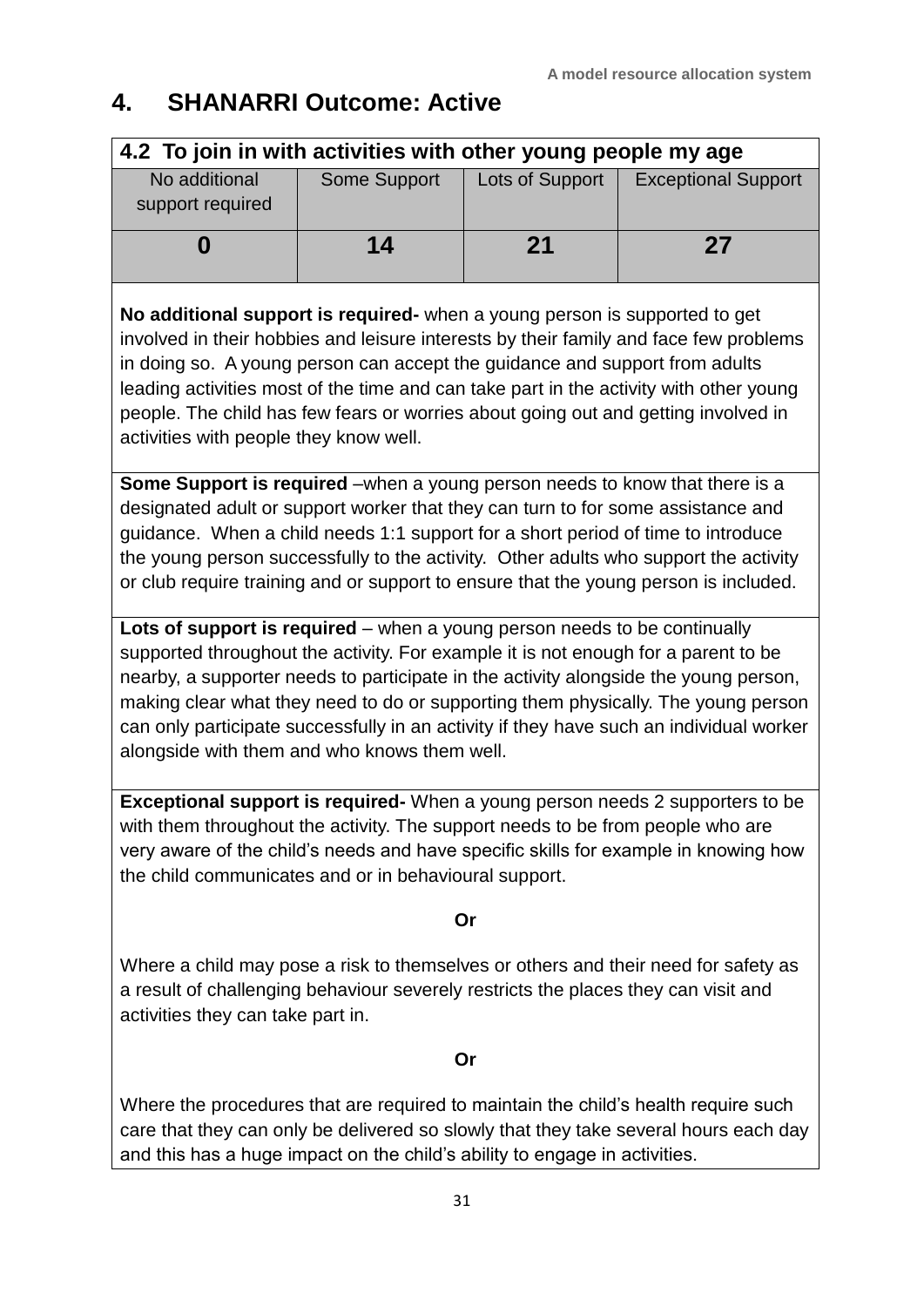## **5. SHANARRI Outcome: Responsible and Respected**

| 5.1 To take responsibility and manage my behaviour |              |                 |                            |  |  |
|----------------------------------------------------|--------------|-----------------|----------------------------|--|--|
| No additional<br>support required                  | Some Support | Lots of Support | <b>Exceptional Support</b> |  |  |
|                                                    | 11           | 17              | 24                         |  |  |
|                                                    |              |                 |                            |  |  |

**No additional support required -** the young person is able to listen to adults and other young people. The young person is aware that there are rules that govern behaviour, what they are and why they should be followed. The young person does their best not to get in trouble. The young person can control their anger so that it does not lead to significant harm to others. The young person tries to be helpful

**Some Support is required -** when the young person has an occasional need for support because of difficult recurring behaviour which adults need to manage. When professional involvement to support the family with the young person's behaviour is needed, their behaviour is a key issue which requires ongoing intervention and advice.

**Lots of support is required -** when a young person requires 1:1 support to keep themselves and other people safe and well because their behaviour poses significant risks to others or frustration in communication.

**Exceptional Support is required -** when a young person needs the support of 2 adults (2:1 support) regularly through the day. This is because they find their day to day life and the environments that they encounter difficult to understand and it impacts upon their communication and the way that they behave. Without this support in place there would be risks of harm to themselves or others.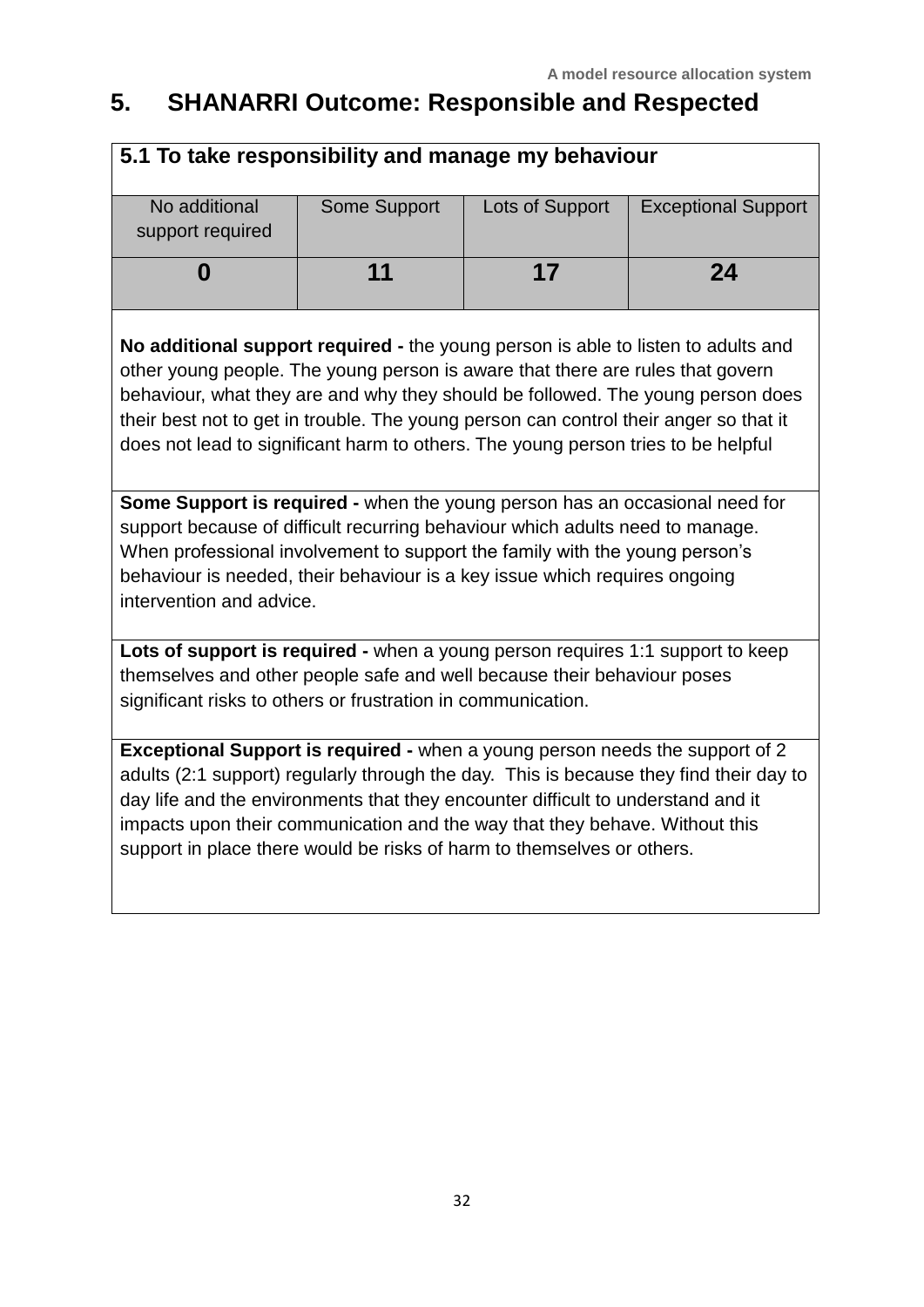# **6. SHANARRI Outcome: Included**

| 6.1 To have a circle of friends                                                                                                                                                                                                                     |              |                 |                            |  |  |
|-----------------------------------------------------------------------------------------------------------------------------------------------------------------------------------------------------------------------------------------------------|--------------|-----------------|----------------------------|--|--|
| No additional<br>support required                                                                                                                                                                                                                   | Some Support | Lots of Support | <b>Exceptional Support</b> |  |  |
| 0                                                                                                                                                                                                                                                   | 11           | 18              | 24                         |  |  |
| No additional support is required - when the young person enjoys other<br>children's company and finds it easy to start friendships, meet and make friends.                                                                                         |              |                 |                            |  |  |
|                                                                                                                                                                                                                                                     |              | Or              |                            |  |  |
| Some children with autism do not seek friendships and so no extra support is<br>required if they successfully tolerate other children and have learnt how to be with<br>other children without becoming distressed.                                 |              |                 |                            |  |  |
| Some Support is required - when the young person needs the support of their<br>family or carers to plan and prepare to get out of their home and meet up with their<br>friends.                                                                     |              |                 |                            |  |  |
|                                                                                                                                                                                                                                                     |              | Or              |                            |  |  |
| When some young people with autism need constant reminders about how to cope<br>with meeting other children they know.                                                                                                                              |              |                 |                            |  |  |
| Lots of Support is required - when the young person needs someone to support<br>them to travel to meet their friends, keep the friendship going and provide support<br>when they are with their friends.                                            |              |                 |                            |  |  |
| Or                                                                                                                                                                                                                                                  |              |                 |                            |  |  |
| When a young person with autism does not tolerate other children easily and<br>requires 1:1 support when they are around other children.                                                                                                            |              |                 |                            |  |  |
| <b>Exceptional Support is required -</b> when friendships are hard to keep and the child<br>needs intensive support to keep in touch and keep their friendships. Two to one<br>support is required to support meetings and activities with friends. |              |                 |                            |  |  |
| Or                                                                                                                                                                                                                                                  |              |                 |                            |  |  |
| Young people who find it very distressing to leave their home or environments that<br>they know well and have extremely limited contact with children their own age.                                                                                |              |                 |                            |  |  |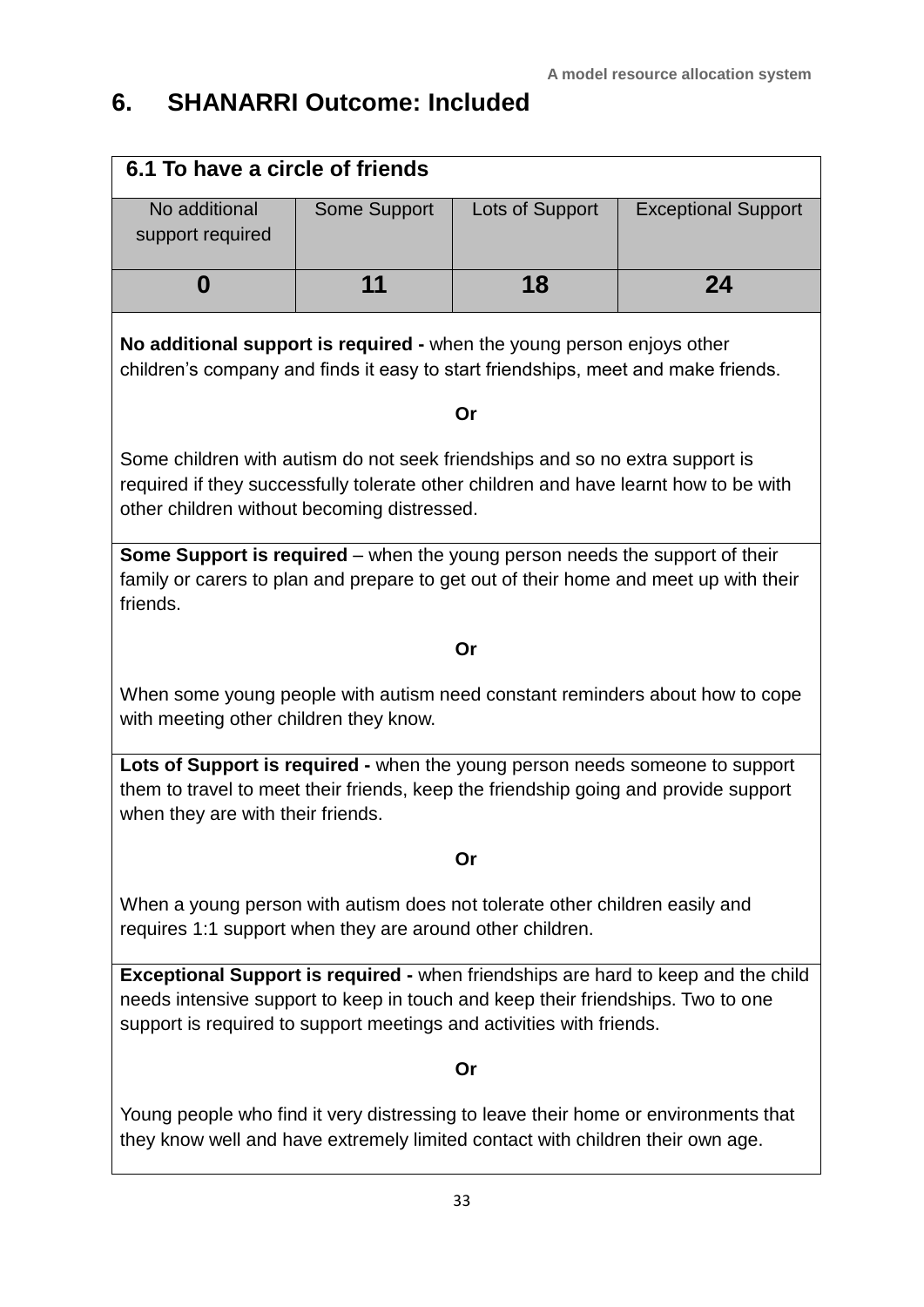## **7. SHANARRI Outcome: Safe**

#### **7.1 To be safe at home**

| No additional<br>support required | Some support | Lots of support | <b>Exceptional Support</b> |
|-----------------------------------|--------------|-----------------|----------------------------|
|                                   | 13           | 20              | 26                         |

**Please note this question is scoring how risk aware the young person is within their home and how much supervision is required to support them to be safe around the house. It is not trying to rank parenting capacity i.e. whether there are any safety issues as a result of the quality of care parents provide. If the council has concerns around parenting issues these would be worked with as a safeguarding or parent support issue.**

**No additional support is required** - when the young person is safe at home with their family. The young person avoids danger in the home most of the time (e.g. boiling water, plug sockets) or those dangers are now not present because of aids adaptations in the house. The young person would not come to any harm if they were unsupervised for a short time in the house.

**Some support is required when -** the young person will try and stay safe. It takes a lot of time to explain everyday risks in the home to the young person. The young person struggles to remember the explanation and they need to be continually reminded about danger.

#### **Or**

The young person would be at risk of harm if they were unsupervised for a short time in the house.

**Lots of support is required when -** the young person has the ability to reach dangers in the home and adult supervision in the same room is needed to stop the young person from becoming hurt.

#### **Or**

Without supervision in the same room the young person would be at risk of harm.

**Exceptional support is required when** – there are many concerns about the young person's safety and there is constant monitoring on a day to day basis by professionals to ensure the young person's safety. This will be usually connected to the need to monitor the young person's ability to place them-self in danger even when constantly supervised.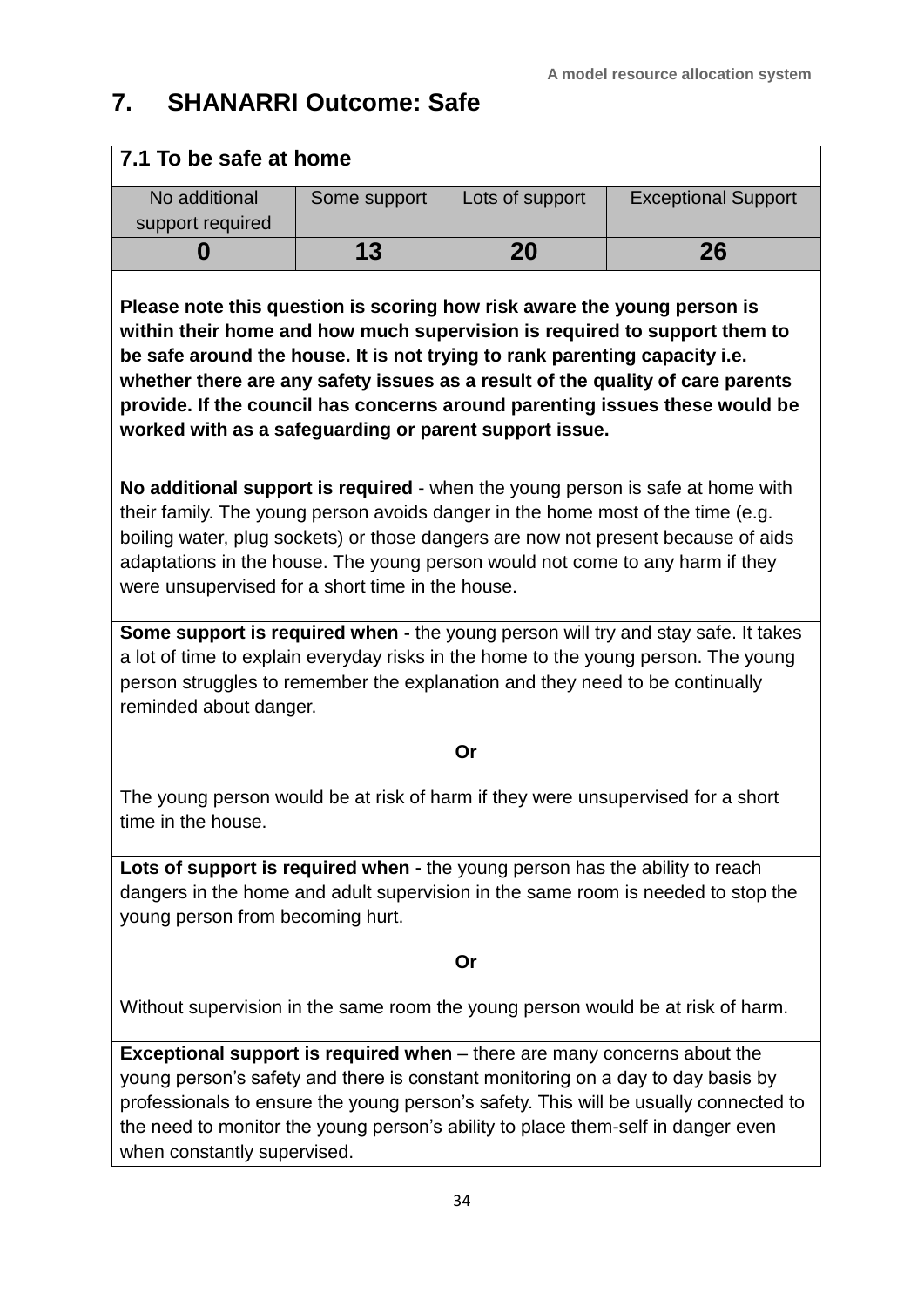# **7. SHANARRI Outcome: Safe**

| 7.2 To be safe in the community                                                                                                                                                                                                                                                                                                   |              |                 |                            |  |  |  |
|-----------------------------------------------------------------------------------------------------------------------------------------------------------------------------------------------------------------------------------------------------------------------------------------------------------------------------------|--------------|-----------------|----------------------------|--|--|--|
| No additional                                                                                                                                                                                                                                                                                                                     | Some support | Lots of support | <b>Exceptional Support</b> |  |  |  |
| support required                                                                                                                                                                                                                                                                                                                  |              |                 |                            |  |  |  |
| O                                                                                                                                                                                                                                                                                                                                 | 11           | 17              | 25                         |  |  |  |
| Please note in this question, the lots or exceptional support levels can only<br>be scored if there is a current constant threat from or to the young person to<br>be managed.                                                                                                                                                    |              |                 |                            |  |  |  |
| No additional support is required - when the community the young person lives in<br>is a stable neighbourhood. The caring adults in the young person life are trusted<br>and the young person is safe in their company. The young person is safe with the<br>friends they know and bullying is not happening at the moment.<br>Or |              |                 |                            |  |  |  |
| The young person's support needs are high and because they will always have an<br>adult nearby they have not experienced bullying and are at a low risk of being<br>bullied because of this additional protection.                                                                                                                |              |                 |                            |  |  |  |
| <b>Some Support is required -</b> when there are worries about the young person's<br>safety in their community. The young person is safe most of the time but there are<br>places where they go to or people they see where they are in danger or are<br>exploited.                                                               |              |                 |                            |  |  |  |
| Or                                                                                                                                                                                                                                                                                                                                |              |                 |                            |  |  |  |
| They are occasionally bullied by other young people and need advice about how to<br>stick up for themselves                                                                                                                                                                                                                       |              |                 |                            |  |  |  |
| Lots of support is required when $-$ the young person is facing a constant threat<br>from their community or from adults in their social network.                                                                                                                                                                                 |              |                 |                            |  |  |  |
| Or                                                                                                                                                                                                                                                                                                                                |              |                 |                            |  |  |  |
| When the young person's relationships with their peers and places they visit<br>through the week often gets them into conflict with other young people and the<br>police.                                                                                                                                                         |              |                 |                            |  |  |  |
| Or                                                                                                                                                                                                                                                                                                                                |              |                 |                            |  |  |  |
| The child is distressed by persistent bullying and present support to bring it to an<br>end is not working. The young person needs very regular support to bring it to an                                                                                                                                                         |              |                 |                            |  |  |  |

end.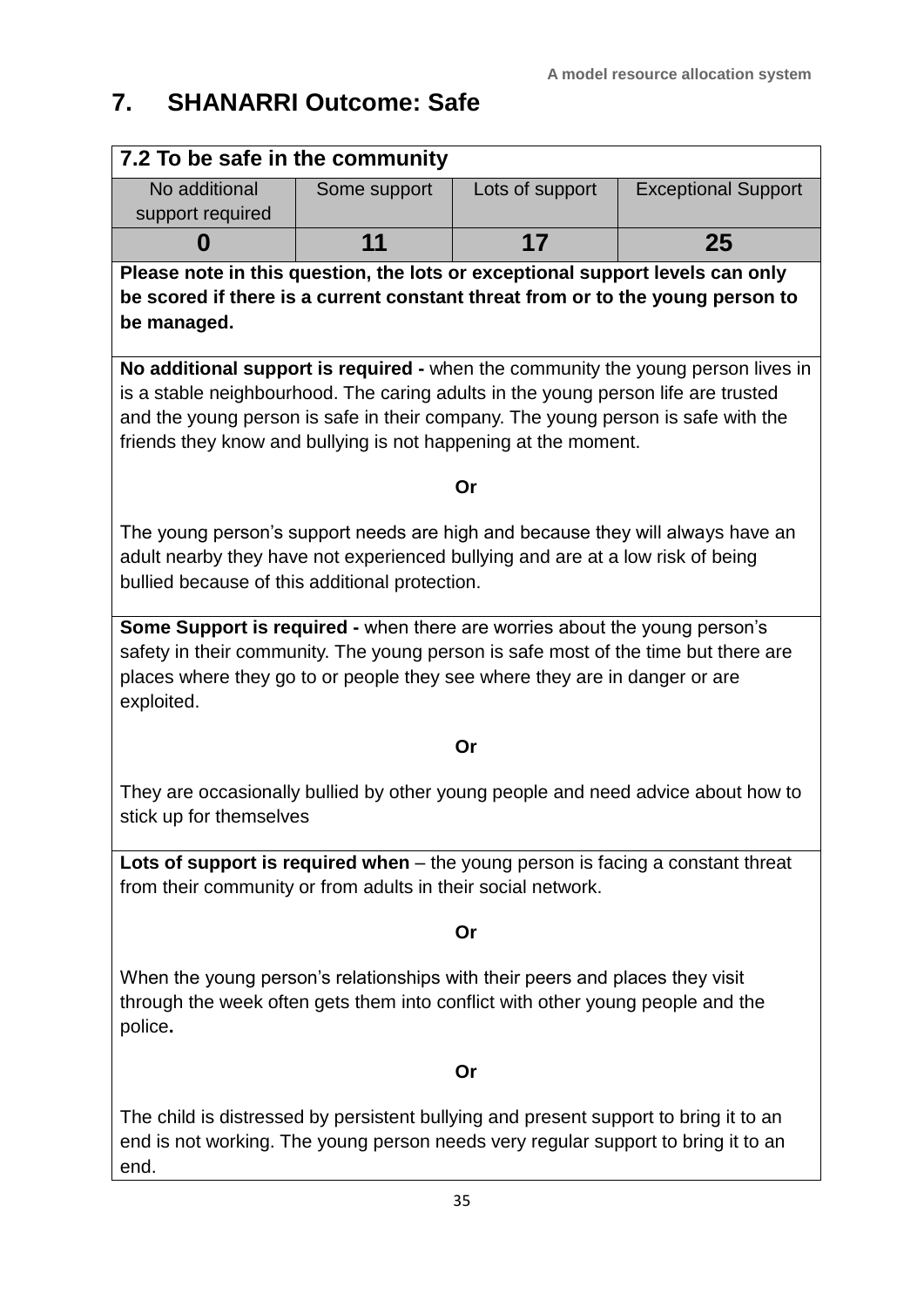**A model resource allocation system**

**Exceptional support is required when** - there is a big chance the young person may be seriously injured because of severe bullying having a big impact on their whole life or severe exploitation or abuse by other young people.

#### **Or**

There is a high risk of the young person regularly injuring other people and this has to be constantly managed because the young person has no sense of social boundaries and/or has severe challenging behaviour.

#### **Or**

The child is constantly involved in the criminal justice system and has become involved in criminal activity.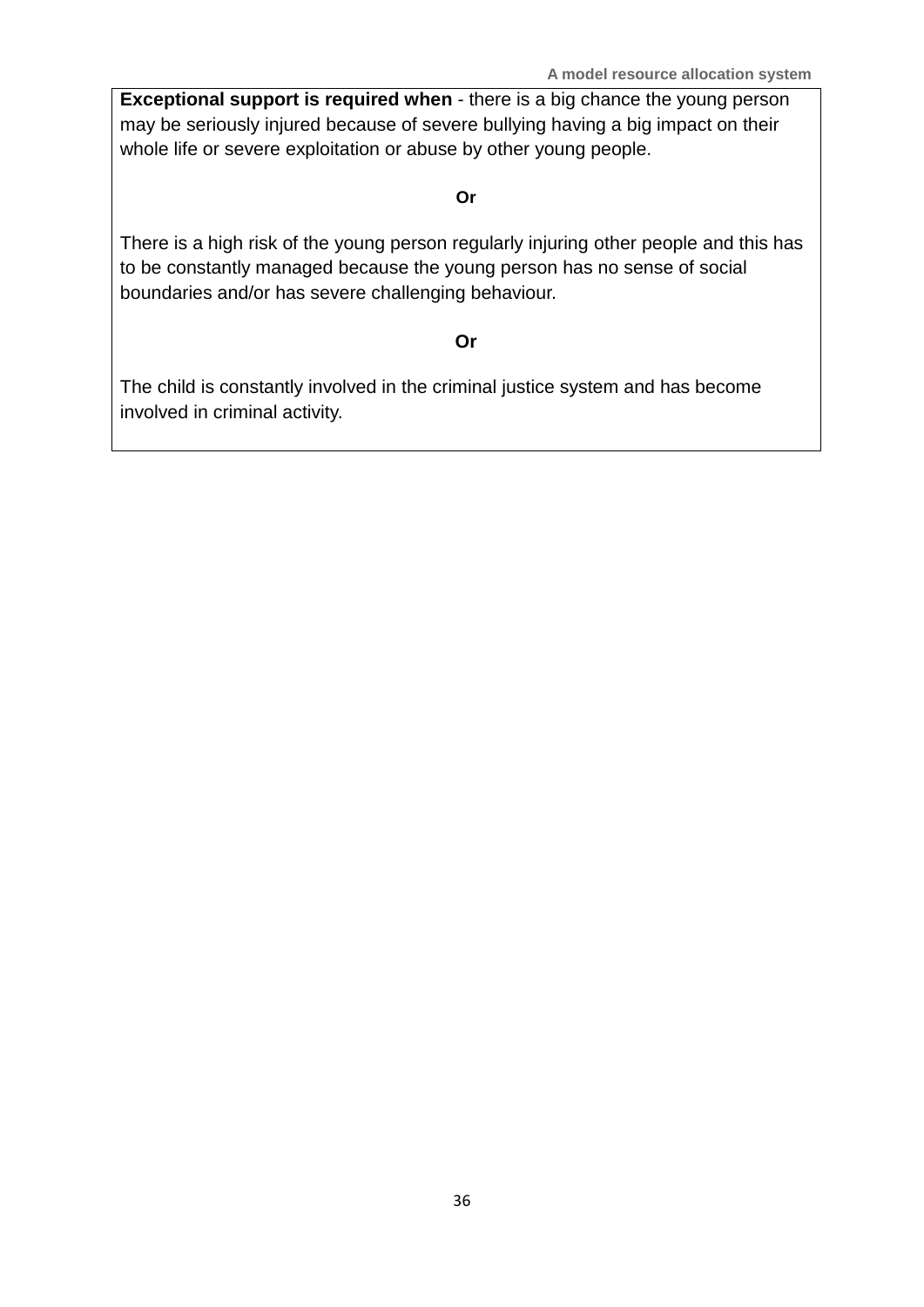### **8. Family Section**

#### **8.1 Family life is good and there is time for everyone in the family to enjoy life and pursue the things that matter to them**

| No additional<br>support required | Some Support | Lots of Support | <b>Exceptional Support</b> |
|-----------------------------------|--------------|-----------------|----------------------------|
|                                   | 14           | 22              | 30                         |

**No additional support is required** - when family life is good, the family cope well and are resilient in supporting the young person's needs. The family do not experience regular stress as a consequence of supporting their child's needs. Parent carers have some time regularly to pursue their own interests and to relax

**Some Support is required** -when the young person's needs result in the parent/carers regularly experiencing stress. This has an impact on their day to day wellbeing. Parents have very little time to relax.

#### **Or**

When there are occasional difficult behaviours which sometimes place siblings at risk and siblings may experience disruption in their ability to have friends around the house or to do homework.

**Lots of Support is required -** when the family, the parents and carers, as a result of the impact of caring for the young person, experience severe stress that is affecting their mental or physical health and this is affecting the whole family.

#### **Or**

The needs of the young person need such a lot of support and require so much time from parents that the sibling's life is seriously affected and this is resulting in experiencing high levels of stress or tiredness

**Exceptional support is required –** when parent/carers feel such high levels of stress as a result of the impact of caring for the young person that the family is in crisis and professional support is needed to sustain the family.

#### **Or**

When parents/carers have their own health care needs that have exceptional impact on their ability to support their child day to day.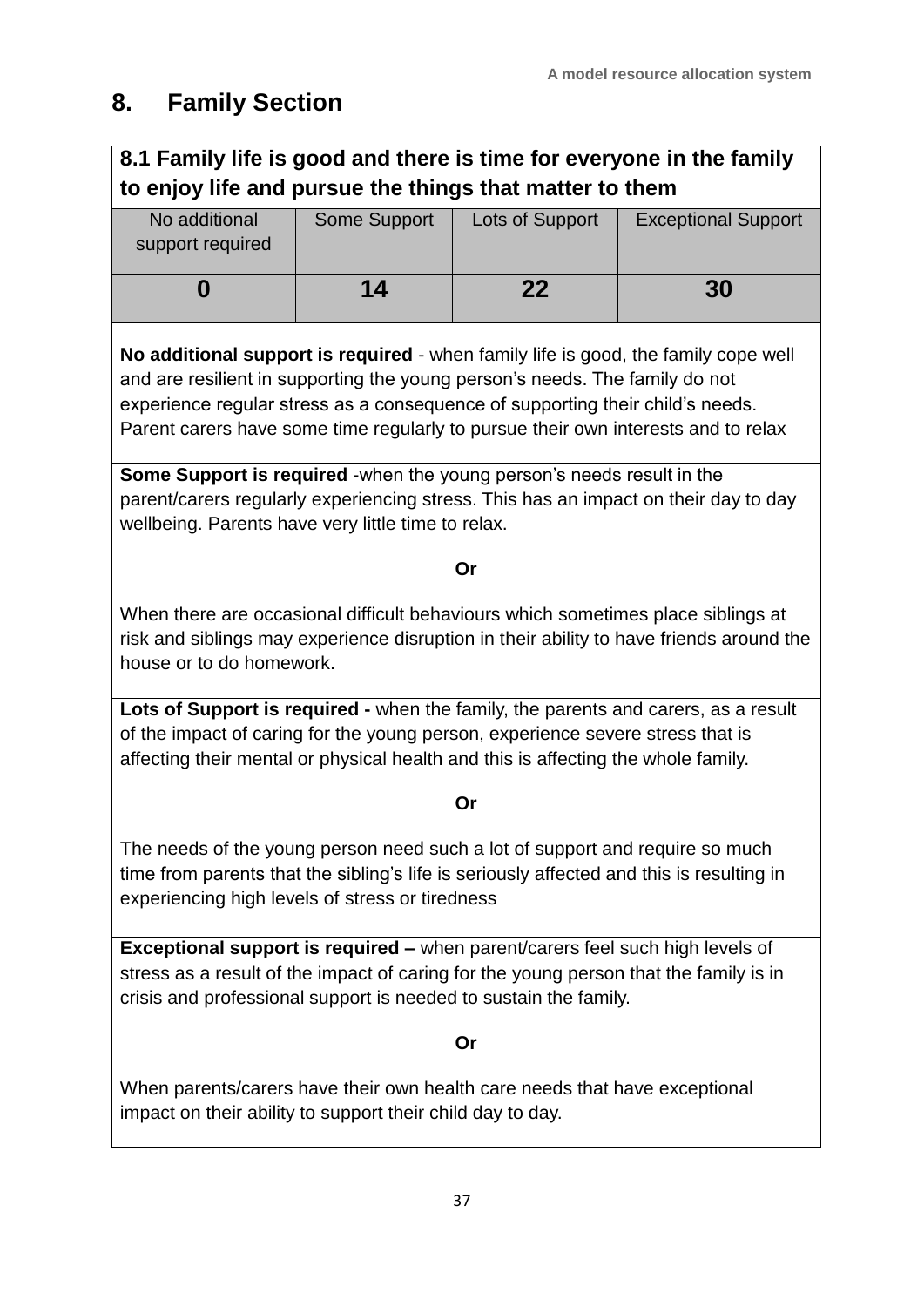### **Family Section** *Continued*

| 8.2 Parents are well rested and get a good night sleep                                                                                                                                                                                                                               |              |                 |                                                                                     |  |  |
|--------------------------------------------------------------------------------------------------------------------------------------------------------------------------------------------------------------------------------------------------------------------------------------|--------------|-----------------|-------------------------------------------------------------------------------------|--|--|
| No additional<br>support required                                                                                                                                                                                                                                                    | Some Support | Lots of Support | <b>Exceptional Support</b>                                                          |  |  |
| 0                                                                                                                                                                                                                                                                                    | 6            | 9               | 12                                                                                  |  |  |
| No additional support is required- when the parent/carers generally sleep well,<br>are usually not disturbed through the night and get sufficient sleep to be able to<br>have the energy to care for the young person without feeling overtired.                                     |              |                 |                                                                                     |  |  |
| Some Support is required - when the parent/carers are up several times each<br>day.                                                                                                                                                                                                  |              |                 | week to support the young person and as a result they feel overtired throughout the |  |  |
| Or                                                                                                                                                                                                                                                                                   |              |                 |                                                                                     |  |  |
| Where the young person goes to bed late or is an early riser and this leads to the<br>parent carer feeling over tired.                                                                                                                                                               |              |                 |                                                                                     |  |  |
| Lots of Support is required - when the parent/carers are up several times through<br>the night every night to support the young person or the sleep pattern of the young<br>person is so erratic that this leads to the parent/carer feeling exhausted.                              |              |                 |                                                                                     |  |  |
| Exceptional support is required - when the parent/carers are feeling<br>overwhelmed by the sleep deprivation that caring for the young person entails. This<br>is leading to an extreme level of exhaustion and stress for parent carers and the<br>family as a result is in crisis. |              |                 |                                                                                     |  |  |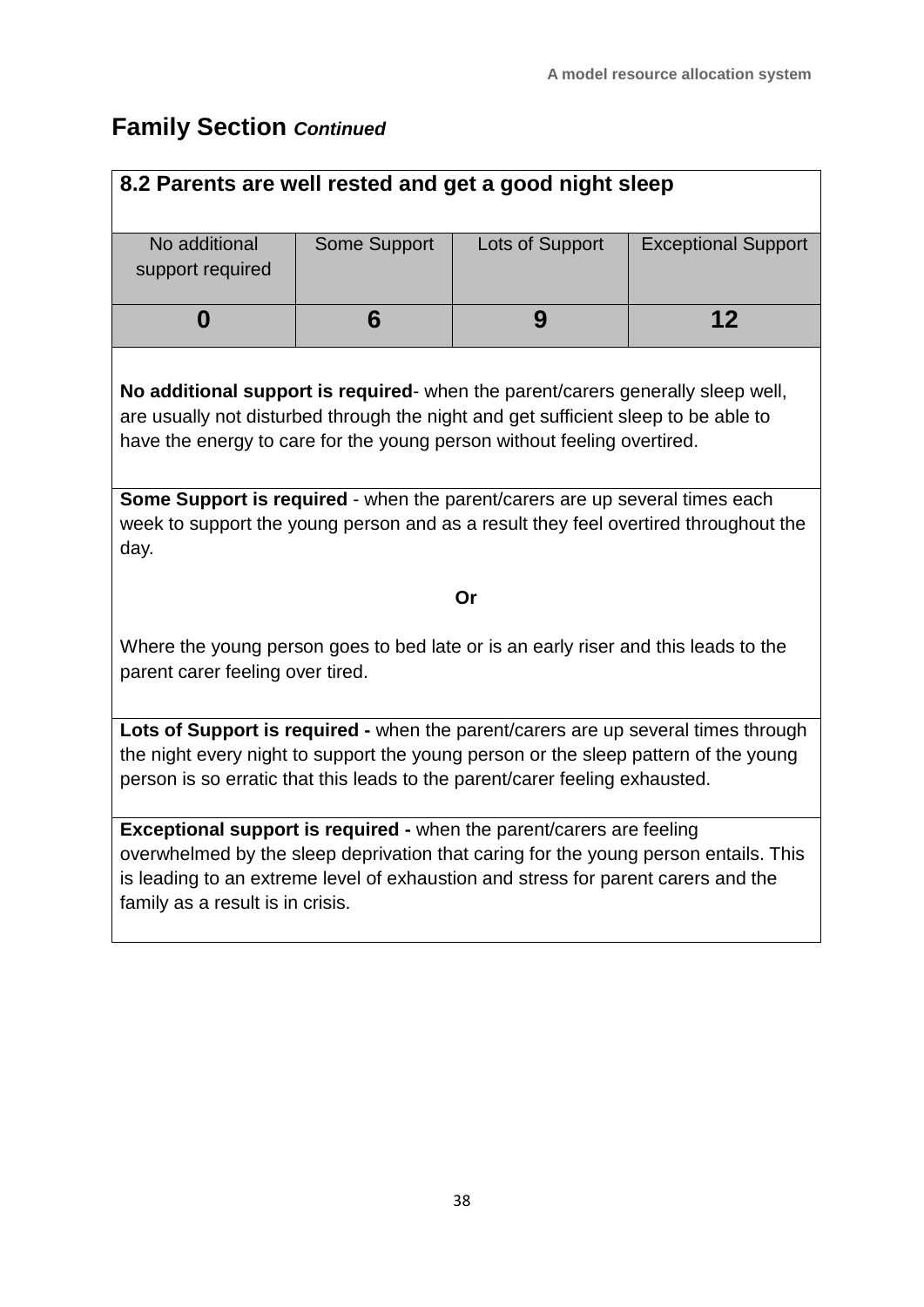### **Family Section** *Continued*

### **8.3 There is support from extended family and family friends which regularly provides parents with short breaks**

| No additional support<br>required | Some Support | Lots of Support | <b>Exceptional Support</b> |
|-----------------------------------|--------------|-----------------|----------------------------|
|                                   | 10           | 15              | 20                         |

**No additional support is required** - when the parent/carers are well supported by the extended family there are several people who know and love the young person and are willing to help with caring for them. The parent/carer knows that there is a group of people they can turn to for help on a regular basis.

**Some Support is required** - when the parent/carers receive some extended family and friend support but this is infrequent and for only very short times. There are few breaks provided by family and friends for the carer.

**Lots of Support is required -** when the parent/carers receive no support from family and friends with the care of the young person and this leads to stress and overtiredness. Although there is not a supportive network amongst extended family and friends there is support from a partner or a family member living with them.

**Exceptional support is required -** when a parent/carer feels extremely isolated. One person is caring for the child solely without any support from family or friends. The parent carer is under a great strain as a result and this is having a big impact on their health and wellbeing.

**Allocation score sheet on next page. Please use this to record (tick) the box which best describes the circumstances of the child and/or family.**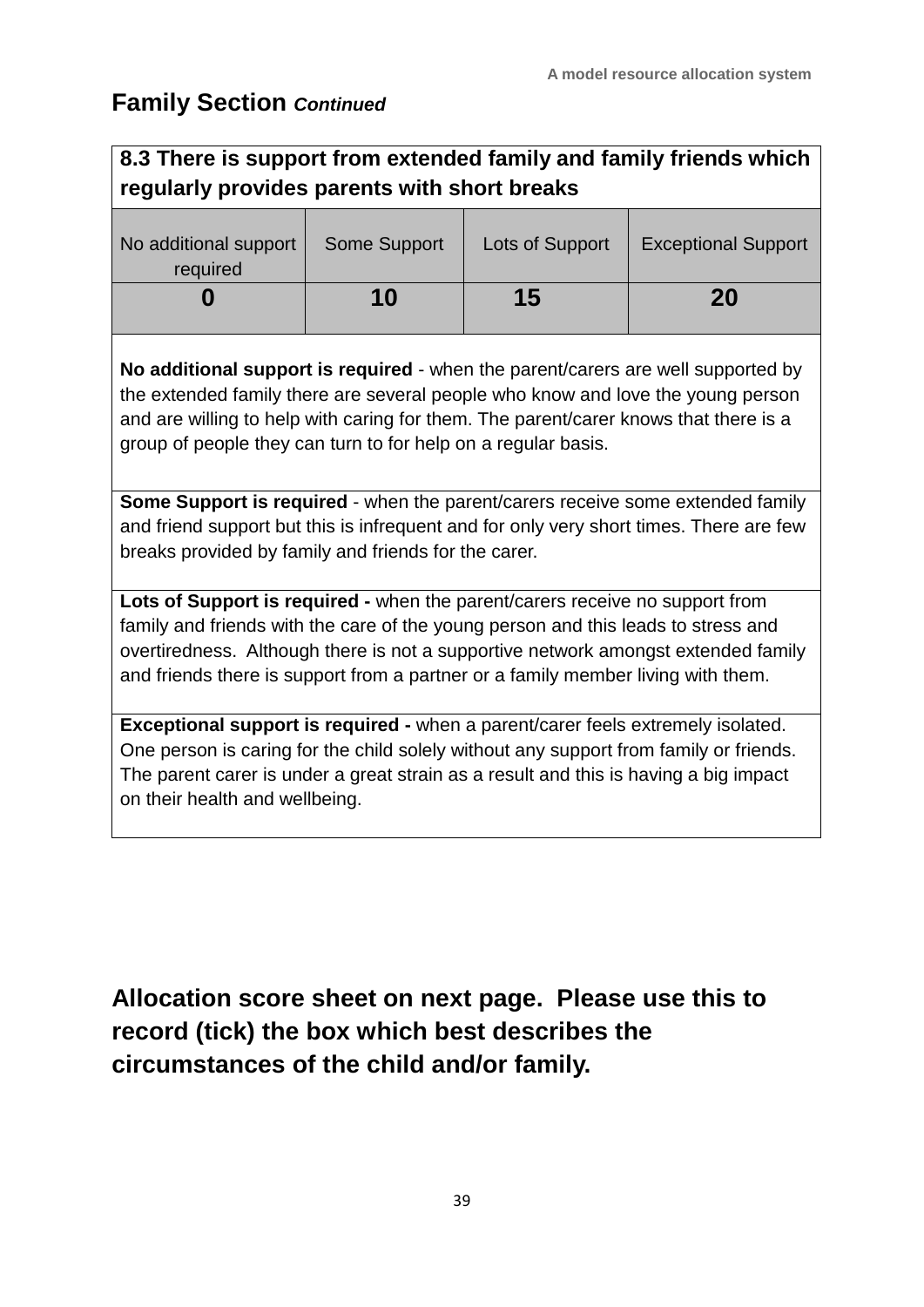### **Allocation summary score sheet:**

| <b>TALKING POINTS</b>                                                                                                                                                          | <b>No</b><br>additional                                                                 | <b>Some</b><br><b>Support</b>                                                 | <b>Lots of</b><br><b>Support</b>                                  | <b>Exceptional</b><br><b>Support</b>                                       |
|--------------------------------------------------------------------------------------------------------------------------------------------------------------------------------|-----------------------------------------------------------------------------------------|-------------------------------------------------------------------------------|-------------------------------------------------------------------|----------------------------------------------------------------------------|
|                                                                                                                                                                                | <b>Needs</b>                                                                            |                                                                               |                                                                   |                                                                            |
| <b>DESIRED OUTCOME</b> How much support is needed<br>for the child to achieve this outcome? (In the family<br>section consider how much support is required for the<br>family) | There is a<br>support<br>need, but it<br>is met by<br>the family<br>and/or<br>community | <b>The level</b><br>of need is<br>over the<br>week and<br>mid to<br>long term | The level of<br>need is<br>significant,<br>daily and<br>long term | The level of<br>need is<br>complex,<br>round-the-<br>clock and<br>lifelong |
| <b>HEALTHY</b>                                                                                                                                                                 |                                                                                         |                                                                               |                                                                   |                                                                            |
| To be as healthy as possible                                                                                                                                                   |                                                                                         |                                                                               |                                                                   |                                                                            |
| To be relaxed and happy (mental wellbeing)                                                                                                                                     |                                                                                         |                                                                               |                                                                   |                                                                            |
| <b>ACHIEVING</b>                                                                                                                                                               |                                                                                         |                                                                               |                                                                   |                                                                            |
| To make choices , express myself and communicate                                                                                                                               |                                                                                         |                                                                               |                                                                   |                                                                            |
| To progress in my learning and skills as best as I can                                                                                                                         |                                                                                         |                                                                               |                                                                   |                                                                            |
| <b>NURTURED</b>                                                                                                                                                                |                                                                                         |                                                                               |                                                                   |                                                                            |
| To feel cared for and good about myself (personal care)                                                                                                                        |                                                                                         |                                                                               |                                                                   |                                                                            |
| <b>ACTIVE</b>                                                                                                                                                                  |                                                                                         |                                                                               |                                                                   |                                                                            |
| To be able to use public transport                                                                                                                                             |                                                                                         |                                                                               |                                                                   |                                                                            |
| To join in activities with other young people my age                                                                                                                           |                                                                                         |                                                                               |                                                                   |                                                                            |
| <b>RESPECTED AND RESPONSIBLE</b>                                                                                                                                               |                                                                                         |                                                                               |                                                                   |                                                                            |
| To take responsibility and manage my behaviour                                                                                                                                 |                                                                                         |                                                                               |                                                                   |                                                                            |
| <b>INCLUDED</b>                                                                                                                                                                |                                                                                         |                                                                               |                                                                   |                                                                            |
| To have a circle of friends                                                                                                                                                    |                                                                                         |                                                                               |                                                                   |                                                                            |
| <b>SAFE</b>                                                                                                                                                                    |                                                                                         |                                                                               |                                                                   |                                                                            |
| To be safe at Home                                                                                                                                                             |                                                                                         |                                                                               |                                                                   |                                                                            |
| To be safe in the community                                                                                                                                                    |                                                                                         |                                                                               |                                                                   |                                                                            |
| <b>FAMILY</b>                                                                                                                                                                  |                                                                                         |                                                                               |                                                                   |                                                                            |
| Family life is good and there is time for the family to<br>pursue what matters to them                                                                                         |                                                                                         |                                                                               |                                                                   |                                                                            |
| Parents are well rested and get a good night's<br>sleep                                                                                                                        |                                                                                         |                                                                               |                                                                   |                                                                            |
| There is support from extended family and family friends<br>which regularly provides parents with short breaks                                                                 |                                                                                         |                                                                               |                                                                   |                                                                            |
| <b>Band Totals</b>                                                                                                                                                             |                                                                                         |                                                                               |                                                                   |                                                                            |
| <b>Total Score</b>                                                                                                                                                             |                                                                                         |                                                                               |                                                                   |                                                                            |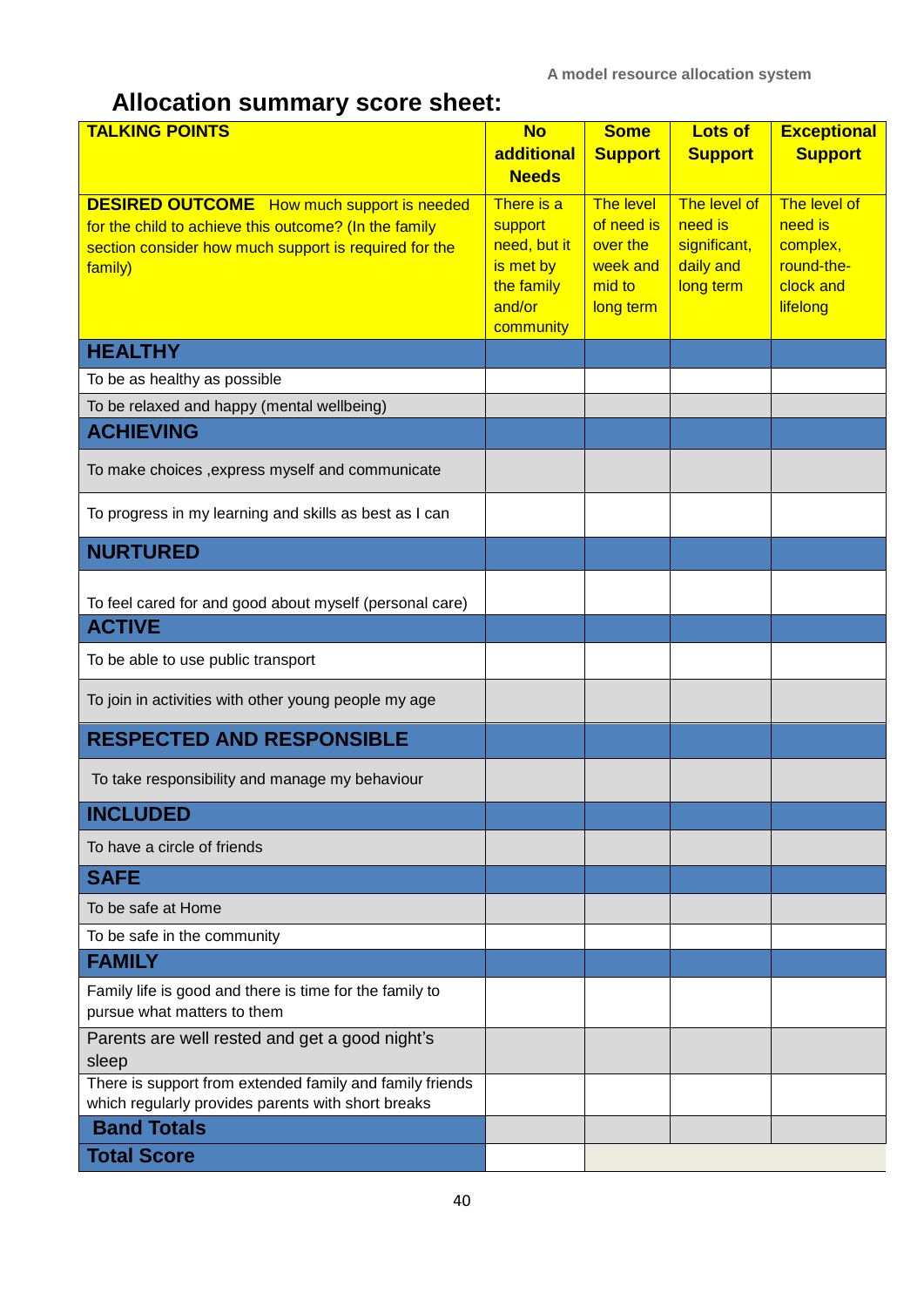# **Individual Record Sheet**

| <b>Name of Young Person:</b>                                       |                                                       |
|--------------------------------------------------------------------|-------------------------------------------------------|
| <b>D.O.B:</b>                                                      |                                                       |
| Who helped fill this in?                                           | <b>School</b><br><b>Child</b><br><b>Family Member</b> |
|                                                                    | <b>Other Professionals</b>                            |
| <b>Name of Council Representative</b><br><b>Who Completed Form</b> |                                                       |
| Date questionnaire completed                                       |                                                       |
|                                                                    |                                                       |
| <b>Comments of worker</b>                                          |                                                       |
|                                                                    |                                                       |
| <b>Comments of Family</b>                                          |                                                       |
|                                                                    |                                                       |
| <b>Comments of Young</b><br><b>Person</b>                          |                                                       |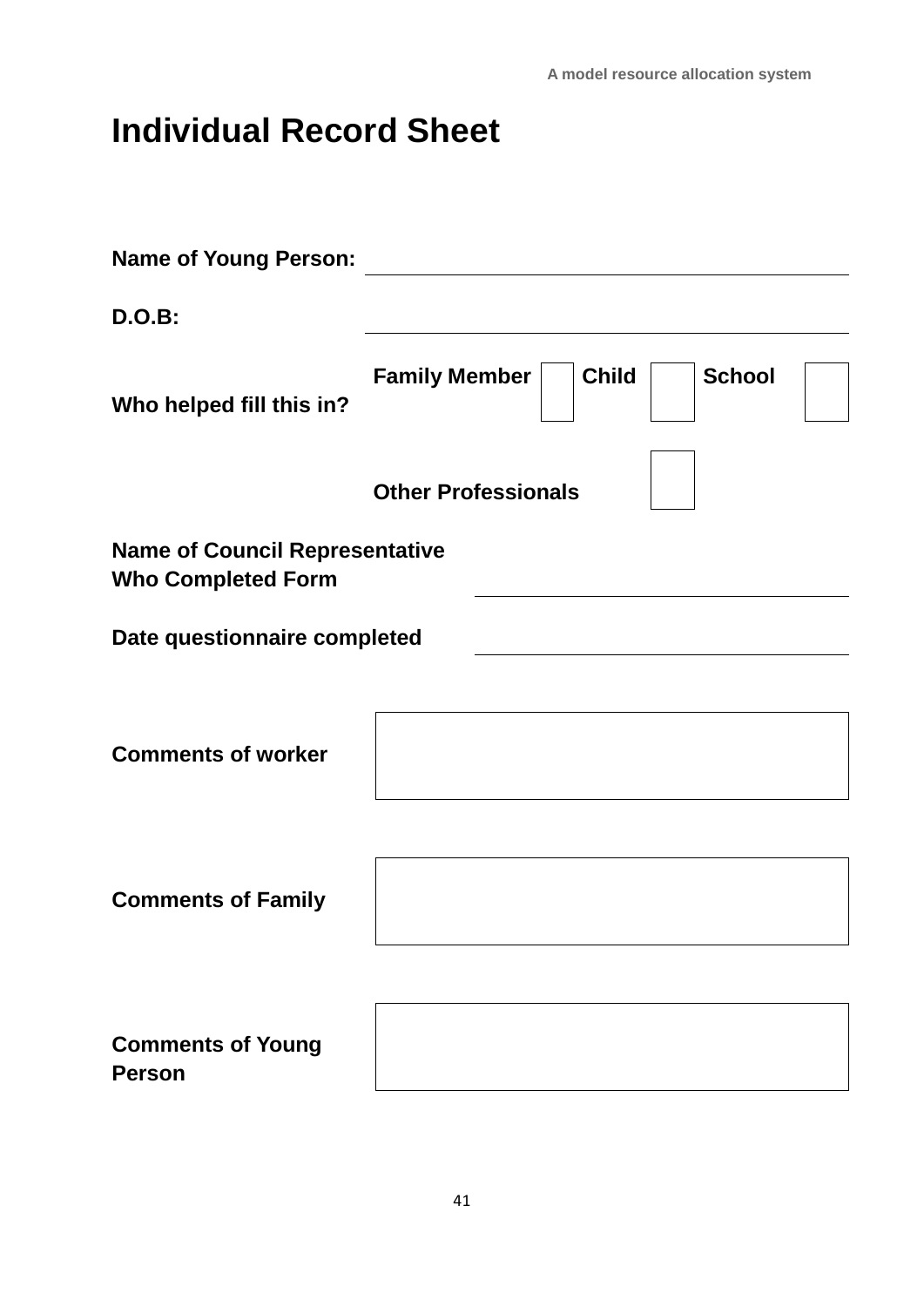**A model resource allocation system**

**Appendix 2:** 

**Primary School RAS Allocation Questionnaire**



Resource Allocation Questionnaire (Primary School age children, ages 7- 11)

SHANARRI Outcomes version 1.2 (January 2014)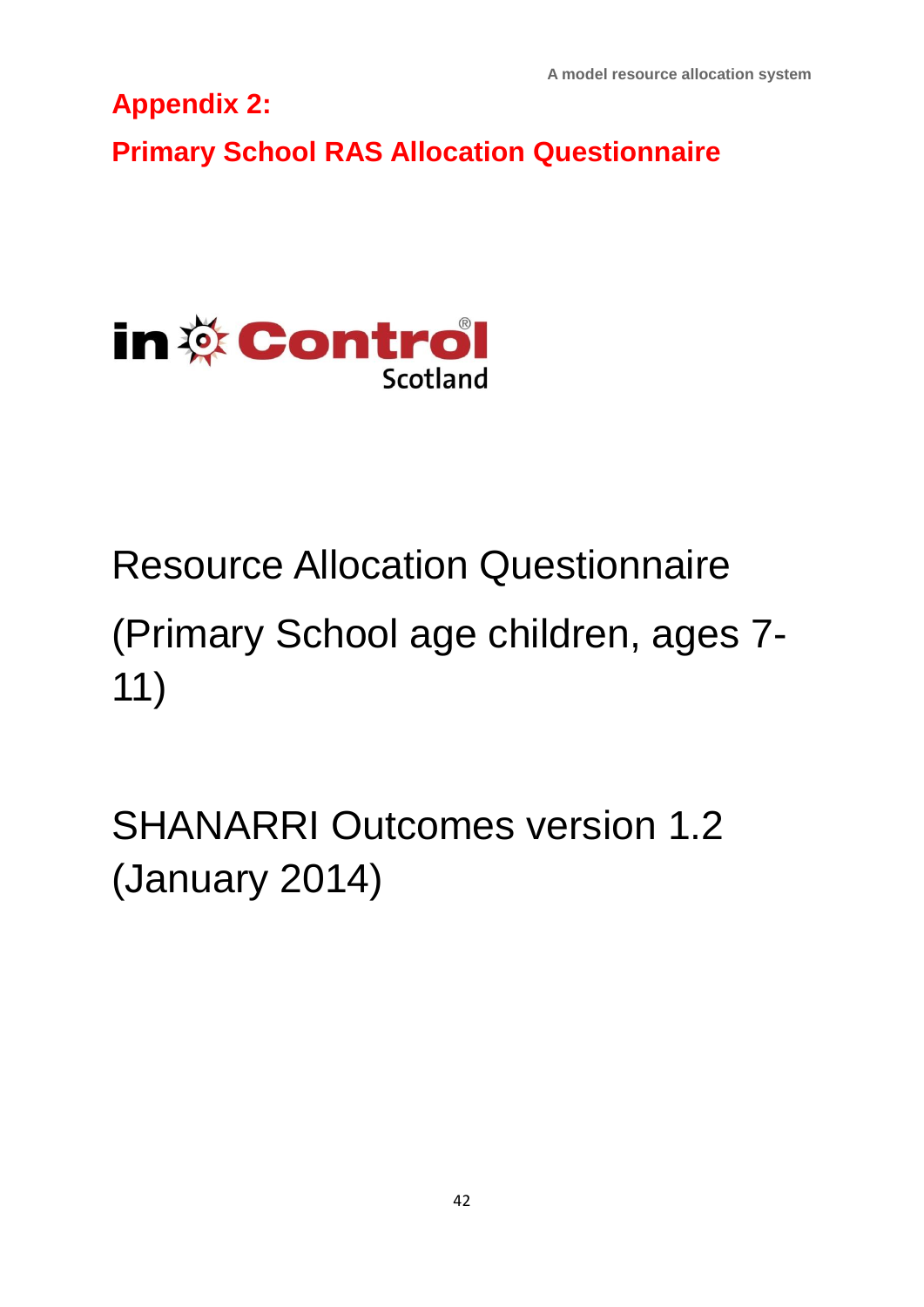#### **Introduction**

This questionnaire should be completed when a child with additional needs is assessed for funding for an Individual Budget. This questionnaire applies only to primary school pupils and should not be completed for children at secondary school. These introductory notes will explain:

- who can get an individual budget
- who is involved in completing the questionnaire
- how the questionnaire fits in with assessments
- how the questionnaire helps to show the outcomes needed
- how bands of support work
- how the points are scored
- how points help the council make an indicative funding offer

#### **Glossary**

Some of the words used in this document are not known to everyone. Here is a description for words which we think might not be obvious.

**Individual Budget**- this is the funding available to support a child provided by the council. The individual budget is normally identified as annual amount to provide support for 12 months. The family spend this funding on supporting the child well and the amount and the support plan are agreed with the council.

**Indicative Offer**- this is an offer of funding made by the council after assessment. The purpose of the indicative offer is so the family can make a support plan knowing how much the council considers is a fair offer. Sometimes the support plan shows that support is more expensive than first thought due to a child's needs and the costs of support to meet these needs. Sometimes families do not need all the funding to meet the child's needs. The funding therefore may change when the support plan is completed. The funding is considered again when the support plan is completed and confirmed at that point.

**Resource Allocation System (RAS**) - this is how funding of Individual Budgets is worked out by the council with the aim of providing the right amount of money to meet a child's needs and the funding being fairly spread between children who have similar needs. This new system should be fair, transparent and easy for families to take part in.

**Bands of Support-** is the way in which the council describes children's needs and makes a fair funding offer. For example, when a child is described as needing 'lots of support', this usually means that their needs are similar to other children who need the support of an adult to take part in activities. A band, for example, 'lots of support', is confirmed in the assessment and leads to what the Indicative Offer should be.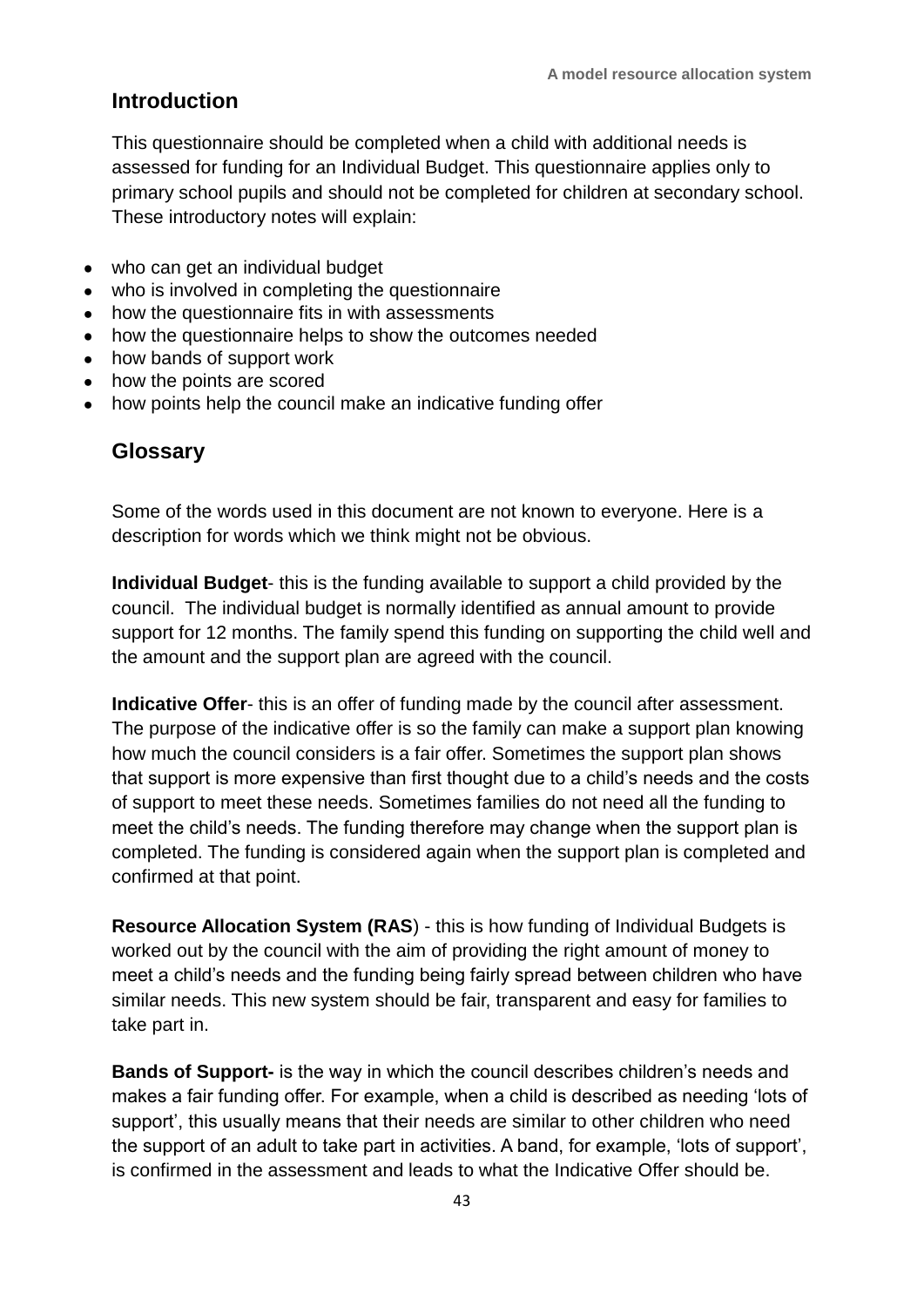#### **Who can get an Individual Budget?**

An Indicative offer of funding for an Individual Budget is made because universal and mainstream services have already been maximised with the skilled support of a lead professional. There is an understanding that without funding the child will not be able to make best use of universal and mainstream opportunities. Due to the complexity of their support needs the child and their family may need specialist support or opportunities.

Children with small support needs will usually not need to receive an Individual Budget, but will be supported through Early Intervention and community connection work. When small funding is required to support a young person to access a community activity the council may find a small grant to support this or support the activity directly.

#### **Who is involved in completing the questionnaire?**

This Resource Allocation System (RAS) questionnaire is designed to help families participate in the decision making about funding and be shared openly with them. Families should have copies of the questionnaire so that the scoring is transparent. The RAS questionnaire is a tool the family and social worker use to work together to establish the level of support needed. The paperwork is then completed by the social worker.

#### **How the allocation questionnaire fits in with assessments**

The RAS allocation questionnaire is part of the information gathering stage of the assessment and does not by itself meet the Local Authority's duties to assess children in need. The RAS questionnaire is therefore only completed alongside a new assessment. The assessment as a whole is the child's 'statement of need'.

The questionnaire adds to the assessment by scoring the answers to questions and using the total result to work out how much money should be provided. Some young people's needs will score consistently in one support band throughout the RAS questionnaire. This will be taken into account when the social worker evaluates what band of support best describes the young person's needs. This will be stated clearly within the summary of the assessment. Therefore, the results of the RAS allocation questionnaire should be read in conjunction with the assessment summary.

When assessing the support that the child requires, the family circumstances, extended family networks and community resources that are normally accessed are taken into account within the questionnaire. To complete the questionnaire accurately it should be completed 'as if there was no paid support' already involved in supporting the child.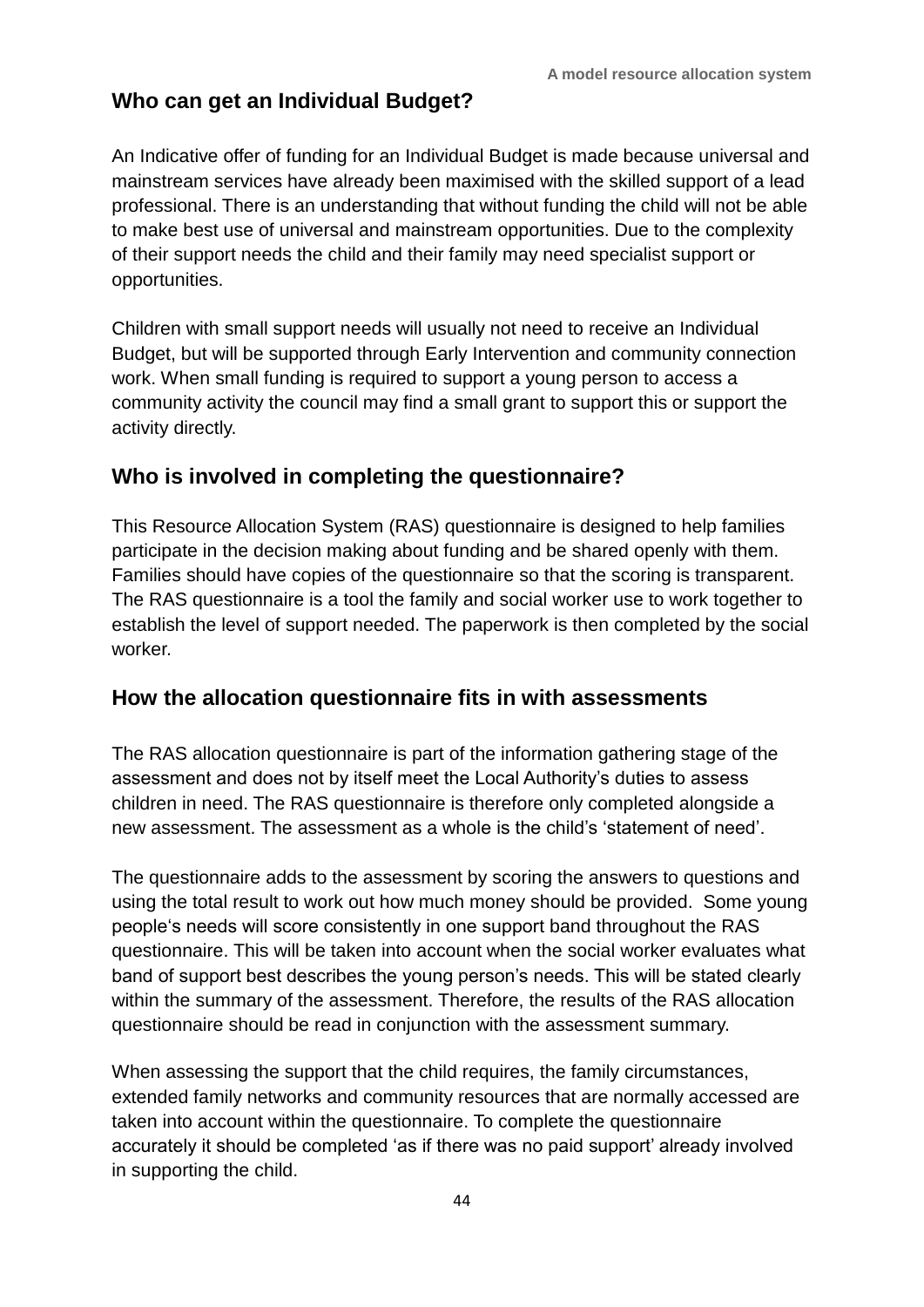The questionnaire captures a snapshot of support needs at the present moment in time and should relate to the child's present circumstances. There will be some examples which do not fit the circumstances of the child well. No guidance can hope to be so specific that it addresses each child's circumstances exactly.

The funding that follows from the assessment is indicative. The amount of funding can be considered again if requested by the family when the plan is complete. This means before the funding is confirmed the council is clear that the child's needs are met within the support plan by supporting the family to achieve good outcomes for the child and provide the family with reasonable short breaks.

#### **How the questionnaire helps to show what outcomes are needed**

It is important to know not just that support to a child is provided but also that it achieves good results. The questionnaire works out broadly how much support a child requires to meet good outcomes.

#### **SHANARRI Outcomes**

The Scottish Government has a set of goals which it believes councils should work towards to support every child to have a good life. These are called the SHANARRI outcomes/well-being indicators and are the most important ambitions that funding should be spent on. The SHANARRI outcomes aim to make sure that Councils help children to be:

- Safe
- Healthy
- Achieving
- Nurtured
- **•** Active
- Respected
- Responsible
- Included

#### **Understanding the Bands of Support**

The questionnaire ranks the support needed to work towards these outcomes. There are three bands:

- Some Support (where there is a level of need over the week and mid to long term)
- Lots of Support (where the level of need is significant, daily and long term)
- Exceptional Support (Where the level of support is complex, round the clock and lifelong)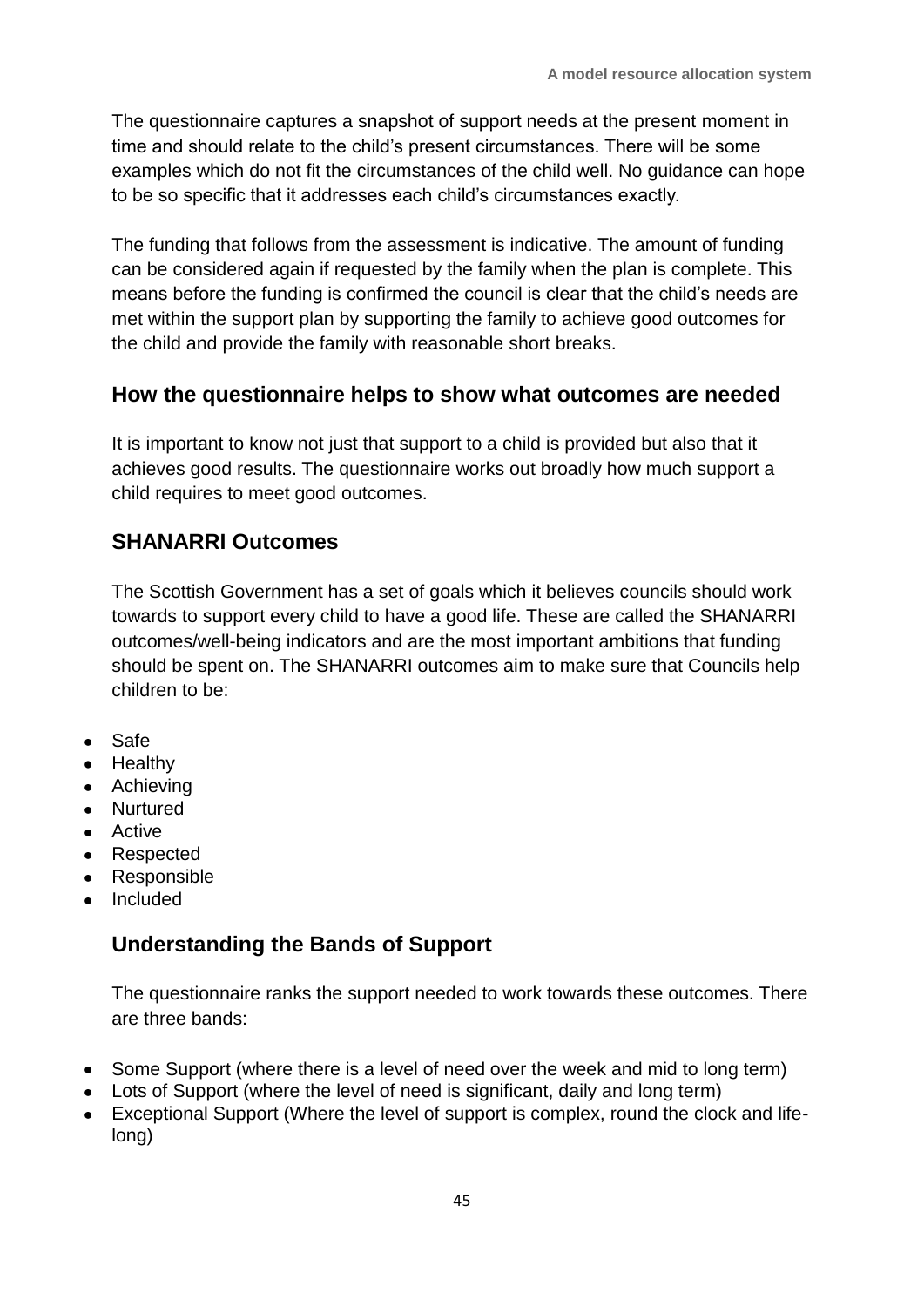In the family section of the questionnaire the families' needs are banded in a similar way as those above. This family section refers directly to the support needs of the family rather than the child's needs.

#### **How the points are scored**

Each statement has a set of points. Some point scores are higher than others because some questions have a bigger impact on the child and family. Where there is some overlap between bands and you feel that the question could be answered in either band always pick the higher band; it is easier to reduce support later on rather than deal with the consequences of providing too little support.

There is no expectation that a child will score in every question, or that every question will be appropriate for every child. Where you are clear that a statement does not relate to the individual they will score zero. An example of this would be when a child will not be at an extremely low risk of bullying because they have a complex learning disability and have a constant level of adult supervision everywhere they go. The questionnaire is balanced so that children with complex needs will score highly in other parts of the questionnaire.

#### **How points help the council make an indicative offer**

Once points have been allocated, then the total points will be calculated against a table of funding bands which rise step by step as the points increase.

The council will always do a lot of preparation before setting peoples allocations so that everyone can see that the child has received their fair share of the budget. The amount of the indicative allocation is based upon the best estimate of the council about how much money is required to support well a child's needs. At the end of working through the support plan with the family, the council will consider again whether the funding and resources allocated meet the child's needs. When the support plan has been approved the budget is confirmed.

When we are working with children with complex needs it is important to make sure contributions from health, social care and education are co-ordinated together and every effort will be made to ensure that there is joint planning between all agencies working with the family to maximise resources.

### **The allocation questionnaire begins on the next page**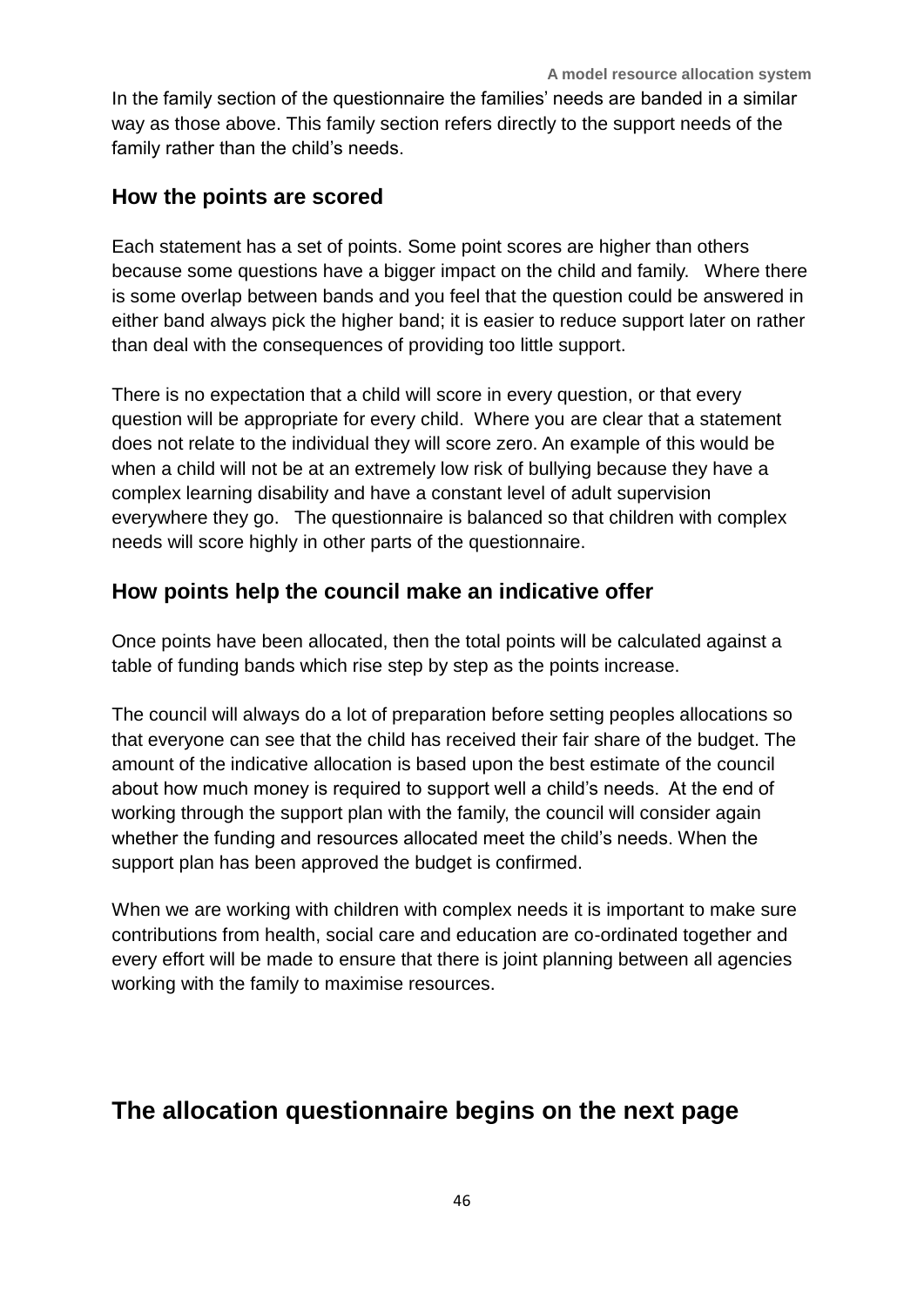# **The Questions**

### **1. SHANARRI Outcome: Healthy**

### **1.1 To be fit and healthy (physical health)**

| No additional support<br>required | Some Support | Lots of Support | <b>Exceptional Support</b> |
|-----------------------------------|--------------|-----------------|----------------------------|
|                                   | 13           | 21              | 28                         |

**No additional support is required -** when the child has no particular health issues. They get common illnesses and they recover well. They generally keep good physical health.

**Some Support is required-** when the child has a particular health condition that needs ongoing advice support and monitoring from adults who care for them. For example when the child is doing group activities they would need staff to be aware of their condition and able to administer treatment but they would not require continual day to day support because of their medical condition.

**Lots of support is required-** when the child requires assistance with their health every day. As a result of impaired mobility, posture and balance the child needs frequent support from an adult through the day (for example peg feeding, help to go to the toilet, to change their position etc.) The procedures to stay healthy take up some time in the child's day which gets in the way of other activities the child needs to do. The child requires assistance from people who have had guidance and training to meet their health care needs.

**Exceptional support is required-** when the child needs support at all times and often will require more than one person to assist them because of their complex physical health needs. Some of this care will be with people who have specialist health care skills. The child uses equipment essential to their wellbeing.

**Or**

Where the procedures that are required to maintain the child's physical health require such care that they can only be delivered extremely slowly. These procedures take several hours each day and this has a huge impact on the child's opportunities.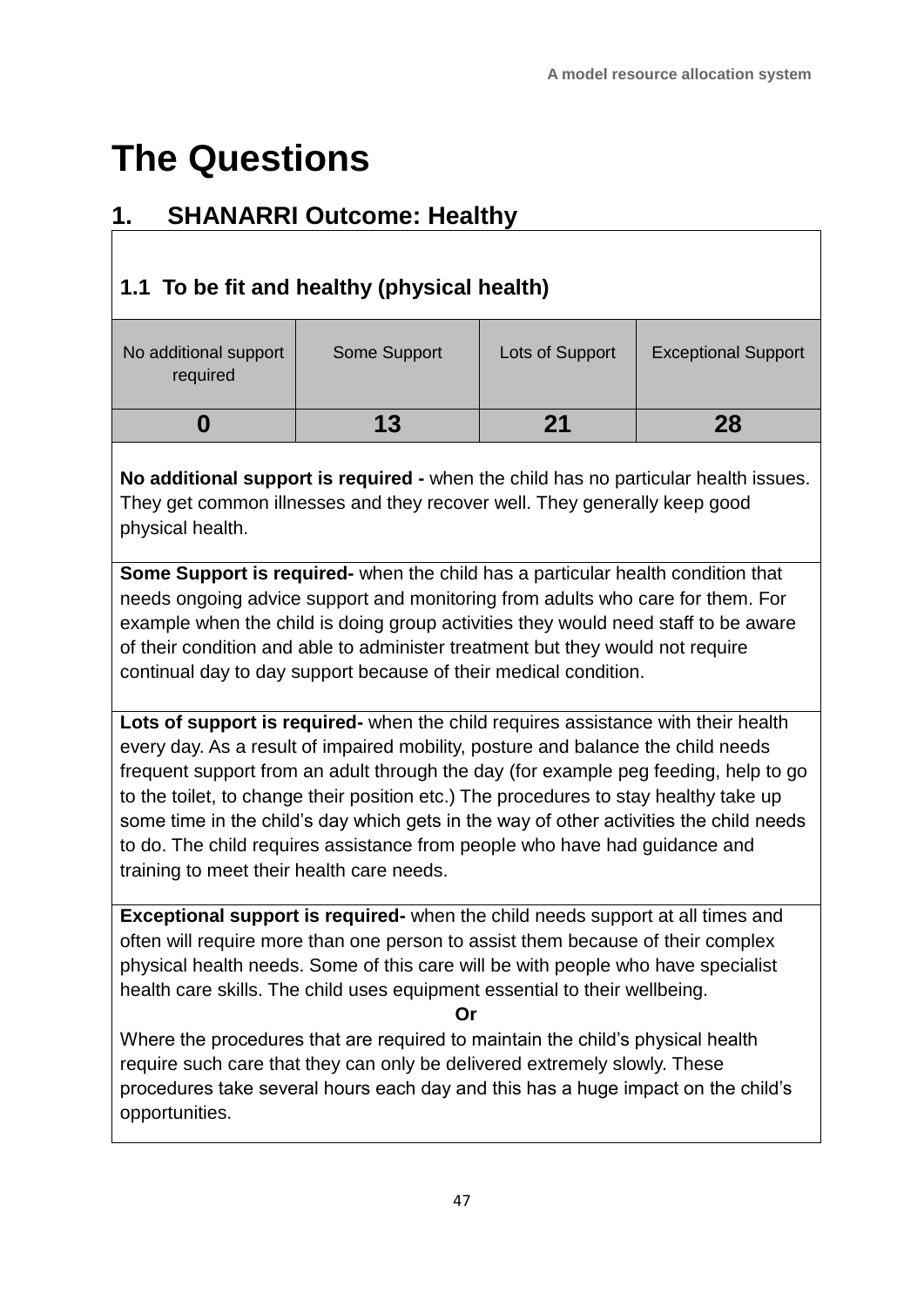### **SHANARRI Outcome: Healthy**

| 1.2 To be relaxed and happy (mental wellbeing) |              |                 |                        |
|------------------------------------------------|--------------|-----------------|------------------------|
| No additional<br>support required              | Some Support | Lots of Support | Exceptional<br>Support |
|                                                | 13           | 21              | 28                     |

**No additional support is required -** when the child is generally happy and relaxed. A child experiences the 'ups and downs' of childhood but does not have prolonged worries for which they need support. The child, with help from parents, can cope with new places while experiencing just the usual nervousness most children have when trying out a new place.

**Some Support is required** - when the child is frequently distressed as a result of issues with their mental wellbeing, medical condition, pain management or mood swings. The child has a frequent sense of stress and anxiety. They need some reassurance, support and supervision on a regular basis to manage their feelings and to feel relaxed.

**Lots of Support is required -** when the child's stress and anxiety continually affects their wellbeing and their behaviour can be challenging. A key issue for adults who support the child is planning how to respond to their anxiety. The child needs the help of a psychologist or psychiatrist to work towards feeling relaxed and happy.

**Exceptional Support is required -** when the child's mental wellbeing needs are very complex. Their anxiety and stress is so high that they have extreme challenging behaviour as a result of emotional distress which needs to be managed. In order to ensure that there is not a risk, of injury to them self or others, as a result of their anxiety and stress they need the supervision of two adults continually to make sure everyone is safe. The child needs support from specialist services working to a structured behaviour management plan.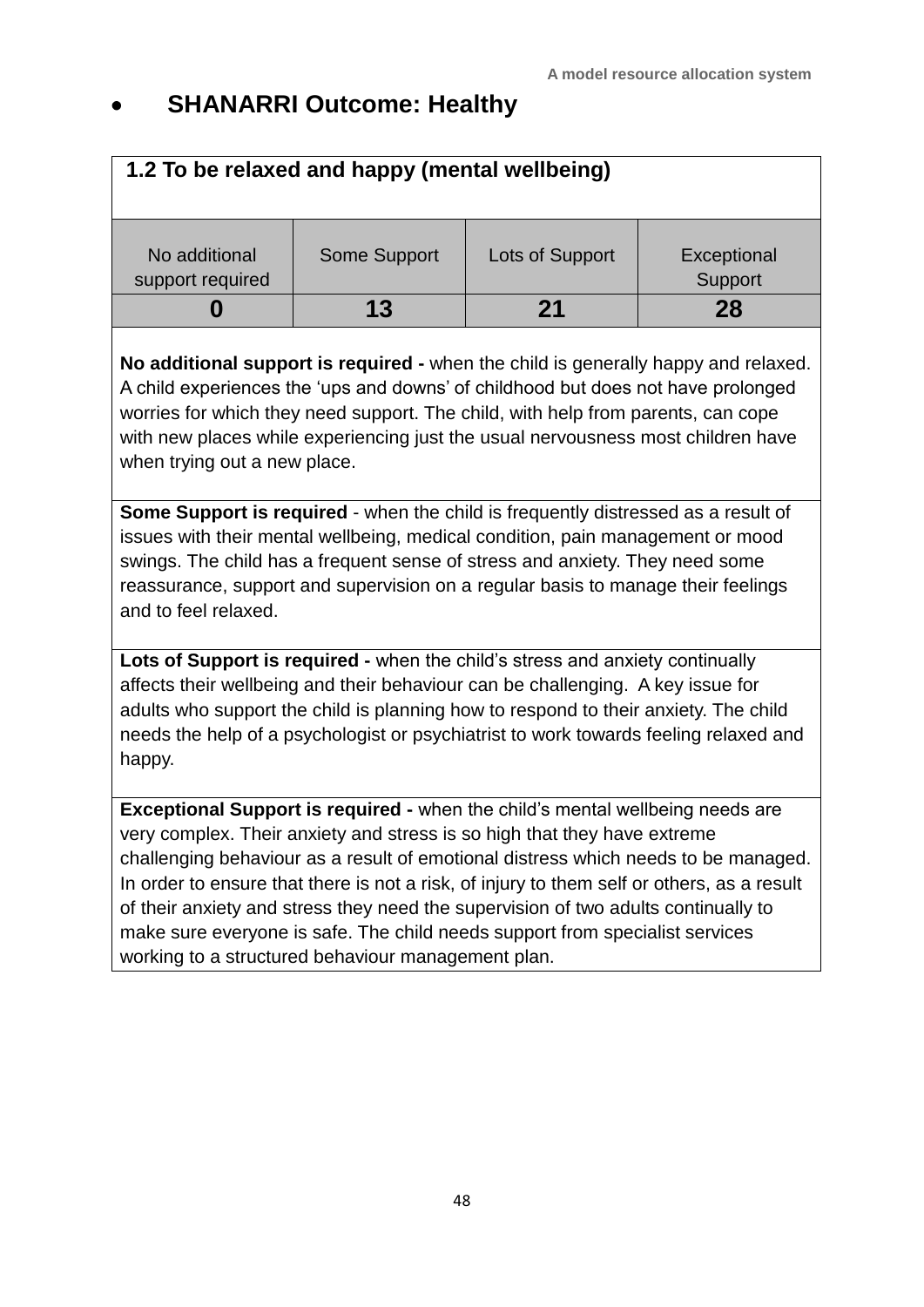### **SHANARRI Outcome: Achieve**

#### **2.1 To make choices ,express myself and communicate**

| No additional<br>support required | Some Support | Lots of Support | Exceptional<br>Support |
|-----------------------------------|--------------|-----------------|------------------------|
|                                   |              | 14              | 16                     |

**No additional support is required-** when a child is a strong communicator through their first choice of communication and they can make clear their needs, wants and wishes they need no support in achieving this outcome.

**Some Support is required-** when a child can explain some of their needs and wants but you need to check regularly that they have understood what they are saying. They may only pick out key words and their understanding of complex sentences may be impaired. If you are talking with the child you need to check that they have understood what you are saying and are able to act on what has been asked of them.

**Or**

A child who has a hearing impairment which makes it difficult for them to hear consistently what is being said to them.

**Lots of Support is required-** when as a result of a child's learning disability it is difficult to understand the child's communication consistently and/or they have challenging support needs because of their frustration with communicating. They need 1:1 support in order to make their views known

#### **Or**

The child is deaf and needs the support of an interpreter to communicate with those who do not know sign language.

**Exceptional support is required** - A child finds it difficult to express their needs and wants and who needs intensive support. This would usually include children who communicate with technological aids but it requires professional support to be clear that their views have been correctly interpreted. This could also include children who do not use any form of recognised language like speech, signing or technology and whose communication is interpreted mainly through their behaviour and their speech partners are not confident that they have interpreted their communication correctly.

*(Please be aware that if the child is deaf and needs interpreting services this may require the indicative allocation to be adjusted because of the high cost of interpreting services. This should be considered upon completion of the assessment)*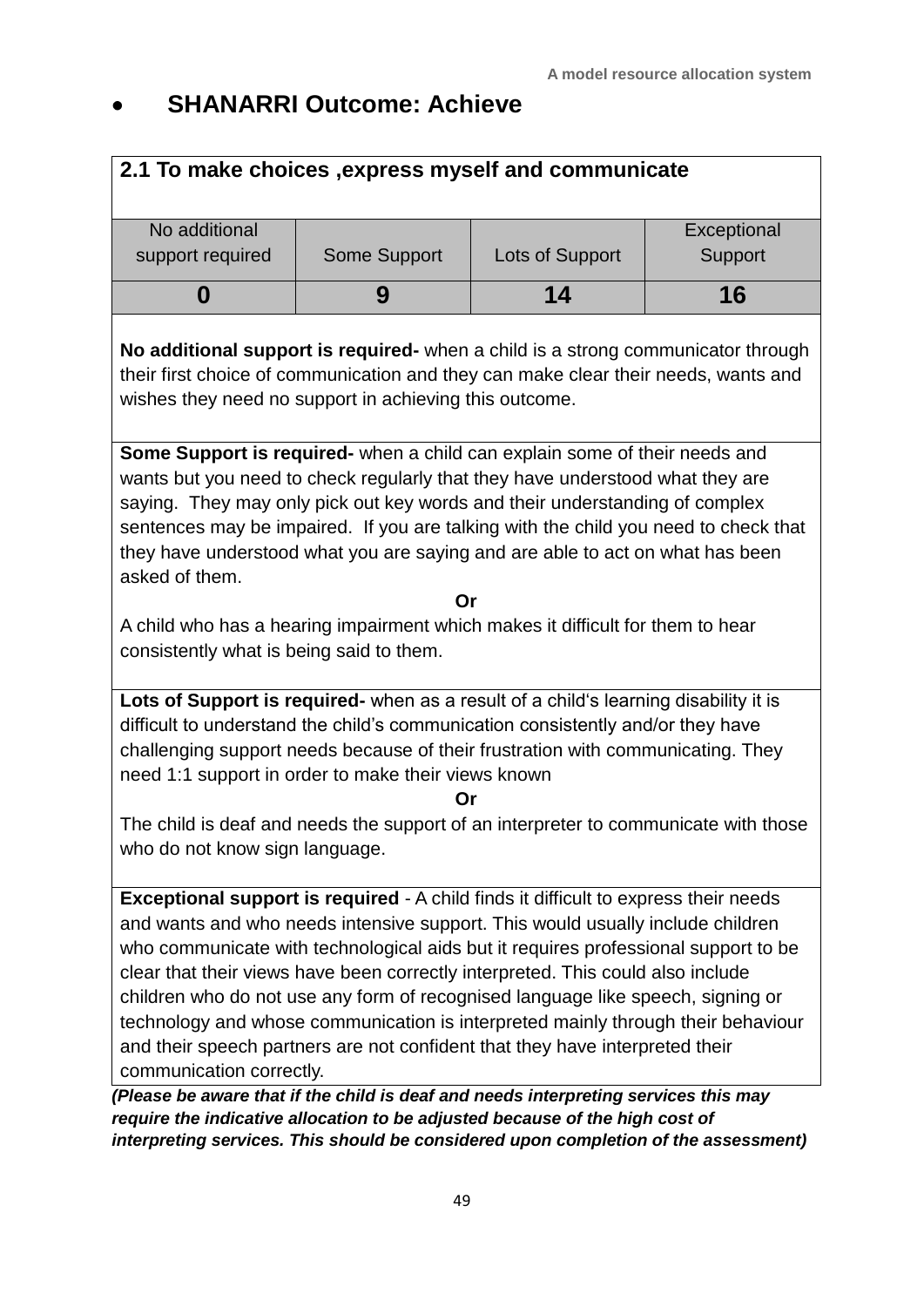### **2. SHANARRI Outcome: Achieve**

| 2.2 To progress in my learning and skills as best as I can |              |                 |             |  |  |
|------------------------------------------------------------|--------------|-----------------|-------------|--|--|
| No additional                                              |              |                 | Exceptional |  |  |
| support required                                           | Some Support | Lots of Support | Support     |  |  |
| 10<br>23<br>17                                             |              |                 |             |  |  |
|                                                            |              |                 |             |  |  |

**No additional support is required-** when although it is a challenge for any child to learn and achieve in school and all children have temporary difficulties the child is progressing well in their education. There is an expectation that the child will go on to achieve nationally recognised qualifications at secondary school and will develop good life skills.

**Some Support is required** - when the child needs continual planned support through the curriculum through the week on an ongoing basis to learn new skills. They need consistent continual support and reminders to stay on task to develop skills

**Lots of Support is required -** when the child will need constant support every day to perform purposeful tasks in school. The child needs intensive learning support through most of the school day to learn well.

**Exceptional support is required –** when the child needs very individualised support to develop their learning. This may be a child with complex health needs, a profound disability or challenging behaviour who requires 2:1 support and is at constant risk of being excluded from social life. There is a continuing need for professional advice and guidance from occupational therapy or psychology to develop plans to support the child to maintain and develop skills.

**Or**

Where the procedures that are required to maintain the child's health require such care that they can only be delivered so slowly that they take several hours each day and this disrupts their school day and has a huge impact on the child's opportunities for learning.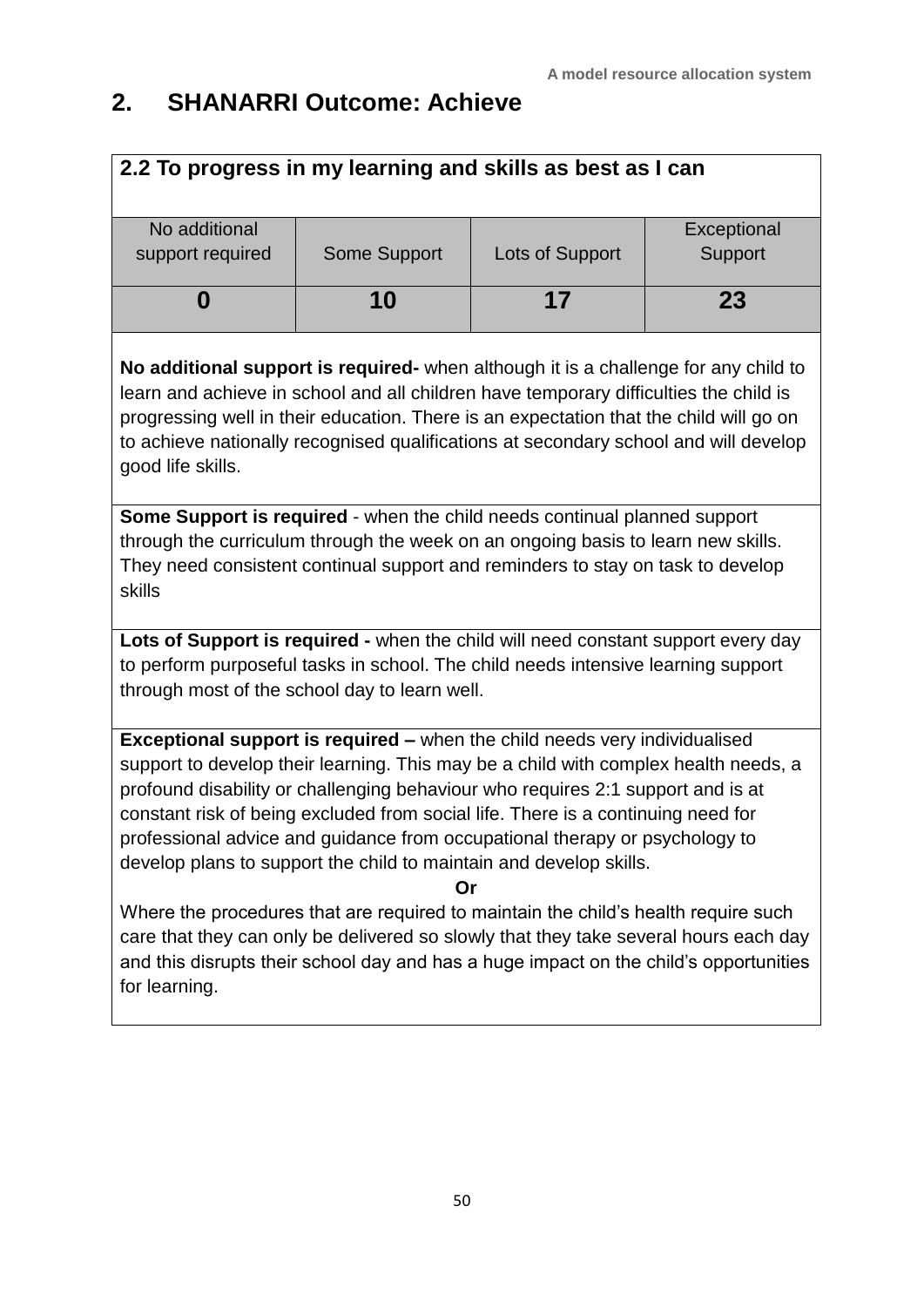### **3. SHANARRI Outcome: Nurtured**

| 3.1 To feel cared for and feel good about myself (personal care)                                                                                                                                                                                                                                                                                   |              |                 |                        |  |
|----------------------------------------------------------------------------------------------------------------------------------------------------------------------------------------------------------------------------------------------------------------------------------------------------------------------------------------------------|--------------|-----------------|------------------------|--|
| No additional<br>support required                                                                                                                                                                                                                                                                                                                  | Some Support | Lots of Support | Exceptional<br>Support |  |
| 0                                                                                                                                                                                                                                                                                                                                                  | 11           | 17              | 25                     |  |
| No additional support is required -when a child has enough food and drink, the<br>house is clean and warm and they are cared for well. The young person responds<br>well to encouragement from their parent / carers to look after them.                                                                                                           |              |                 |                        |  |
| <b>Some Support is required</b> –when in order to look after themselves there is a need<br>to be alongside the child continually prompting them to dress, wash, bathe and<br>clean their teeth etc. This is time consuming.                                                                                                                        |              |                 |                        |  |
| Lots of Support is required- when the child needs support for the majority of their<br>self care and day to day needs. They will need practical help for most of their day to<br>day tasks like dressing, washing and bathing etc.                                                                                                                 |              |                 |                        |  |
| <b>Exceptional support is required -</b> When the child has intensive care and support<br>needs and for some self care tasks this may involve 2:1 support. Where the<br>procedures that are required to maintain the child's health requires such care that<br>they can only be delivered so slowly that they take several hours each day and this |              |                 |                        |  |

has a huge impact on the child's ability to engage in activities.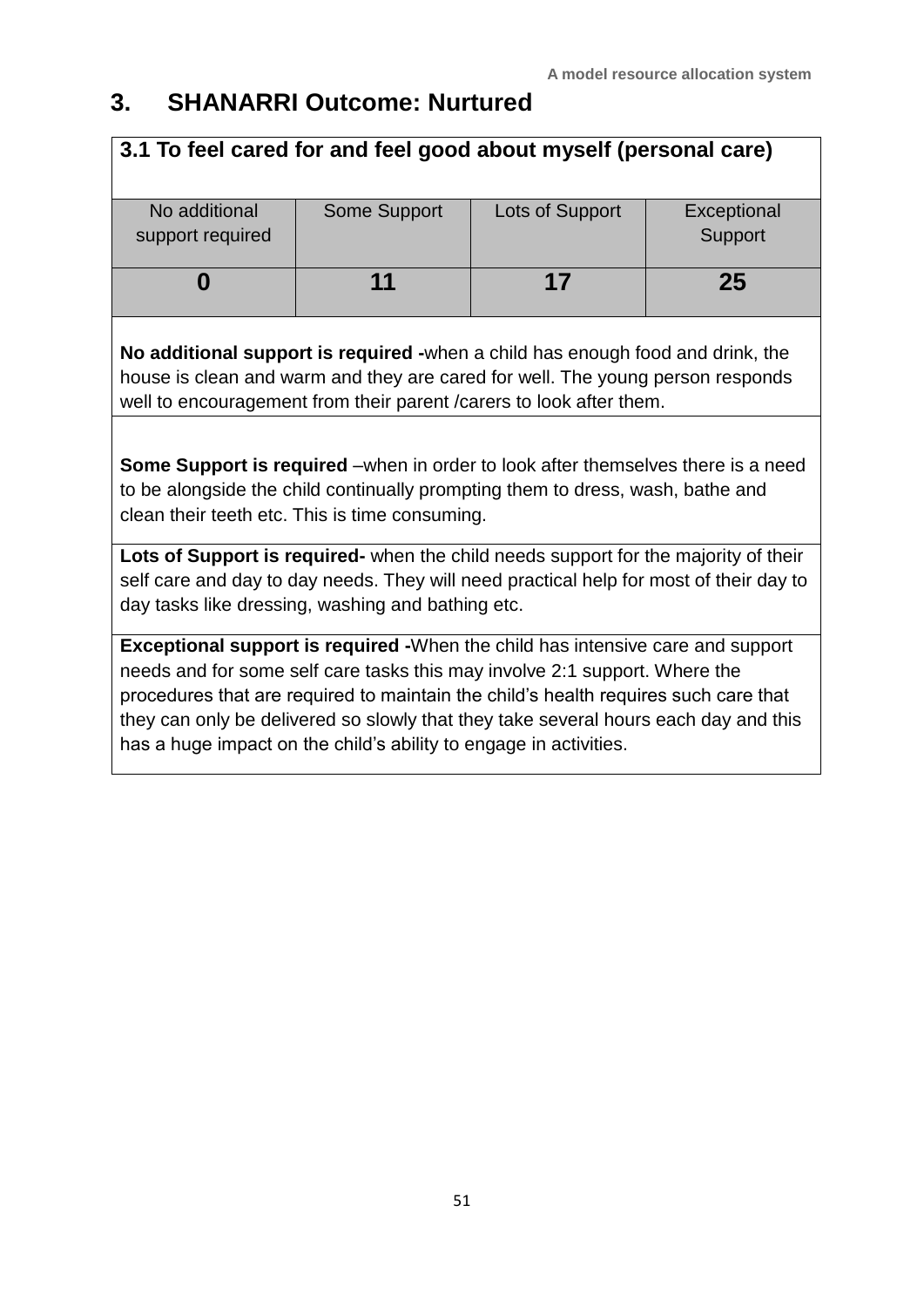### **4. SHANARRI Outcome: Active**

| 4.1 To be able to use available transport, including public<br>transport                                                                                                                                                                                                                                                                                                       |                                                                                                                                                                       |                 |                        |  |
|--------------------------------------------------------------------------------------------------------------------------------------------------------------------------------------------------------------------------------------------------------------------------------------------------------------------------------------------------------------------------------|-----------------------------------------------------------------------------------------------------------------------------------------------------------------------|-----------------|------------------------|--|
| No additional<br>support required                                                                                                                                                                                                                                                                                                                                              | Some Support                                                                                                                                                          | Lots of Support | Exceptional<br>Support |  |
| 0                                                                                                                                                                                                                                                                                                                                                                              | $\overline{\mathbf{4}}$                                                                                                                                               | 6               | 8                      |  |
| safety.                                                                                                                                                                                                                                                                                                                                                                        | No additional support is required - when the child can safely use public transport<br>or the family car with the support of their family and has an awareness of road |                 |                        |  |
|                                                                                                                                                                                                                                                                                                                                                                                | <b>Some Support is required</b> – when the child does not currently have road safety                                                                                  |                 |                        |  |
| skills but can learn these skills.                                                                                                                                                                                                                                                                                                                                             | Or                                                                                                                                                                    |                 |                        |  |
| The child may need reassurance on their journey but with an adult being next to<br>them they are able to use public transport and travel in a car.                                                                                                                                                                                                                             |                                                                                                                                                                       |                 |                        |  |
| Lots of Support is required - when the child has no sense of road safety or traffic<br>awareness and cannot therefore play outside without being constantly supervised.<br>Or                                                                                                                                                                                                  |                                                                                                                                                                       |                 |                        |  |
| The child needs intensive or physical support to prevent them from becoming very<br>distressed or harming themselves when on a journey.                                                                                                                                                                                                                                        |                                                                                                                                                                       |                 |                        |  |
| <b>Exceptional Support is required - when the child cannot use public transport</b><br>because either it is not accessible to them or the experience of using it would be too<br>stressful for them or those providing support. They therefore need to use transport<br>that has been adapted to their needs or to travel with two adults to keep them safe<br>in the vehicle. |                                                                                                                                                                       |                 |                        |  |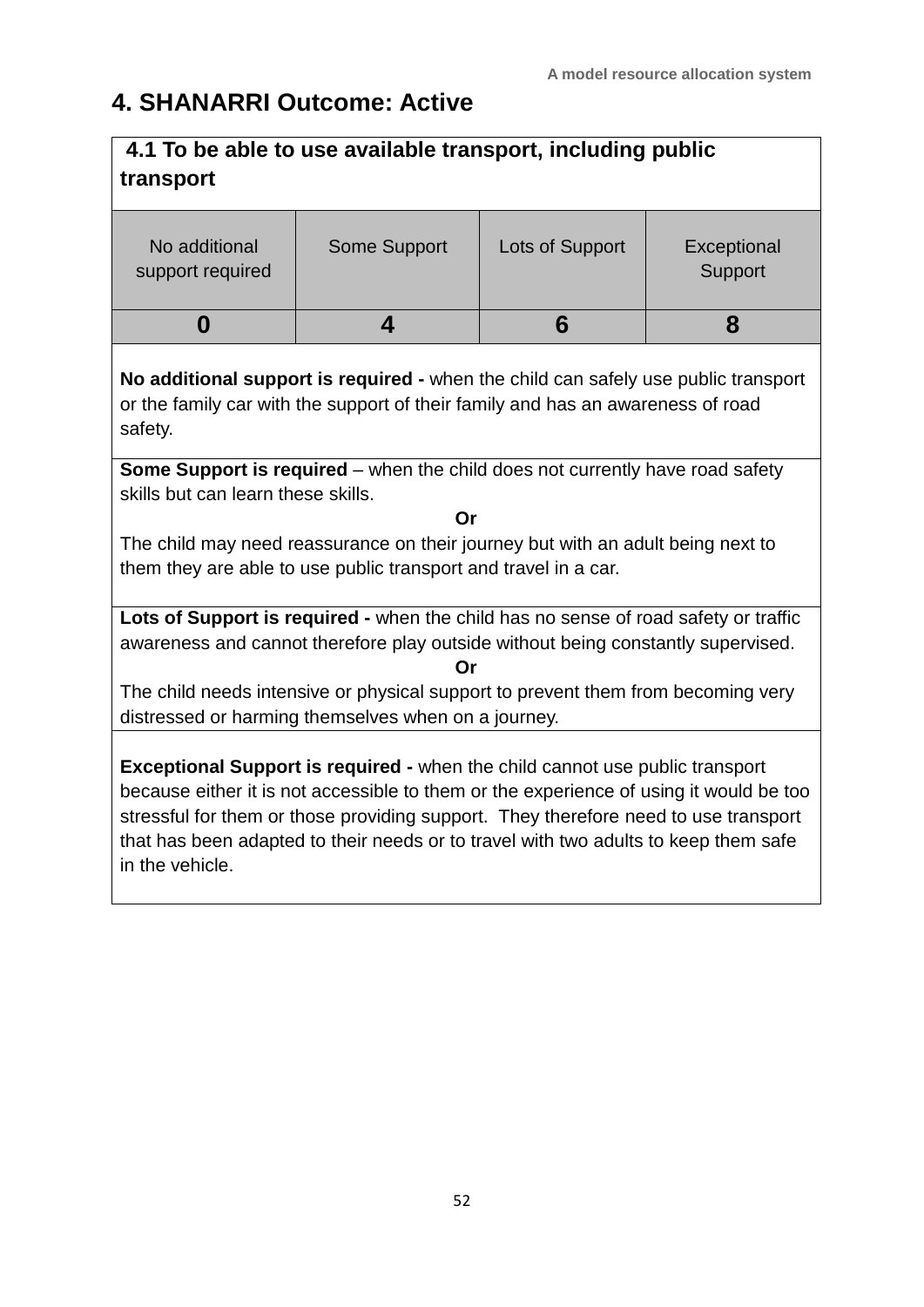### **4. SHANARRI Outcome: Active**

| 4.2 To join in with activities with other children my age                                                                                                                                                                                                                                                                                                                                                                                                     |                     |                 |                        |  |  |
|---------------------------------------------------------------------------------------------------------------------------------------------------------------------------------------------------------------------------------------------------------------------------------------------------------------------------------------------------------------------------------------------------------------------------------------------------------------|---------------------|-----------------|------------------------|--|--|
| No additional<br>support required                                                                                                                                                                                                                                                                                                                                                                                                                             | <b>Some Support</b> | Lots of Support | Exceptional<br>Support |  |  |
| 0                                                                                                                                                                                                                                                                                                                                                                                                                                                             | 14                  | 21              | 27                     |  |  |
| No additional support is required- when a child is supported to get involved in<br>their hobbies and leisure interests by their family and face few problems in doing<br>so. A child can accept the guidance and support from adults leading activities most<br>of the time and can take part in the activity with other children. The child has few<br>fears or worries about going out and getting involved in activities with people they<br>know well.    |                     |                 |                        |  |  |
| <b>Some Support is required</b> – when a child needs 1:1 support for a short period of<br>time (in addition to the usual support provided to children within the group) to<br>introduce them successfully into the activity. Other adults who support the activity<br>or club require training and/or support to ensure that the child is included.                                                                                                           |                     |                 |                        |  |  |
| Lots of support is required – when a child needs to be continually supported<br>throughout the activity. For example it is not enough for a parent to be nearby, a<br>supporter needs to participate in the activity alongside the child, making clear what<br>they need to do or supporting them physically. The child can only participate<br>successfully in an activity if they have an individual worker alongside with them and<br>who knows them well. |                     |                 |                        |  |  |
| <b>Exceptional support is required-</b> When a child needs two supporters to be with<br>them throughout the activity. The support needs to be from people who are very<br>aware of the child's needs and have specific skills, for example in knowing how the<br>child communicates and/or in behavioural support.<br>Or                                                                                                                                      |                     |                 |                        |  |  |
| Where a child, as a result of challenging behaviour, may pose a risk to themselves<br>or others and this severely restricts the places they can visit and activities they can<br>take part in.                                                                                                                                                                                                                                                                |                     |                 |                        |  |  |
| Where the procedures that are required to maintain the child's health require such<br>care that they can only be delivered so slowly that they take several hours each day                                                                                                                                                                                                                                                                                    | Or                  |                 |                        |  |  |
| and this has a huge impact on the child's ability to engage in activities.                                                                                                                                                                                                                                                                                                                                                                                    |                     |                 |                        |  |  |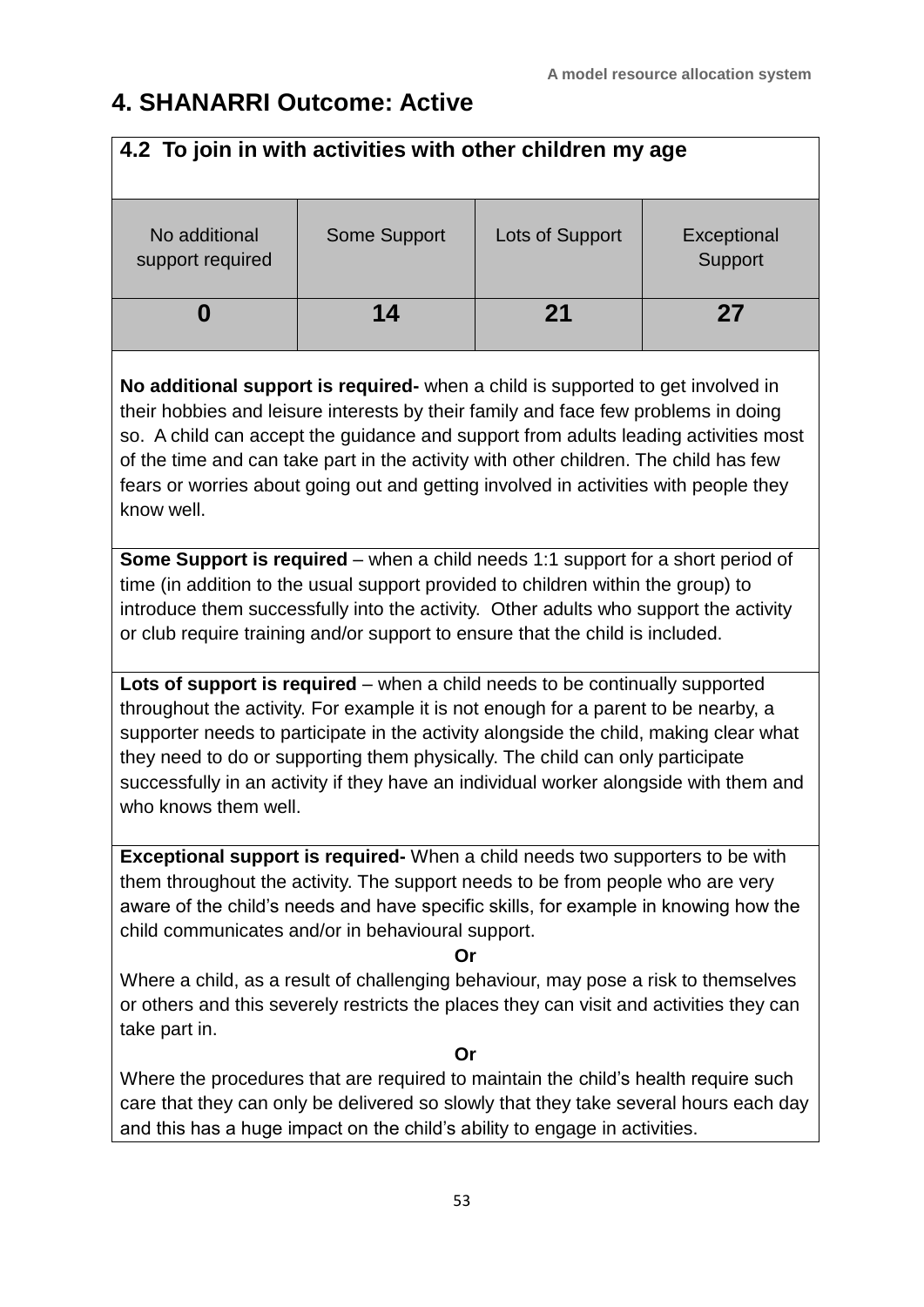### **5. SHANARRI Outcome: Responsible and Respected**

| 5.1 To take responsibility and manage my behaviour                                                                                                                                                                                                                                                                                                                                                           |              |                 |             |  |
|--------------------------------------------------------------------------------------------------------------------------------------------------------------------------------------------------------------------------------------------------------------------------------------------------------------------------------------------------------------------------------------------------------------|--------------|-----------------|-------------|--|
| No additional                                                                                                                                                                                                                                                                                                                                                                                                | Some Support | Lots of Support | Exceptional |  |
| support required                                                                                                                                                                                                                                                                                                                                                                                             |              |                 | Support     |  |
| 0                                                                                                                                                                                                                                                                                                                                                                                                            | 11           | 17              | 24          |  |
| No additional support required - the child is able to listen to adults. The child is<br>aware that that there are rules that govern behaviour, what they are and that they<br>should be followed. The child does their best not to get in trouble. The child's<br>expressions of anger can be managed by parents in such a way that difficult<br>moments do not lead to significant harm to others.          |              |                 |             |  |
| Some Support is required - when the child has an occasional need for support<br>because of difficult recurring behaviour which adults need to manage. When<br>professional involvement to support the family with the child's behaviour is needed.<br>Their behaviour is a key issue which requires ongoing intervention and advice.                                                                         |              |                 |             |  |
| Lots of support is required -when a child requires 1.1 support in all situations (it is<br>natural at this development stage for most children to need the support of adults<br>close by in many situations) to keep them self and other people safe and well<br>because their behaviour poses significant risks to others or to overcome frustration<br>due to communication difficulties.                  |              |                 |             |  |
| Exceptional Support is required- when a child needs the support of 2 adults (2:1)<br>support) regularly through the day. This is because they find their day to day life<br>and the environments that they encounter difficult to understand and it impacts<br>upon their communication and the way that they behave. Without this support in<br>place there would be risks of harm to themselves or others. |              |                 |             |  |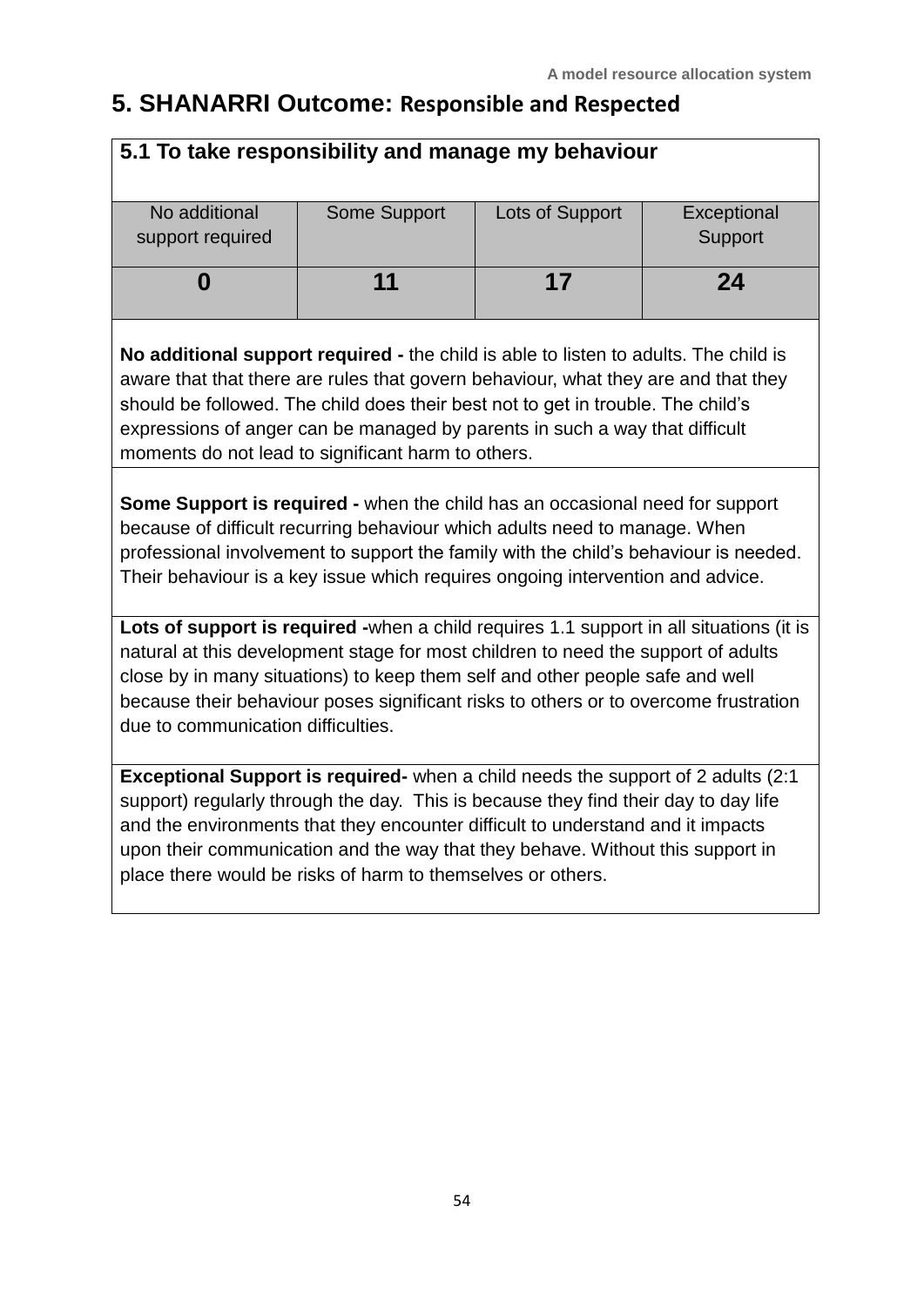### **6. SHANARRI Outcome: Included**

| 6.1 To have a circle of friends                                                                                                                                                                                                                                                                                                                                                                                                                                                     |    |    |    |  |  |
|-------------------------------------------------------------------------------------------------------------------------------------------------------------------------------------------------------------------------------------------------------------------------------------------------------------------------------------------------------------------------------------------------------------------------------------------------------------------------------------|----|----|----|--|--|
| , No additional<br>,Some Support<br>Lots of Support<br>Exceptional<br>Support<br>support required                                                                                                                                                                                                                                                                                                                                                                                   |    |    |    |  |  |
| 0                                                                                                                                                                                                                                                                                                                                                                                                                                                                                   | 11 | 18 | 24 |  |  |
| No additional support is required -when the child enjoys other children's<br>company and finds it easy to play with other children, meet and make friends and<br>continue friendships.                                                                                                                                                                                                                                                                                              | Or |    |    |  |  |
| Some children with autism do not seek friendships and so no extra support is<br>required if they successfully tolerate other children and have learnt how to be with<br>other children without becoming distressed.                                                                                                                                                                                                                                                                 |    |    |    |  |  |
| Some Support is required – when the child always needs the support of their<br>family or carers to plan and prepare to meet up with their friends. Meetings with<br>friends only happen when adults make arrangements and need close supervision<br>when they happen                                                                                                                                                                                                                |    |    |    |  |  |
|                                                                                                                                                                                                                                                                                                                                                                                                                                                                                     | Or |    |    |  |  |
| When some children with autism need constant reminders about how to cope with<br>meeting other children they know.                                                                                                                                                                                                                                                                                                                                                                  |    |    |    |  |  |
| Lots of Support is required - when the child will need constant support while with<br>other children and need adults to organise their play activity. It takes a lot of effort<br>for parents to support their child to interact with other children, keep the friendship<br>going and provide support when they are with their friends.<br>Or<br>When a child with autism does not tolerate other children easily and requires 1:1<br>support when they are around other children. |    |    |    |  |  |
| Exceptional Support is required - when friendships are hard to keep and the child<br>needs intensive support to keep in touch and keep their friendships. 2:1 support is<br>required to support meetings and activities with friends.<br>Or                                                                                                                                                                                                                                         |    |    |    |  |  |
| Children who find it very distressing to leave their home or environments that they<br>know well and have extremely limited contact with children their own age.                                                                                                                                                                                                                                                                                                                    |    |    |    |  |  |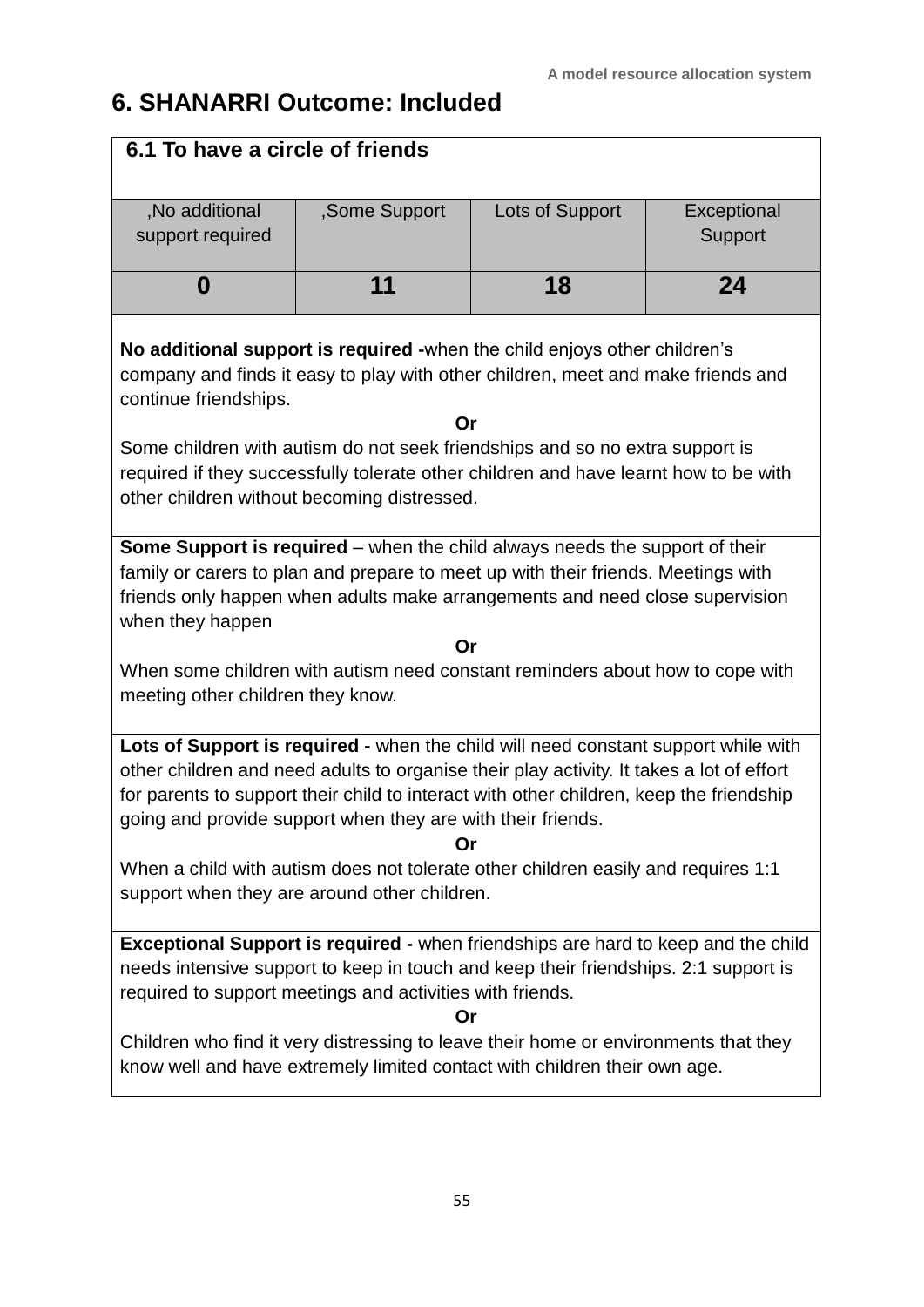### **7. SHANARRI Outcome: Safe**

| 7.1 To be safe at home                                                                                                                                                                                                                                                                                                                                                                                                                                 |              |                 |                        |  |
|--------------------------------------------------------------------------------------------------------------------------------------------------------------------------------------------------------------------------------------------------------------------------------------------------------------------------------------------------------------------------------------------------------------------------------------------------------|--------------|-----------------|------------------------|--|
| No additional<br>support required                                                                                                                                                                                                                                                                                                                                                                                                                      | Some support | Lots of support | Exceptional<br>Support |  |
| 0                                                                                                                                                                                                                                                                                                                                                                                                                                                      | 13           | 20              | 26                     |  |
| Please note this question is scoring how risk aware the child is within their<br>home and how much supervision is required to support them to be safe<br>around the house. It is not trying to rank parenting capacity i.e. whether there<br>are any safety issues as a result of the quality of care parents provide. If the<br>council has concerns around parenting issues these would be worked with as<br>a safeguarding or parent support issue. |              |                 |                        |  |
| No additional support is required - when the child is safe at home with their<br>family. The child avoids danger in the home most of the time (e.g. boiling water, plug<br>sockets) or those dangers are now not present because of aids adaptations in the<br>house. Parents do not need to stay all the time in the same room with the child as<br>they are safe in their play.                                                                      |              |                 |                        |  |
| Some support is required when- the child will try and stay safe. It takes a lot of<br>time to explain everyday risks in the home to the child. The child struggles to<br>remember the explanation and they need to be continually reminded about danger.<br>The child can play safely but needs an adult to regularly check that they are safe if<br>they are unsupervised in a room in the home.                                                      | Or           |                 |                        |  |
| Lots of support is required when-the child has the ability to reach dangers in the<br>home and adult supervision in the same room is constantly needed to stop the child<br>from becoming hurt.                                                                                                                                                                                                                                                        | Or           |                 |                        |  |
| Without continual supervision in the same room the child would be at risk of harm.<br>This would include children who cannot move out of the way of danger or who, if<br>unsupervised, would not be able to change their posture.                                                                                                                                                                                                                      |              |                 |                        |  |
| <b>Exceptional support is required-</b> when there are many concerns about the child's<br>safety and there is constant monitoring on a day to day basis by professionals to<br>ensure the child's safety.<br>There is a need to monitor the child's ability to place them self in danger even when<br>they are continually supervised.                                                                                                                 | Or           |                 |                        |  |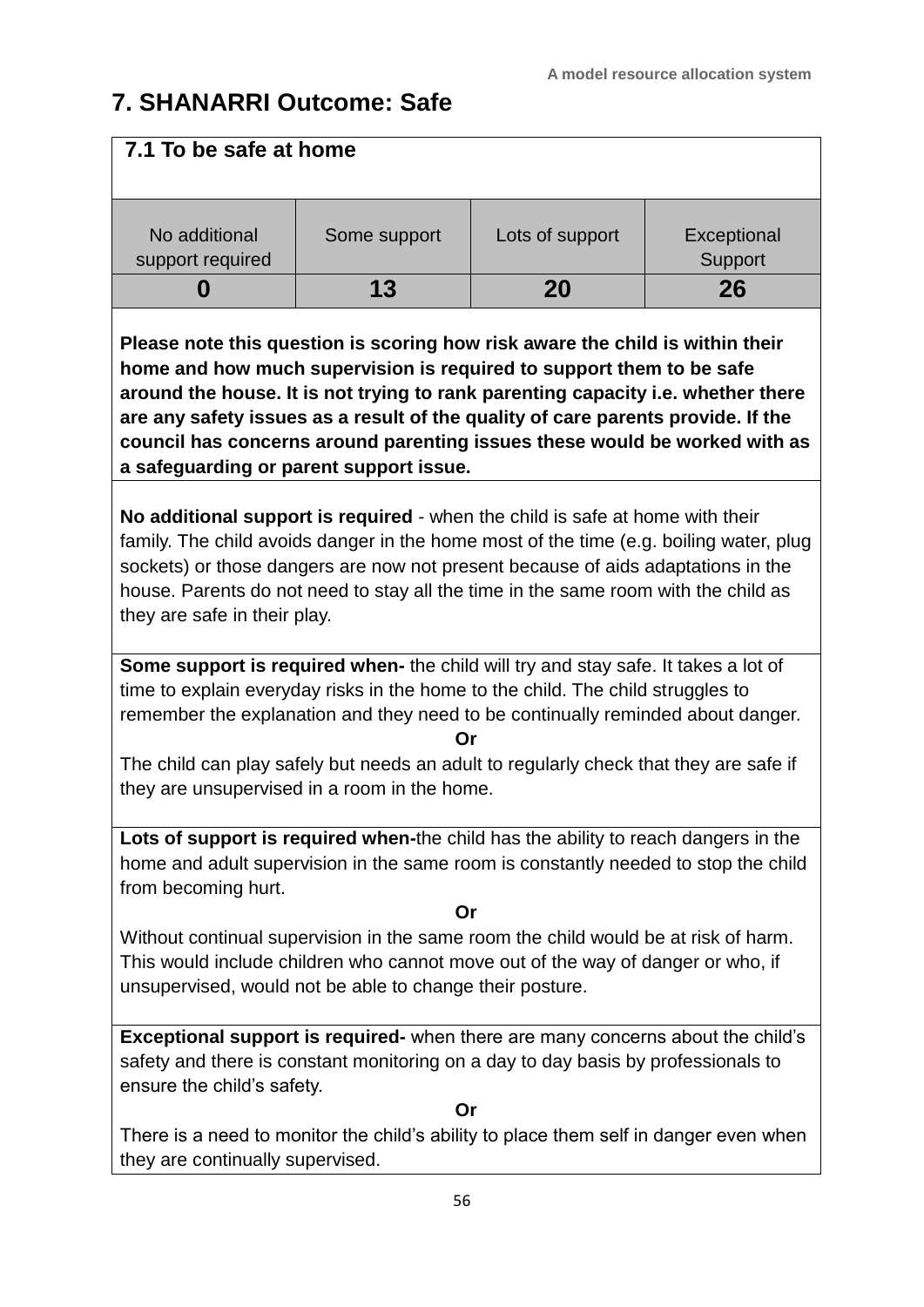### **7. SHANARRI Outcome: Safe**

| 7.2 To be safe in the community                                                                                                                                                                                                                                                           |              |                 |                        |  |
|-------------------------------------------------------------------------------------------------------------------------------------------------------------------------------------------------------------------------------------------------------------------------------------------|--------------|-----------------|------------------------|--|
| No additional<br>support required                                                                                                                                                                                                                                                         | Some support | Lots of support | Exceptional<br>Support |  |
| 0                                                                                                                                                                                                                                                                                         | 11           | 17              | 25                     |  |
| Please note that in this question the lots of support levels required or<br>exceptional support levels can only be scored if there is a current constant<br>threat from or to the child to be managed.                                                                                    |              |                 |                        |  |
| No additional support is required - when the community the child lives in is a<br>stable neighbourhood. The caring adults in the child's life are trusted and the child is<br>safe in their company. The child is safe with their friends and bullying is not<br>happening at the moment. |              |                 |                        |  |
|                                                                                                                                                                                                                                                                                           | Or           |                 |                        |  |
| The child's support needs are high and because they will always have an adult<br>nearby they have not experienced bullying and are at a low risk of being bullied                                                                                                                         |              |                 |                        |  |
| because of this additional protection.                                                                                                                                                                                                                                                    |              |                 |                        |  |
| Some Support is required- when there are worries about the child's safety in their<br>community. They are occasionally bullied by other children and the family need<br>support to bring this to an end.                                                                                  |              |                 |                        |  |
| Lots of support is required when - The child is facing a constant threat from their<br>community or from adults in their social network.                                                                                                                                                  | Or           |                 |                        |  |
| The child is distressed by persistent bullying and present support to bring it to an<br>end is not working. The child needs very regular support to bring it to an end.                                                                                                                   |              |                 |                        |  |
| <b>Exceptional support is required when</b> - There is a big chance the child may be<br>seriously injured, because of severe bullying which is having a big impact on their<br>whole life, or because of severe exploitation or abuse by other children.<br>Or                            |              |                 |                        |  |
| There is a high risk of the child regularly injuring other people and this has to be<br>constantly managed because the child has no sense of social boundaries and/or<br>has severe challenging behaviour                                                                                 |              |                 |                        |  |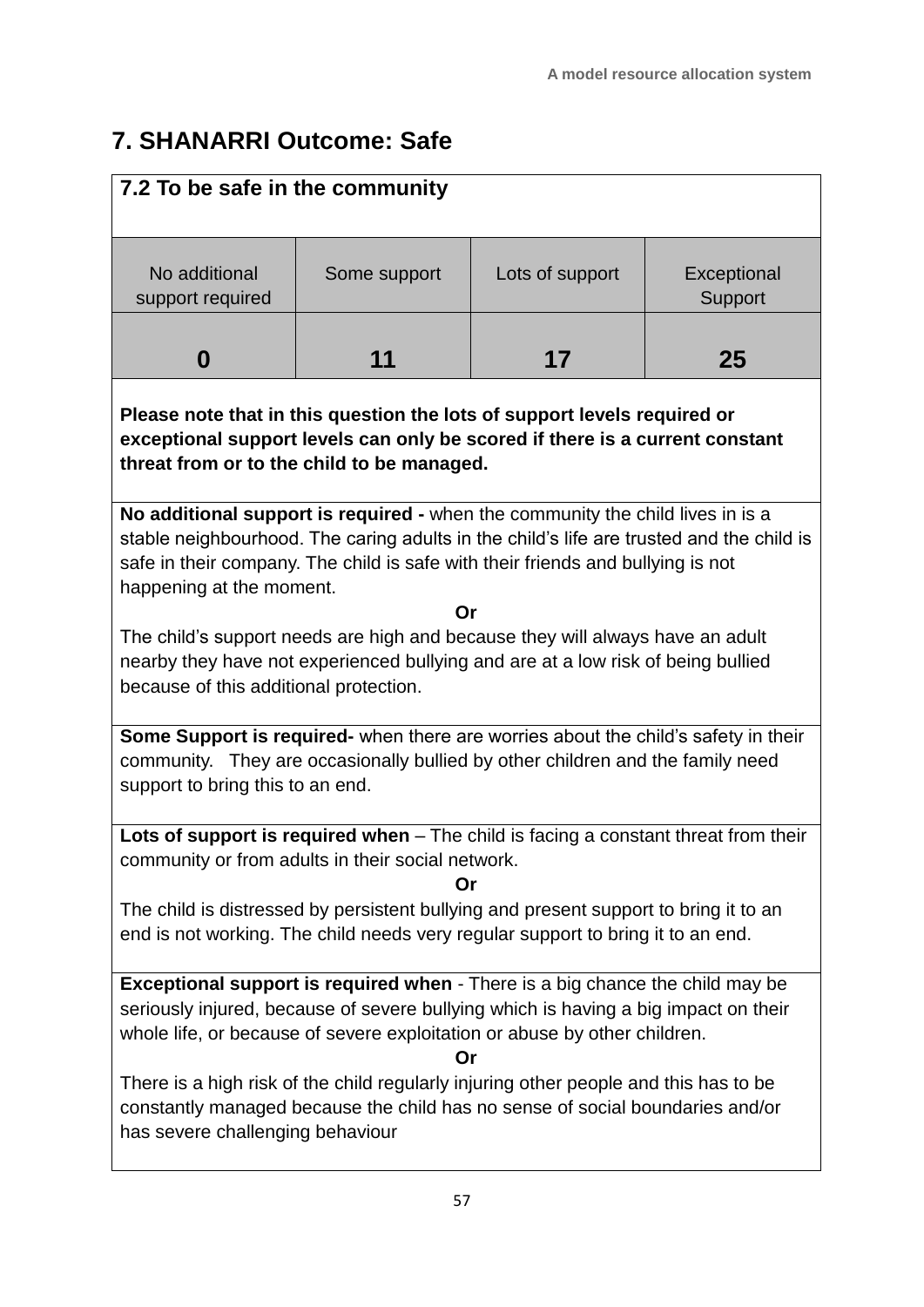### **8. Family Section**

### **8.1 Family life is good and there is time for everyone in the family to enjoy life and pursue the things that matter to them**

| No additional<br>support required | Some Support | Lots of Support | Exceptional<br>Support |
|-----------------------------------|--------------|-----------------|------------------------|
|                                   | 14           | 22              | 30                     |

**No additional support is required**- when family life is good, the family cope well and are resilient in supporting the child's needs. The family do not experience regular stress as a consequence of supporting their child's needs. Parents or carers have some time regularly to pursue their own interests and to relax.

**Some Support is required**-when the child's needs result in the parent/carers regularly experiencing stress. This has a continual impact on their day to day wellbeing. Parents have very little time to relax.

**Or**

When there are occasional difficult behaviours which sometimes place siblings at risk and siblings may experience disruption in their ability to have friends around the house or to do homework.

**Lots of Support is required -** when the parents and carers experience severe stress as a result of the impact of caring for the child and this is affecting their mental or physical health and this is in turn affecting the whole family.

**Or**

The needs of the child require a lot of support and time from parents and this leads to the other children in the family being seriously affected and this is resulting in siblings experiencing high levels of stress or tiredness.

**Exceptional support is required –** when parent/carers feel such high levels of stress as a result of the impact of caring for the child that the family is in crisis and professional support is needed to sustain the family.

**Or**

When parents/carers have their own health care needs that have exceptional impact on their ability to support their child day to day.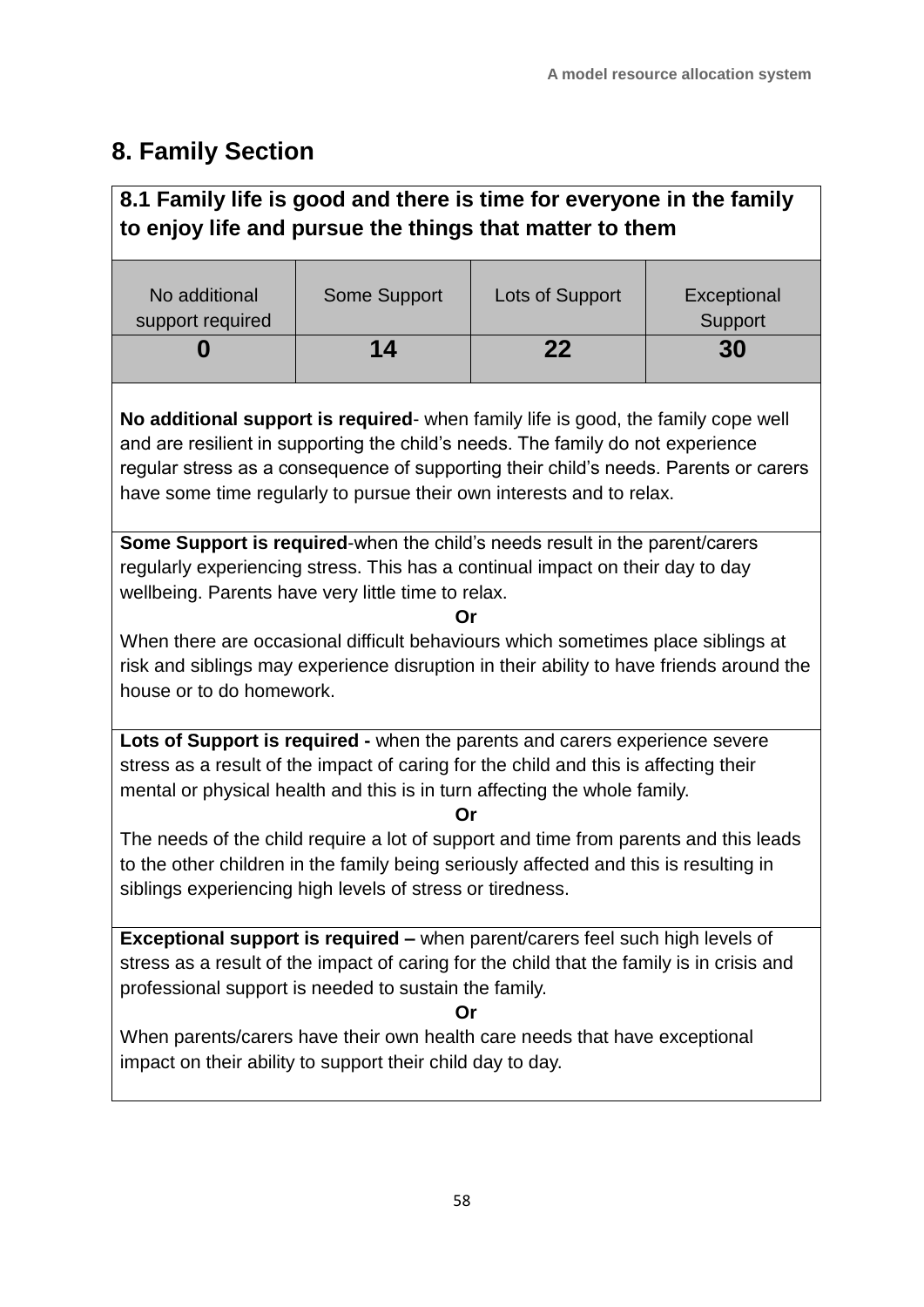## **Family Section**

| 8.2 Parents are well rested and get a good night sleep                                                                                                                                                                                                                                 |                     |                 |                        |  |
|----------------------------------------------------------------------------------------------------------------------------------------------------------------------------------------------------------------------------------------------------------------------------------------|---------------------|-----------------|------------------------|--|
|                                                                                                                                                                                                                                                                                        |                     |                 |                        |  |
| No additional<br>support required                                                                                                                                                                                                                                                      | <b>Some Support</b> | Lots of Support | Exceptional<br>Support |  |
|                                                                                                                                                                                                                                                                                        | 6                   | 9               | 12                     |  |
| No additional support is required- when the parent/carers generally sleep well,<br>are usually not disturbed through the night and get sufficient sleep to be able to<br>have the energy to care for the child without feeling overtired.                                              |                     |                 |                        |  |
| Some Support is required - when the parent/carers are up several times each<br>week to support the child and as a result they feel overtired throughout the day.<br>Or where the child goes to bed late or is an early riser and this leads to the<br>parent/carer feeling over tired. |                     |                 |                        |  |
| Lots of Support is required - when the parent/carers are up several times<br>throughout the night every night to support the child or the sleep pattern of the child<br>is so erratic that this leads to the parent/carer feeling exhausted.                                           |                     |                 |                        |  |
| Exceptional support is required - when the parent/carers are feeling<br>overwhelmed by the sleep deprivation that caring for the child entails. This is<br>leading to an extreme level of exhaustion and stress for parents or carers and the<br>family as a result is in crisis.      |                     |                 |                        |  |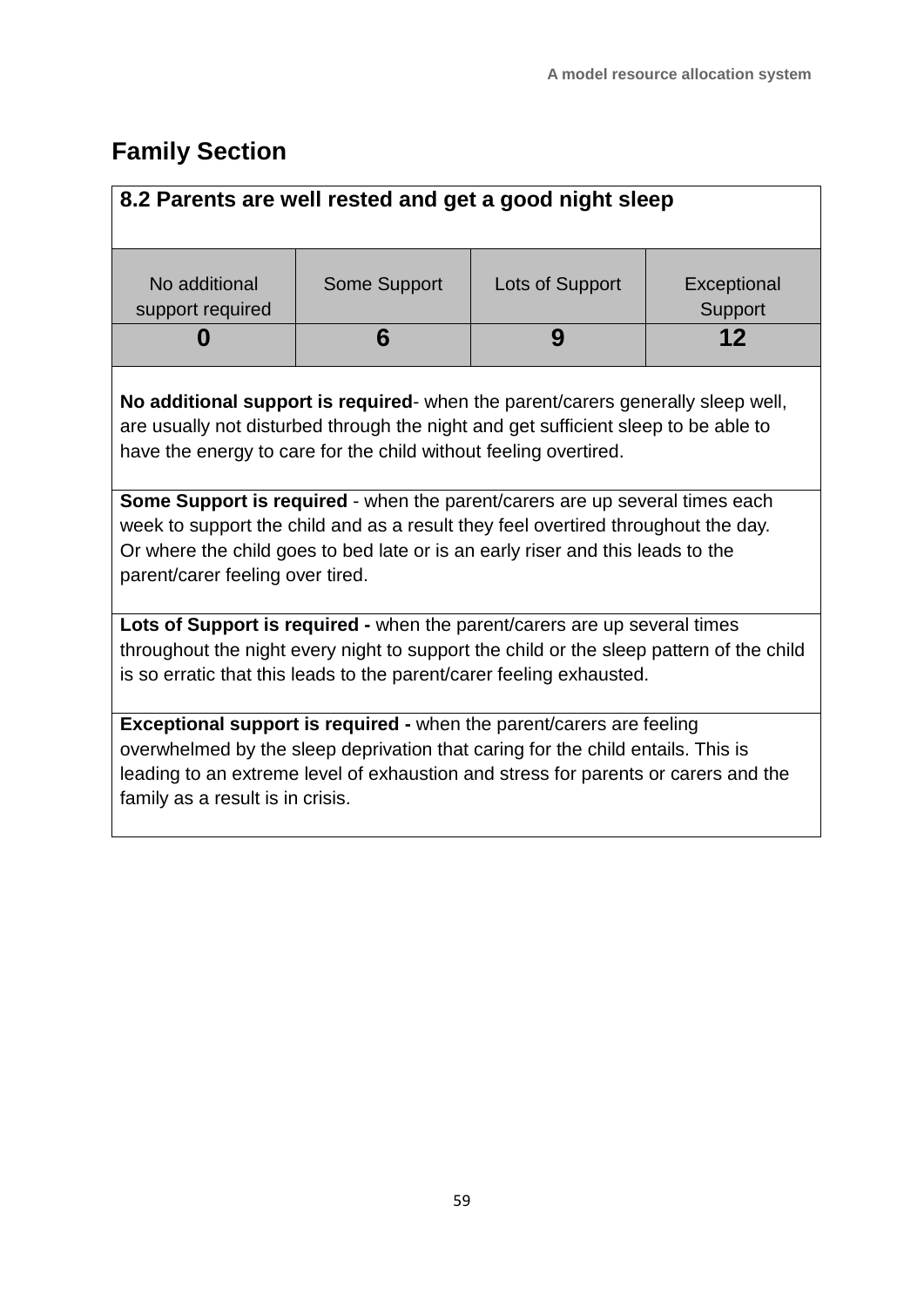### **Family Section**

### **8.3 There is support from extended family and family friends which regularly provides parents with short breaks**

| No additional support<br>required | <b>Some Support</b> | Lots of Support | Exceptional<br>Support |
|-----------------------------------|---------------------|-----------------|------------------------|
|                                   | 10                  | 15              | 20                     |

**No additional support is required**- when the parent/carers are well supported by friends, neighbours and their extended family. There are several people who know and love the child and are willing to help with caring for them. The parent/carer knows that there is a group of people they can turn to for help on a regular basis.

**Some Support is required** - when the parent/carers receive some support from their extended family and friends but this is infrequent and for only very short times. There are few breaks provided by family and friends for the parents or carers.

**Lots of Support is required -** when the parent/carers receive no support from family and friends with the care of the child and this leads to stress and overtiredness. Although there is not a supportive network amongst extended family and friends there is support from a partner or a family member living with them.

**Exceptional support is required -** when a parent/carer feels extremely isolated. One person is caring for the child solely without any support from family or friends. The parents or carers are under a great strain as a result and this is having a big impact on their health and wellbeing.

**Allocation score sheet on next page. Please use this to record (tick) the box which best describes the circumstances of the child and/or family.**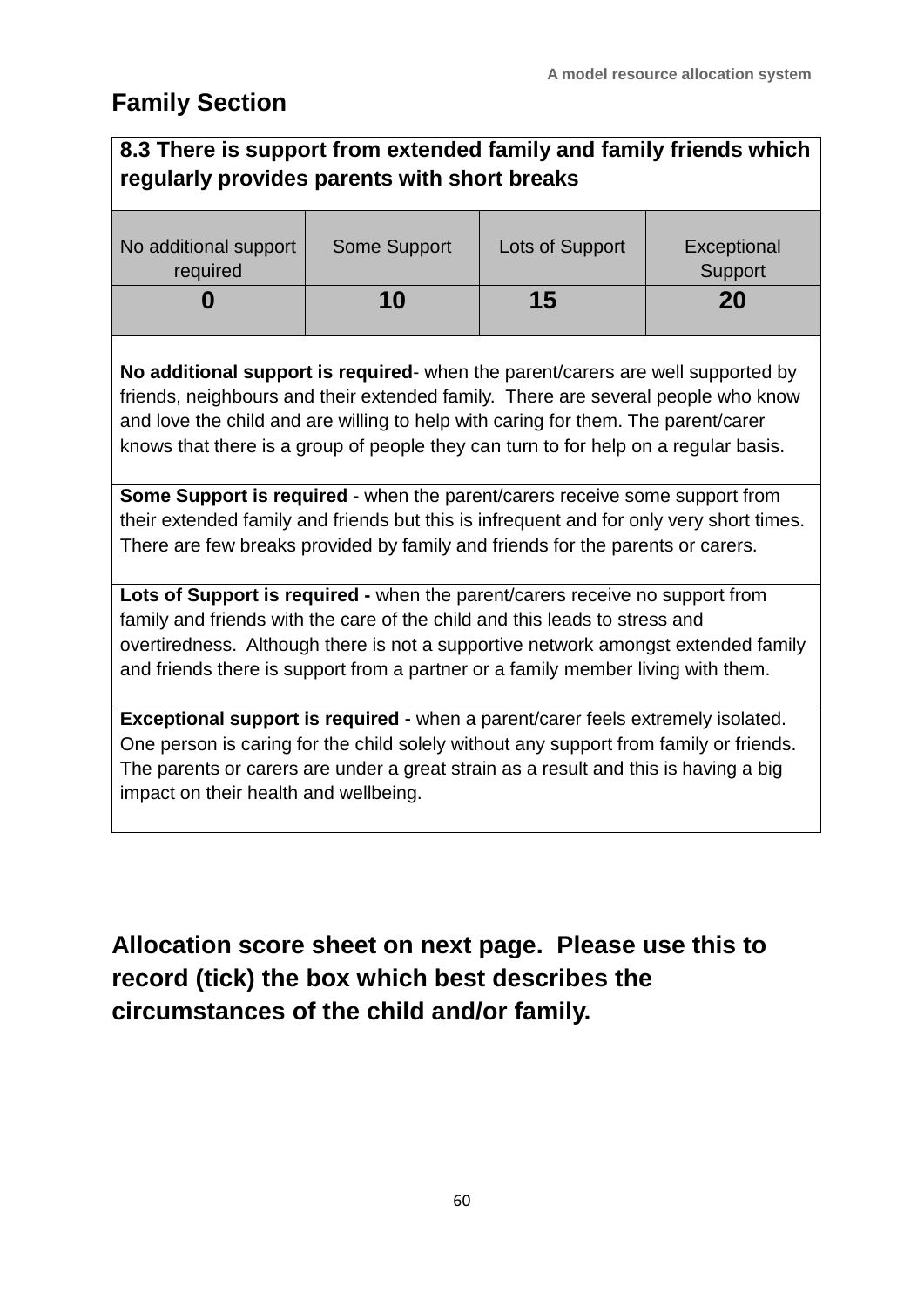**A model resource allocation system**

# **Allocation Summary Score Sheet**

| <b>TALKING POINTS</b>                                                                                                                                                             | <b>No additional</b>                                                                 | <b>Some</b>                                                         | Lots of                                                           | <b>Exceptional</b>                                                         |
|-----------------------------------------------------------------------------------------------------------------------------------------------------------------------------------|--------------------------------------------------------------------------------------|---------------------------------------------------------------------|-------------------------------------------------------------------|----------------------------------------------------------------------------|
|                                                                                                                                                                                   | <b>Needs</b>                                                                         | <b>Support</b>                                                      | <b>Support</b>                                                    | <b>Support</b>                                                             |
| <b>DESIRED OUTCOME</b> How much<br>support is needed for the child to achieve<br>this outcome? (In the family section<br>consider how much support is required for<br>the family) | There is a<br>support need,<br>but it is met by<br>the family<br>and/or<br>community | The level of<br>need is over<br>the week<br>and mid to<br>long term | The level<br>of need is<br>significant,<br>daily and<br>long term | The level of<br>need is<br>complex,<br>round-the-<br>clock and<br>lifelong |
| <b>HEALTHY</b>                                                                                                                                                                    |                                                                                      |                                                                     |                                                                   |                                                                            |
| To be as healthy as possible                                                                                                                                                      |                                                                                      |                                                                     |                                                                   |                                                                            |
| To be relaxed and happy (mental<br>wellbeing)                                                                                                                                     |                                                                                      |                                                                     |                                                                   |                                                                            |
| <b>ACHIEVING</b>                                                                                                                                                                  |                                                                                      |                                                                     |                                                                   |                                                                            |
| To make choices , express myself and<br>communicate                                                                                                                               |                                                                                      |                                                                     |                                                                   |                                                                            |
| To progress in my learning and skills as<br>best as I can                                                                                                                         |                                                                                      |                                                                     |                                                                   |                                                                            |
| <b>NURTURED</b>                                                                                                                                                                   |                                                                                      |                                                                     |                                                                   |                                                                            |
| To feel cared for and good about myself<br>(personal care)                                                                                                                        |                                                                                      |                                                                     |                                                                   |                                                                            |
| <b>ACTIVE</b>                                                                                                                                                                     |                                                                                      |                                                                     |                                                                   |                                                                            |
| To be able to use public transport                                                                                                                                                |                                                                                      |                                                                     |                                                                   |                                                                            |
| To join in activities with other young people<br>my age                                                                                                                           |                                                                                      |                                                                     |                                                                   |                                                                            |
| <b>RESPECTED AND</b><br><b>RESPONSIBLE</b>                                                                                                                                        |                                                                                      |                                                                     |                                                                   |                                                                            |
| To take responsibility and manage my<br>behaviour                                                                                                                                 |                                                                                      |                                                                     |                                                                   |                                                                            |
| <b>INCLUDED</b>                                                                                                                                                                   |                                                                                      |                                                                     |                                                                   |                                                                            |
| To have a circle of friends                                                                                                                                                       |                                                                                      |                                                                     |                                                                   |                                                                            |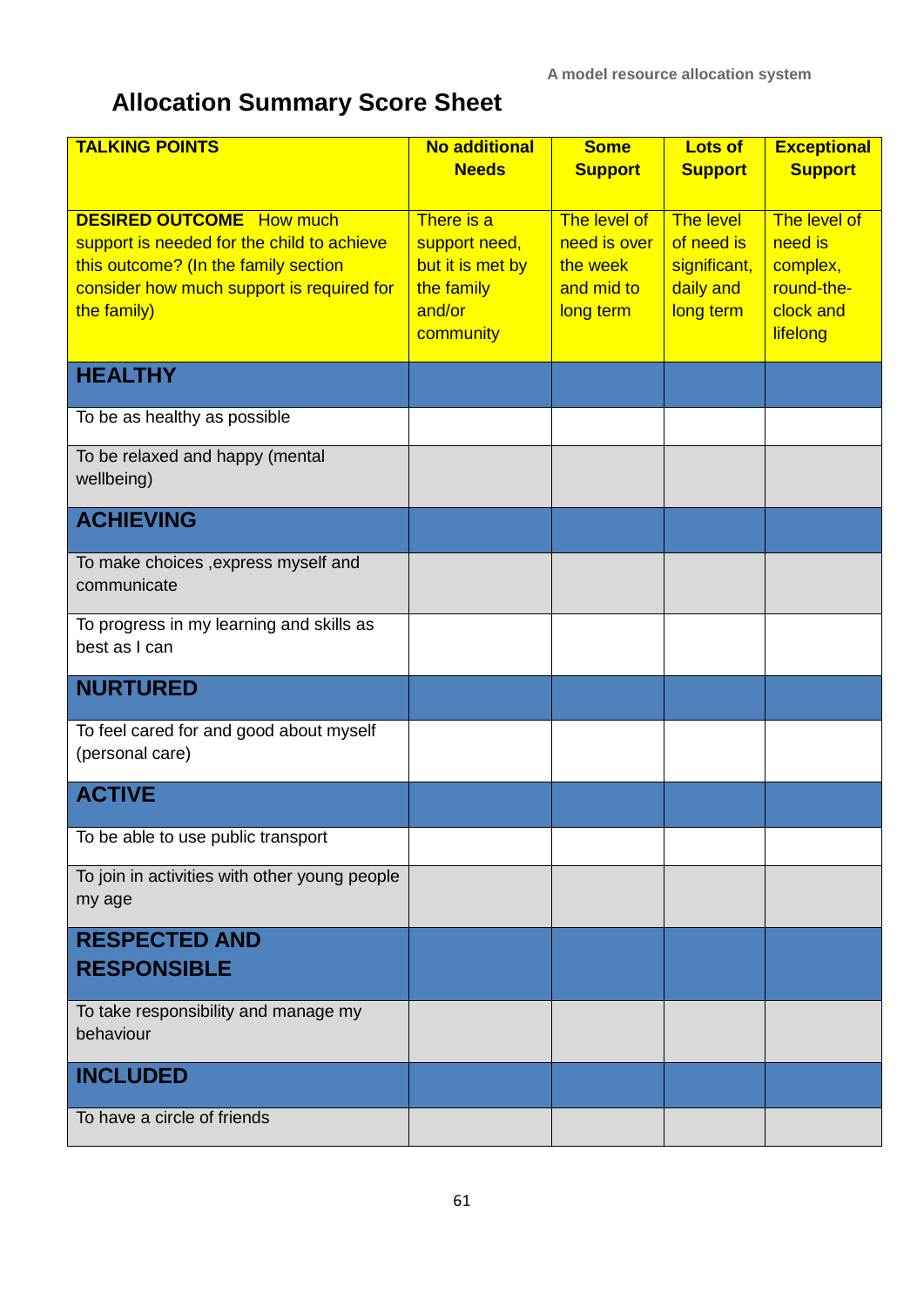| <b>SAFE</b>                                                                            |  |  |
|----------------------------------------------------------------------------------------|--|--|
| To be safe at home                                                                     |  |  |
| To be safe in the community                                                            |  |  |
| <b>FAMILY</b>                                                                          |  |  |
| Family life is good and there is time for the<br>family to pursue what matters to them |  |  |
|                                                                                        |  |  |
| Parents are well rested and get a good<br>night's sleep                                |  |  |
|                                                                                        |  |  |
| There is support from extended family and                                              |  |  |
| family friends which regularly provides                                                |  |  |
| parents with short breaks                                                              |  |  |
| <b>Band Totals</b>                                                                     |  |  |
| <b>Total Score</b>                                                                     |  |  |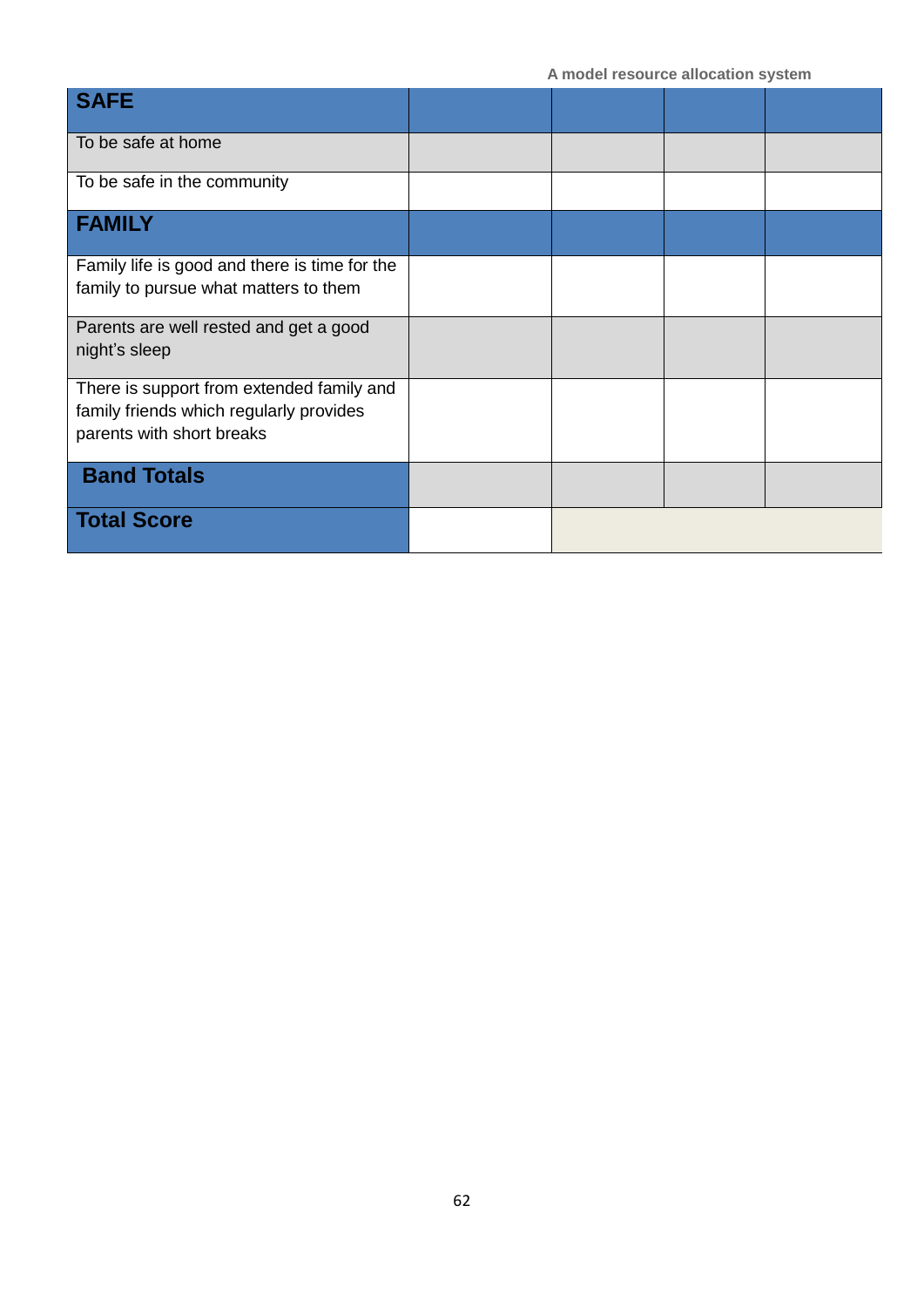**A model resource allocation system**

# **Individual Record Sheet**

| <b>Name of Child:</b>                                              |                                                       |
|--------------------------------------------------------------------|-------------------------------------------------------|
| <b>D.O.B:</b>                                                      |                                                       |
| Who helped fill this in?                                           | <b>Child</b><br><b>School</b><br><b>Family Member</b> |
|                                                                    | <b>Other Professionals</b>                            |
| <b>Name of Council Representative</b><br><b>Who Completed Form</b> |                                                       |
| Date questionnaire completed                                       |                                                       |
| <b>Comments of worker</b>                                          |                                                       |
| <b>Comments of Family</b>                                          |                                                       |
| <b>Comments of Child</b>                                           |                                                       |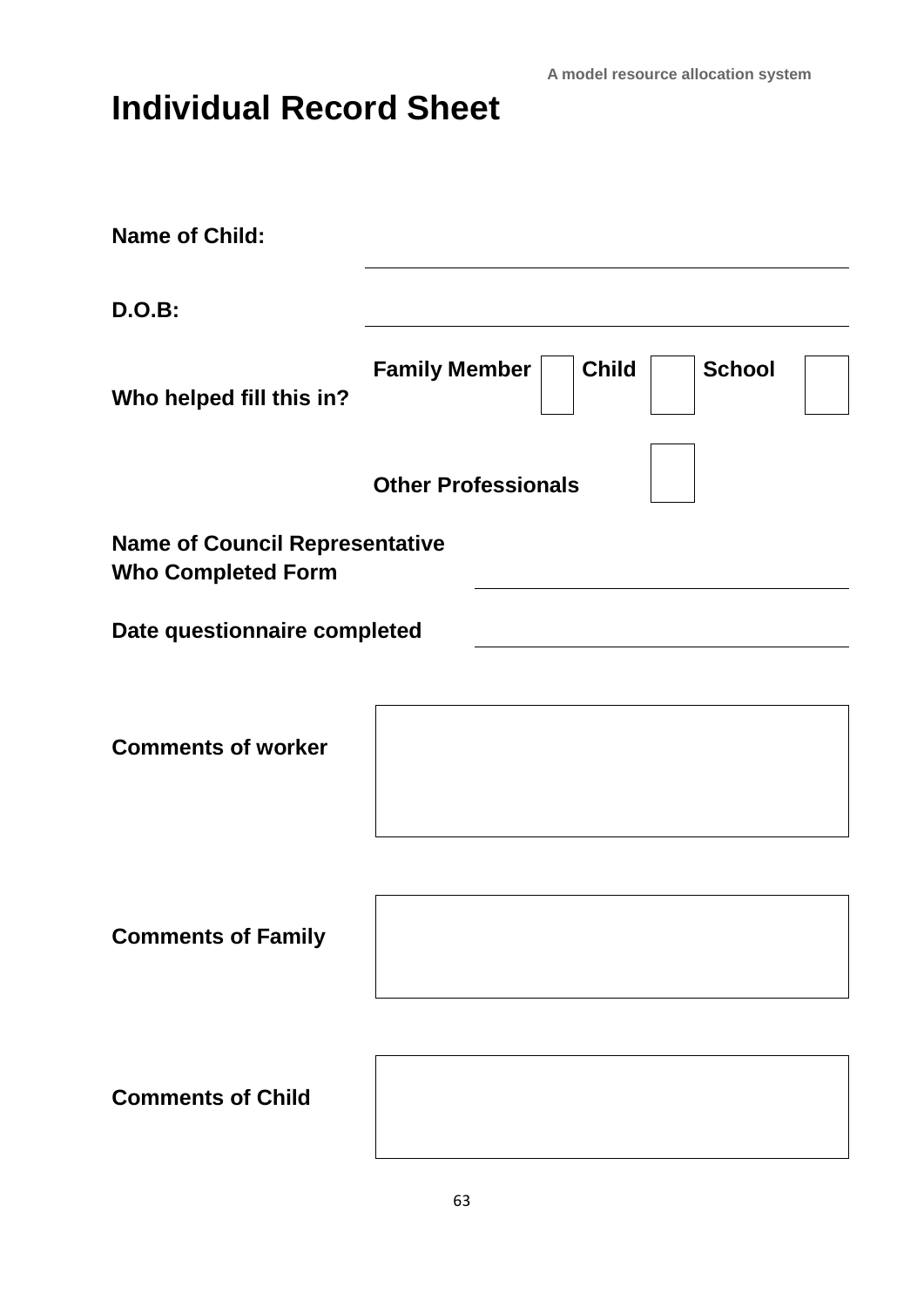### **APPENDIX 3:**

# **SAMPLE FUNDING TABLE (NEWCASTLE CITY COUNCIL)**

### **Children with Disabilities Service RAS allocation table (Secondary aged school children)**

| Assessed needs and access criteria                                                                                                                                                                                                                     | <b>RAS</b><br><b>Points</b><br><b>Score</b> | Indicative<br>budget<br>per year |
|--------------------------------------------------------------------------------------------------------------------------------------------------------------------------------------------------------------------------------------------------------|---------------------------------------------|----------------------------------|
| <b>No Support</b> (no specialist support required)<br>Under 69 points means the young person's needs are<br>established and good outcomes can be met through universal<br>services                                                                     | $0 - 69$                                    | n/a                              |
| <b>Small Support- Low level needs</b><br>Between 70 and 115 points to a budget of up to £500 per year is<br>available to support a young person's involvement in activities<br>they enjoy. This will be managed through early intervention             | 70-115                                      | £500                             |
| Indicates a higher level of need within the small support band. At<br>this score an Individual Budget may be required if universal<br>services cannot meet the young person's needs.                                                                   | 116-130                                     | £1,000                           |
| Indicates the highest level of small support and shows usually<br>that there is a mix of needs for support depending on the young<br>person's activities. An Individual Budget may be required if<br>universal services cannot meet the child's needs. | 131-145                                     | £1,500                           |
| <b>Some Support Moderate Support Needs</b><br>The child has continuing support needs and will require an<br>Individual Budget to meet assessed need if universal services<br>cannot meet all identified needs                                          | 146-160                                     | £2,800                           |
| Indicates a higher level of some support. The young person has<br>continuing support needs and will require an Individual Budget<br>need if universal services cannot meet all identified needs                                                        | 161-170                                     | £4,500                           |
| Indicates the highest level of some support needs and shows<br>that there is a mix of needs identified including some 1:1 support<br>an Individual Budget may be required if universal services cannot<br>meet the young person's needs.               | 171-185                                     | £6,500                           |
| <b>Lots of Support - High Level Needs</b><br>The young person has significant one to one support needs and<br>will require substantial funding through an Individual Budget                                                                            | 186-200                                     | £9,000                           |
| Indicates a higher level of some support with some scores<br>indicating exceptional support in some areas                                                                                                                                              | 201-210                                     | £11,500                          |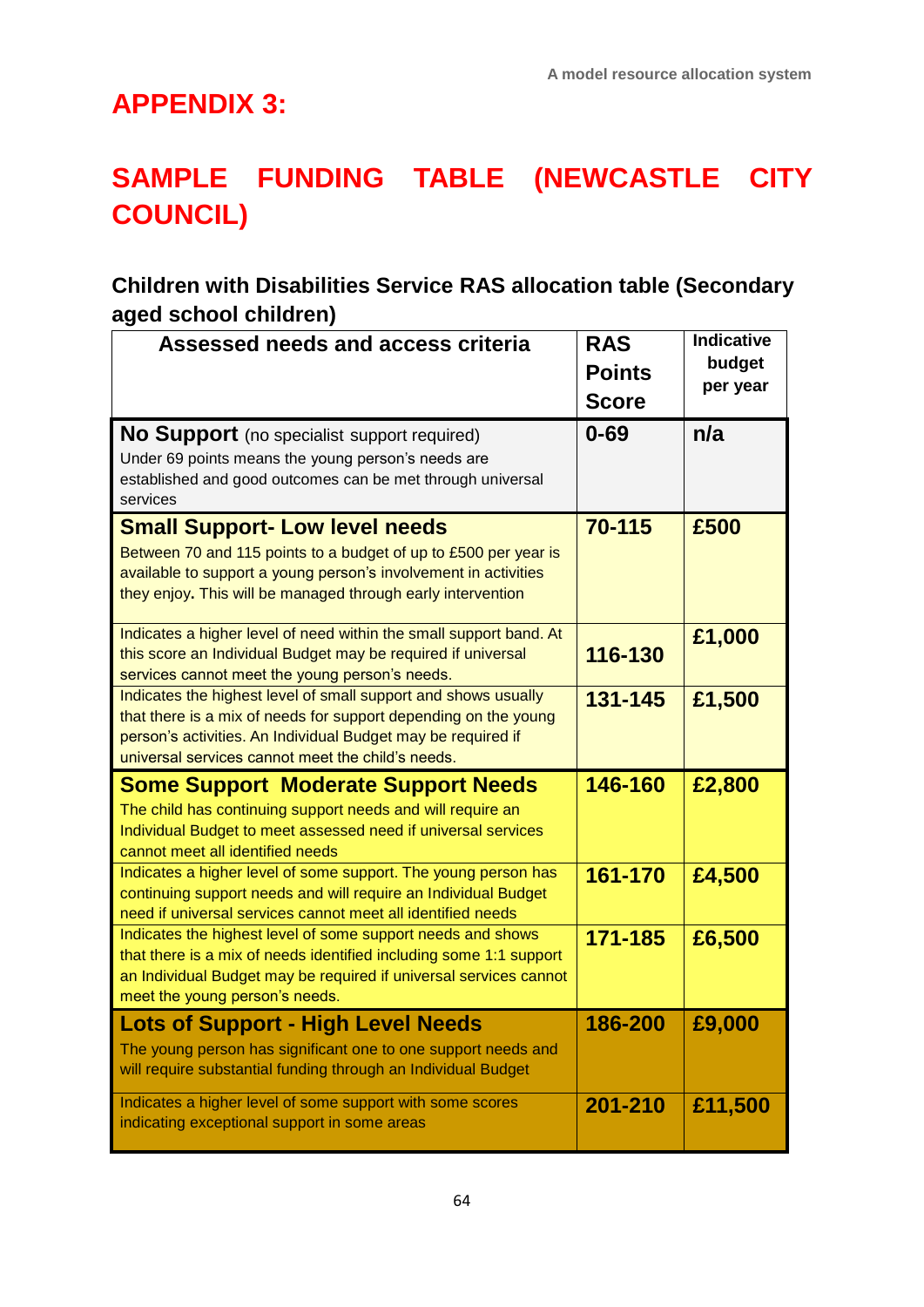| <b>Exceptional Support - Very Complex Needs</b><br>and/or Exceptional Circumstances<br>The young person has high care needs and requires a<br>multidisciplinary discussion about how education and health<br>funding will work in tandem with the substantial social care<br><b>Individual Budget</b> | 211-220  | £13,500 |
|-------------------------------------------------------------------------------------------------------------------------------------------------------------------------------------------------------------------------------------------------------------------------------------------------------|----------|---------|
| Indicates a higher level of Exceptional Support. The young<br>person has high care needs and requires a multidisciplinary<br>discussion about how education and health funding will work in<br>tandem with the substantial social care Individual Budget                                              | 221-30   | £15,000 |
| Indicates the highest level of Exceptional Support. The child has<br>high care needs and requires a multidisciplinary discussion about<br>how education and health funding will work in tandem with the<br>substantial social care Individual Budget                                                  | 231 plus | £17,500 |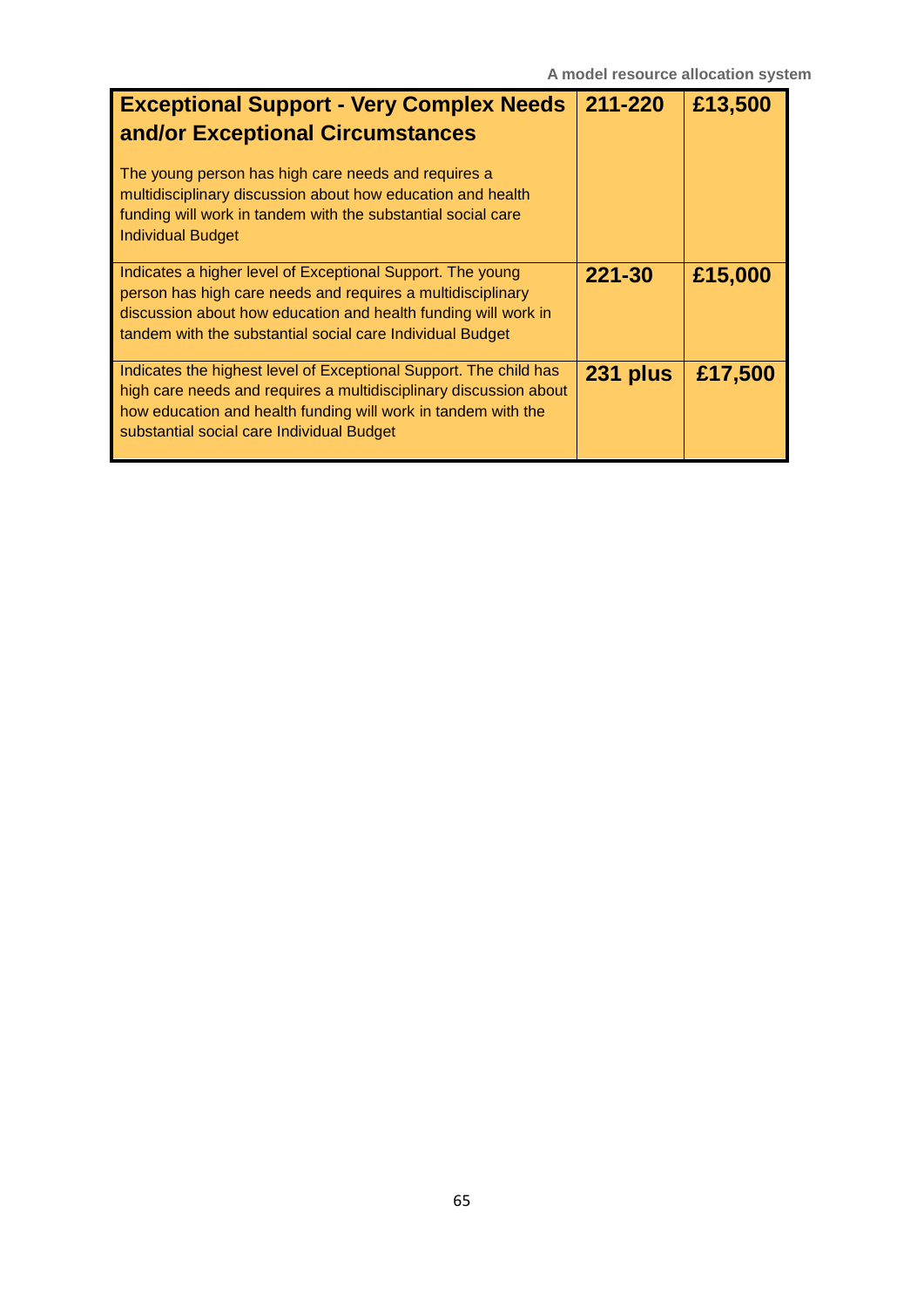### **APPENDIX 4:**

### **A NOTE ON IN-HOUSE SERVICES AND THEIR COSTS**

Some councils provide their own in house services, overnight short break residential care, shared care or short break fostering, outreach or befriending services and others.

For in–house services, personalisation has many challenges. The principles of selfdirected support are that families should be able to create their own support plan making informed choices as to how to spend the funding available. Council investments in their services are part of the funding which disabled people should be able to make choices about. Putting this principle into practice while ensuring that there is a viable service for families to choose to use has some challenges. Key issues include:

- **The decline of the use of children's residential care;** as a preferred service provision, children's residential care is in terminal decline with fewer homes open in this decade than the last and parental choice seeking more child centred provision than building based services
- **A higher cost base for public services**; in the main this is usually because council services pay wages to staff, who have service conditions and entitlements above the lower wage economy which much of the private care sector is built upon. Initiating a crude price comparison can expedite a 'race to the bottom' where only services with the poorest paid and trained staff are retained
- **Registration Requirements**; it is not possible often to incrementally reduce staffing following incremental reductions in demand because of minimum registration requirements needing to remain in place for children who are left in the overnight provision.
- **A place from which to manage crisis**; many children's residential services assist the council to manage additional family pressures, crisis and breakdown by offering a quick readymade short term support for a child when a family is under strain.
- **Family choice**; many families value these services and some children enjoy and appreciate their stays. There is a need to balance different family choices.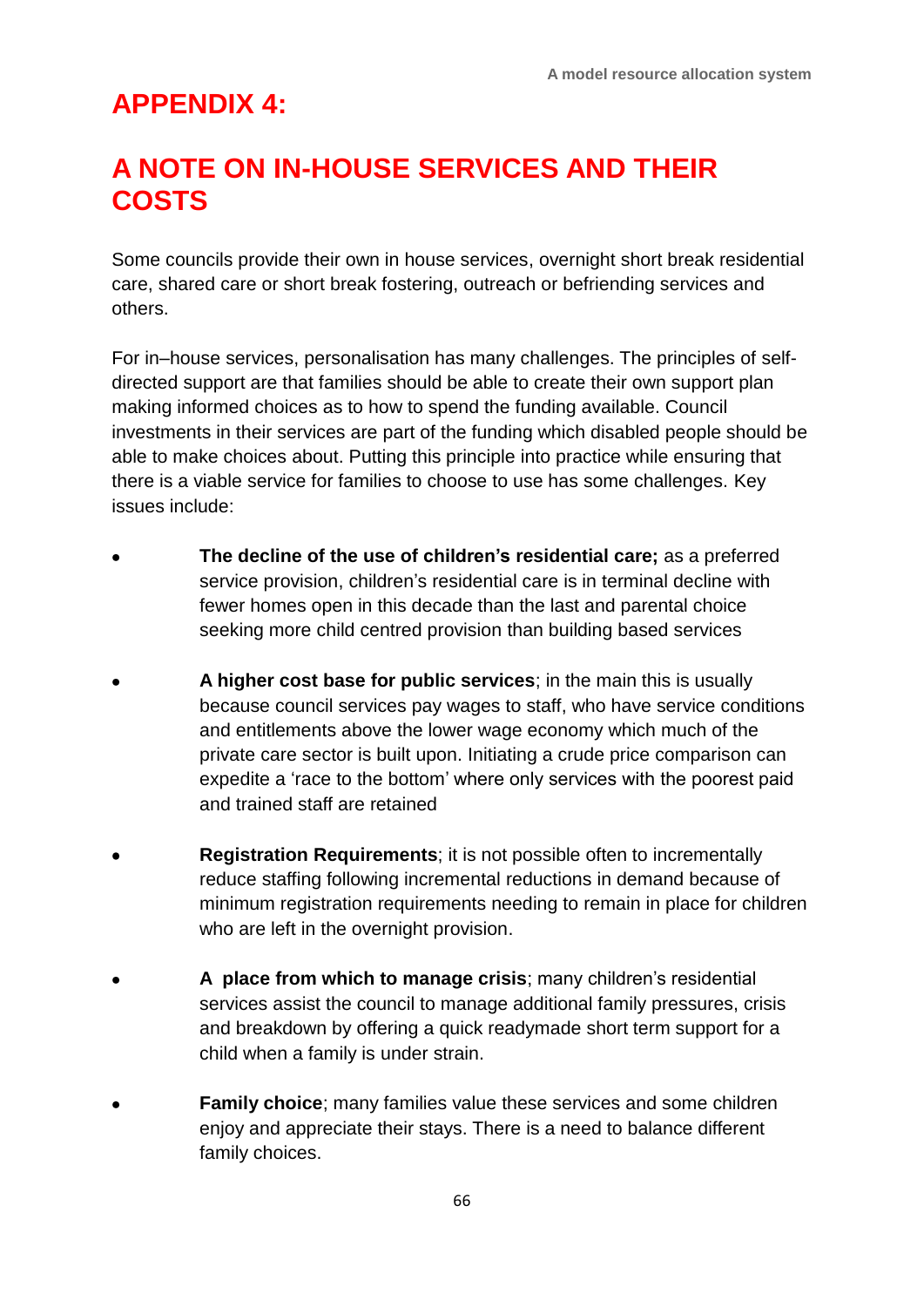Pricing the in house offer can determine the viability of the whole service over time. Newcastle City Council has had experience of trading at £360 per night for its short break in-house overnight provision, which was the cost of the utilities, staffing and front line management (not the full unit cost which would include a proportion of overheads to sustain the service). Based upon that costing, 30% of families with budgets decided to use their funding externally from these council services. This creates a problem if the council cannot reduce its investment in the service by 30%. Effectively, such a situation leads to double funding, as there is no budget to be freed up.

Some of the issues shown above are part of the reason why a council may find it difficult to reduce this type of provision in line with family choice. Newcastle City Council now trades at £184, a rate which matches the personal assistant rates for support over a 24 hour period. This price to date has resulted in a slight increase in uptake of residential services. This is effectively cross subsidising the price to protect the council's services. Whether to entirely expose council services to competition or to protect services is a policy decision. Price should be considered in this light rather than setting a price and then dealing with the policy issues later. The issue of price therefore requires a decision and an understanding of the implications in terms of threats to funding /service and alternatively the viability of subsidising a service in the long term.

This is connected to the key issue of what the council, families and young people see as the vision for the future of overnight residential services. In considering the future, should the council choose to retain its own services; its present level of inhouse provision and the range of services it intends to commission in the future become critical questions. For example, a council which has several children's homes providing short breaks may conclude that its provision needs to diversify in both using the voluntary sector and/or increasing family to family services, for example, short break fostering, befriending and volunteering.

Another council serving a large population of disabled children with only one remaining children's home may wish to retain some overnight provision (in order to ensure minimum provision and flexibility of response), but this may need to be transformed to open only at the peak times when families want a service with an increased level of choices of activities available.

It would seem that the most sensible way to progress is to develop a vision of future service provision in discussion with families and providers prior to setting a price, so that the prices of council services can reflect the conclusions of those discussions. For example, a council which wanted to test out the popularity of the service on a pure market model competing at real unit costs would require to be prepared to manage possible closure if the risk of parents using this funding externally was realised. A council which wished to retain a mixed economy would be more likely to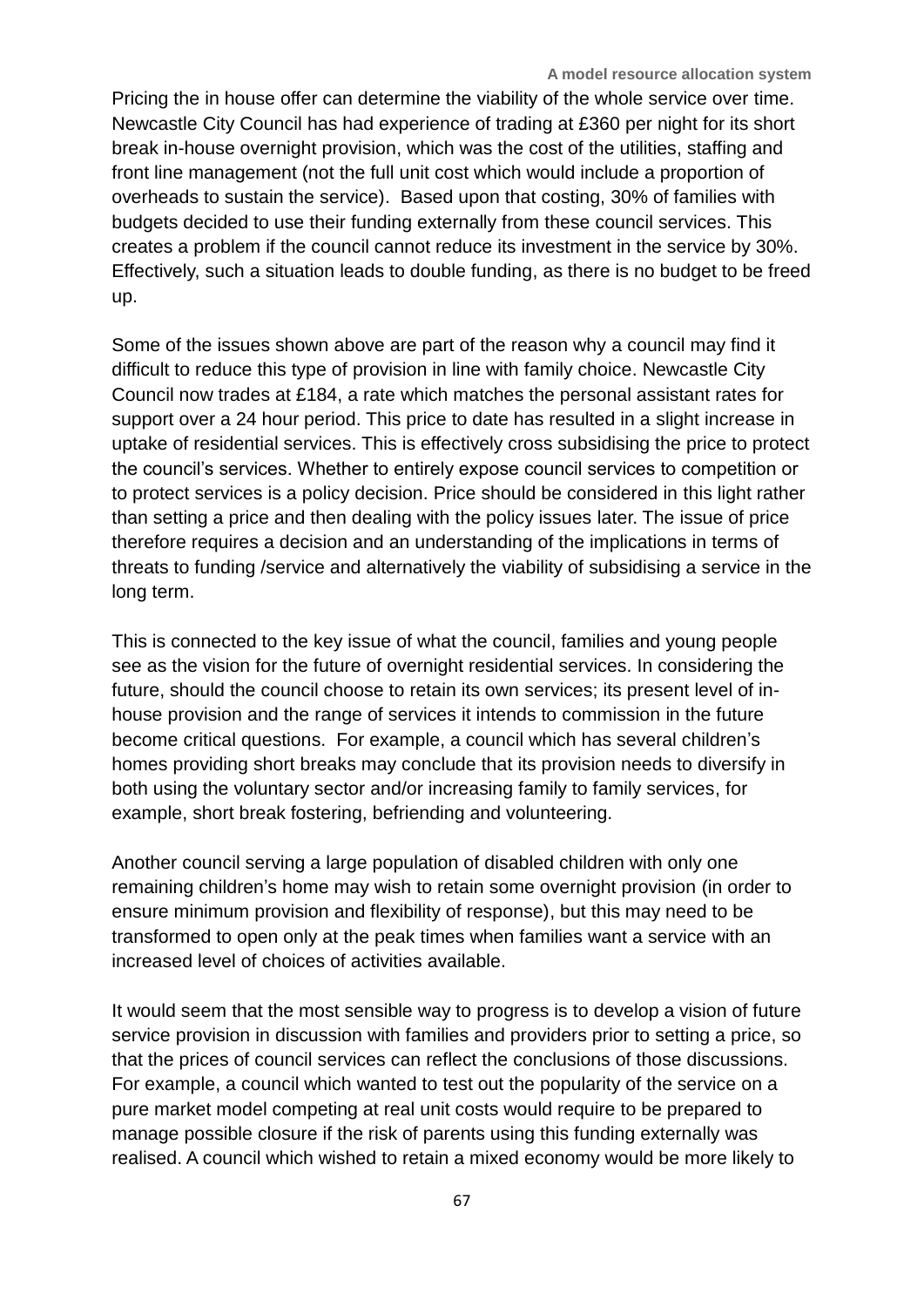offer a price providing some choices to families but less than the unit cost, effectively providing a council subsidy to maintain continuity of a key service.

In deciding how to price other council services the ambition for growth and long term viability of the service should similarly be considered. For example, for some services, such as befriending, it should be explored whether this is a targeted service or a short term service and whether it should remain separately funded, or be part of the services available for purchase with an individual budget.

The range of decisions will vary from locality to locality but the principle should remain that families have a choice as to whether they use in-house services and/or can take at least some funding with which to make alternative arrangements. It is important that in setting a price everyone knows the risks they will be managing and the policy implications of the decision of the level at which the price has been set.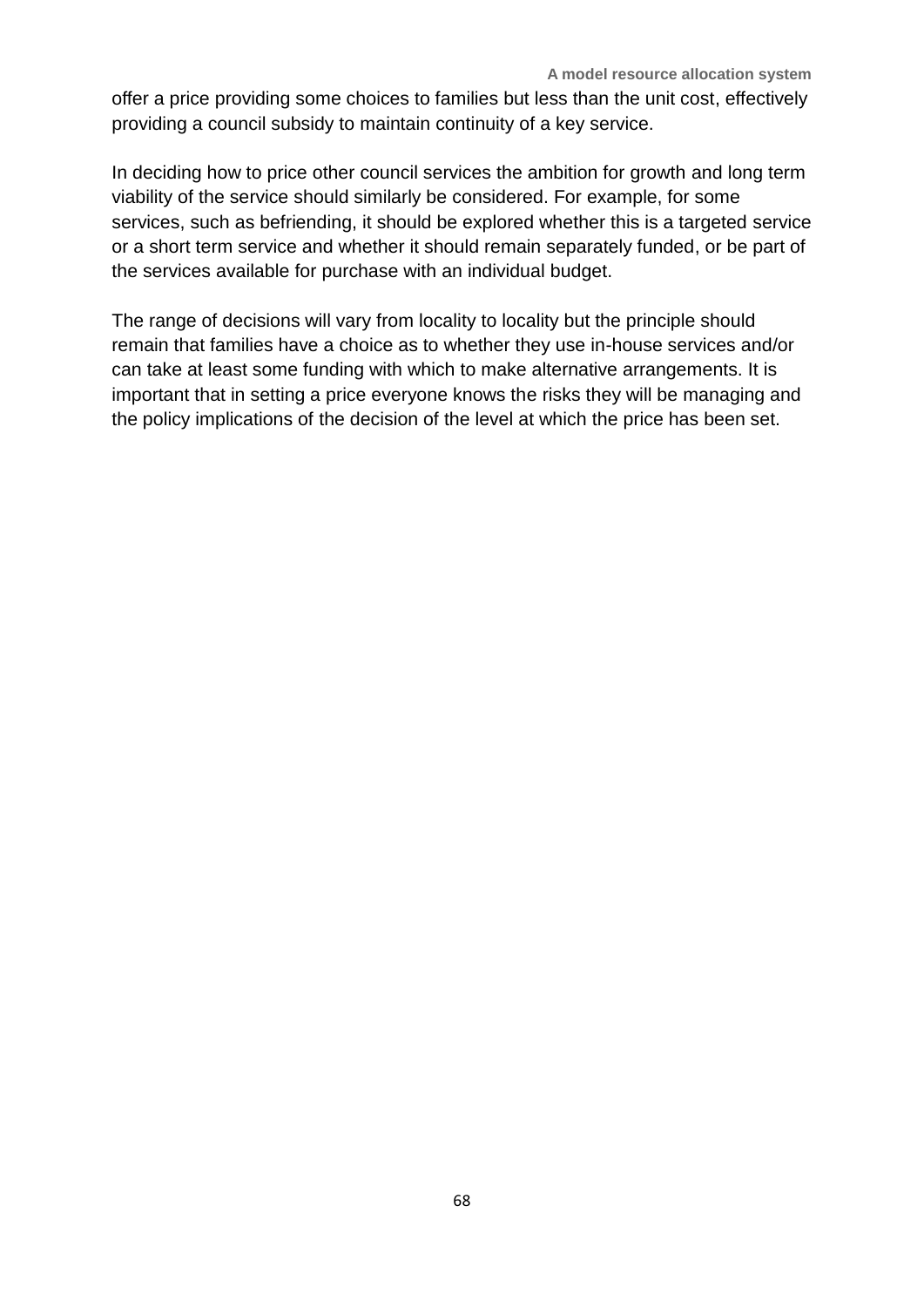### **APPENDIX 5:**

### **KEY STEPS FOR A COUNCIL IN DEVELOPING A RAS**

#### **1. Developing a Questionnaire**

- 1.1 Research existing questionnaires and consider how well they relate to key outcomes for children with additional needs and how well they describe need.
- 1.2 Design, adopt or adapt draft questionnaires (*Two model age related questionnaires are attached to this paper as Appendixes*) which are age specific, rank need well and describe the outcomes for children you wish to fund.
- 1.3 Show this questionnaire to those who will be using it (families, workers, and managers) and receive comments from them about it. Amend where you think it can be improved.
- 1.4 With the workers who will be using the questionnaire, explain the principles of RAS to them and ask them to do a desk top trial by trying out the questionnaire with a child in their mind who they know well. (This is a desktop exercise so does not involve families at this point) This is to give workers a chance to learn about the questionnaire and discuss it together. Improve the questionnaire if necessary after this discussion.
- 1.5 Provide another training session for the workers, which is a consistency exercise. This involves a team member providing information about a child and the whole team completing the RAS questionnaire on the same child.
- 1.6 Repeat the exercise two weeks later with a different child in mind to explore whether big variations in scoring are now corrected. Social workers should be scoring within at least 20 points of each other. When the managers of the service are convinced that the team is scoring consistently the council is ready to begin a desktop exercise.
- 1.7 Begin a desktop trial of the RAS by asking workers to complete RAS questionnaires on as many children as possible they work with who receive funding.(without involving families). The sample of children should be at least 50% of the children who receive paid services.
- 1.8 Place on a spread sheet the children's names and total score for each child and rank from highest to lowest. Challenge managers to consider if this is a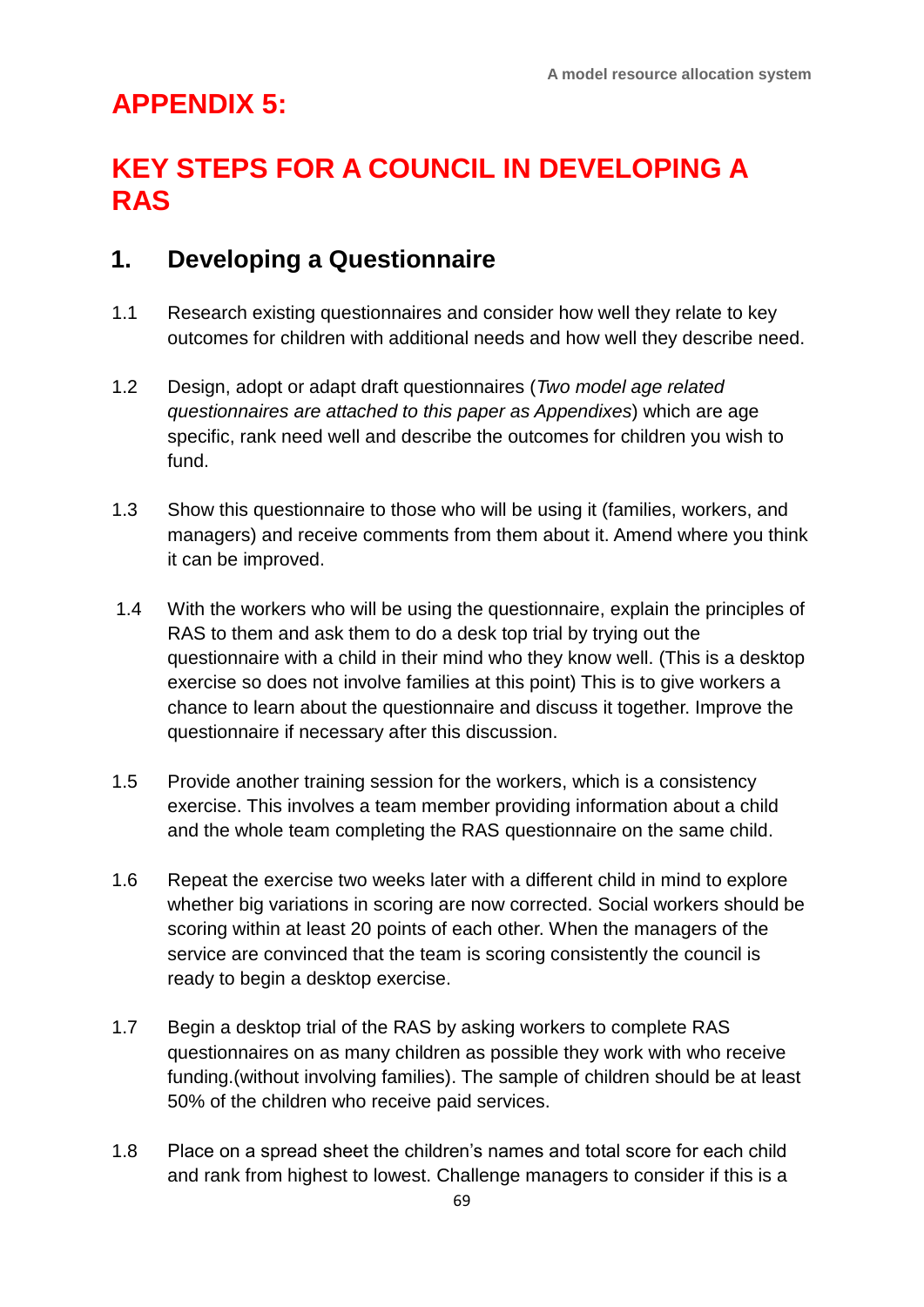true ranking of relative need. It may be that they would wish to revise where certain children are placed and revisit conversations with the workers who completed the scores and request amendments to the scores. When the manger is convinced that the scoring is correct then an analysis of costs can begin. If this stage has been achieved with few amendments to the questionnaire then the council can feel confident it has a viable questionnaire which meets needs.

#### **2. Analysing Costs and Needs**

- 2.1 Calculate the cost of each child's package by breaking down the cost of each 'element' (the unit cost). For example, including the cost of hour by hour support or overnight children's residential care.
- 2.2 If some elements are In-house services then after considering the issues *(as in Appendix 4 of this paper)* decide on a price for the 'unit cost' for in-house services.
- 2.3 Multiply each element of the package's unit cost separately to make an annual cost of each element and then combine all the annualised elements to calculate the total annual cost of the child's package of support.
- 2.4 Place the annual cost of each package on the spreadsheet alongside the score results for each child.
- 2.5 At this point it is common to see variation between the level of need described through the total point scores and the funding provided by packages.
- 2.6 Before using the analysis spreadsheet *(spreadsheet RAS 5.2)* remove from the survey those children who you feel should not meet the minimum criteria for receiving a funding service and those few children who have exceptionally high costs as an alternative to becoming accommodated
- 2.7 Apply the analysis spreadsheet at this point by in-putting the following within the analysis spreadsheet pages *(in the coloured sections)*:
- Copy and paste the RAS scores into "input current needs"
- Copy and paste the current costs into " Input Current costs"
- 2.8 The Analysis Spreadsheet will now produce a draft allocation table in the ' "Allocation Table" page of the work book. This will now show a potential funding offer for every child. The spreadsheet calculates this by reassigning percentiles of needs and costs so they staircase more consistently.
- 2.9 Now in-put figures into the analysis spreadsheet as follows:
- Copy and paste the RAS scores into "input IB needs"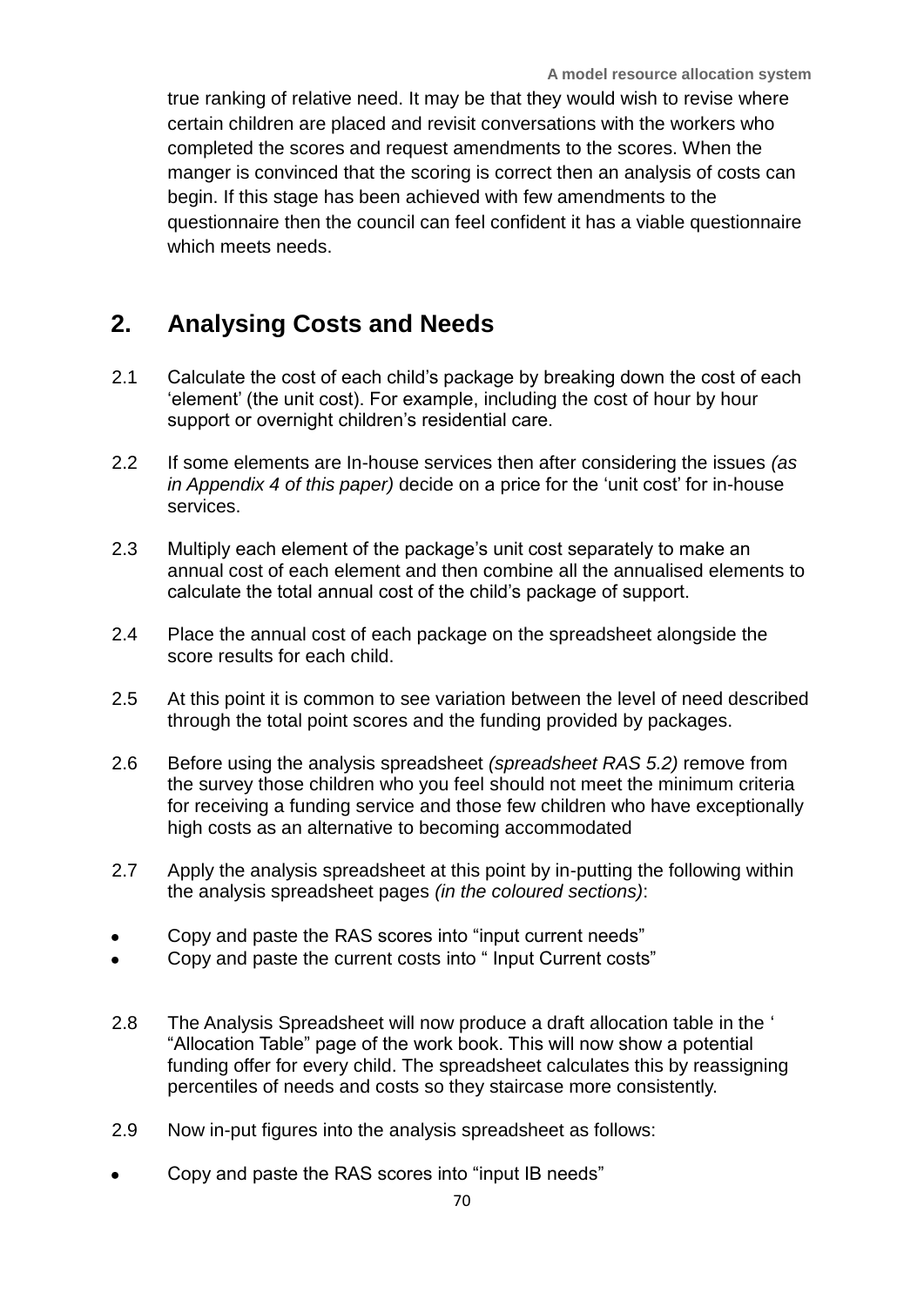- Copy and paste relevant figures from the allocation table into "Individual Budget costs"
- 2.10 Consider this data and its patterns. It is useful to look at the following:
- Does the draft RAS allocation table over or under-spend your existing  $\bullet$ budget.
- Are there funding offers which make sense to managers shown on the excel spreadsheet.
- How much is spent on under 7s, primary school children and secondary school children.
- How much is being spent on groups of children who have different levels of needs currently and in the RAS draft allocation table.
- How does the draft allocation table 'staircase' i.e., does it produce funding leaps etc.
- 2.11 When the analysis is complete this should provide you with a series of prompts from the data the council has considered, which should feed through into building a final Allocation Table for publication.

### **3. Building an Allocation Table**

- 3.1 Decide on the councils commissioning strategy with parent groups in outline. Where funding should be best used in the future? How should children with low-level needs and high-level needs be funded in the future? Be clear about what the councils commissioning intention is.
- 3.2 Build in a contingency between 10% and 15% to protect the overall budget. For example, if current costs add up to £1 million for 200 children and you set your contingency at 10%, the council now have £900,000 to fund the allocation table and £100,000 to draw from to deal with exceptional circumstances. This is essential as there will always be some children who require more funding than the allocation table.
- 3.3 Identify children with similar levels of support needs which can be met by similar funding offers and group these together banded by scores. (*See the sample template in Appendix 3*).
- 3.4 Build descriptors for these possible bands. What are the key characteristics of the support needs the council is funding?
- 3.5 Adjust this table to ensure that the funding offers scale sensibly and that provision can be bought by an Individual budget which will reasonably meet the child's needs at the funding band proposed.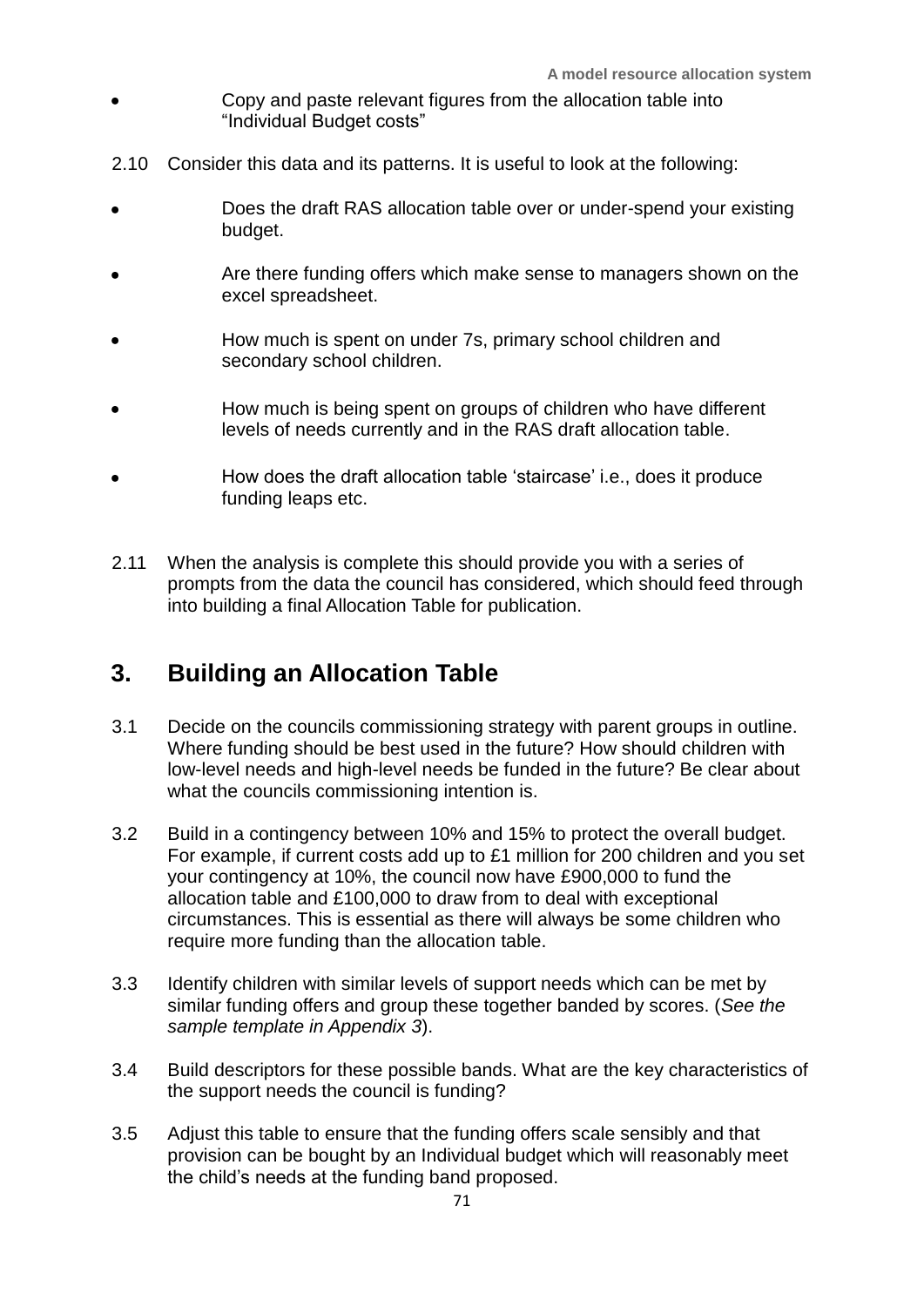- 3.6 Re-apply the new allocation table offers to the RAS scores in the desktop exercise. Does it overspend/under spend the budget when the contingency is applied?
- 3.7 Ensure that this is a fair transparent offer which will meet need locally.
- 3.8 Consult with parents and parent organisation explaining the purpose of the table and the banding descriptors. Adjust as necessary.
- 3.9 An allocation table is now ready to offer funding to new referrals after assessment and the RAS questionnaire has been applied.
- 3.10 Consider at least three options for existing users:
- Apply the table and redistribute funding
- Provide after financial review the reviewed existing package as the individual budget
- Restrict how much a child's individual budget will vary from the existing package. For example not letting the budget rise too much or fall to steeply from their existing package
- 3.1 Decide what options are financially viable for the council and consult with all the families affected by the Individual budget change to decide what system should be used with existing users.
- 3.12 Publish and consider the results of the consultation.
- 3.13 The council should make decisions about approving the funding offer set out in the Allocation Table and making clear the arrangements for existing users.
- 3.14 Now the council is ready to go forward with making individual funding offers proportionate to need which families can use to develop a plan how to meet good outcomes.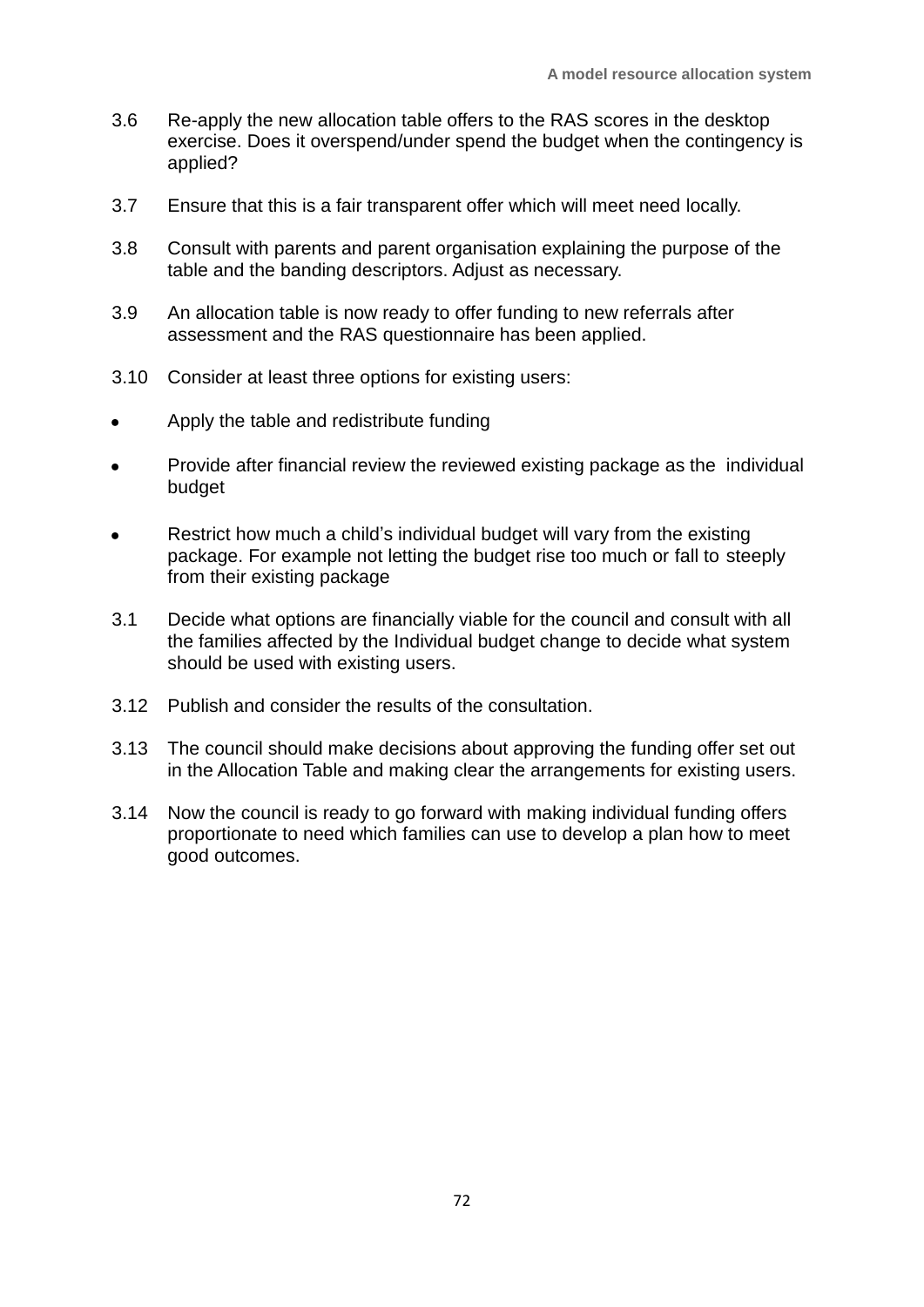# **APPENDIX 6:**

# **SHANARRI RESOURCE ALLOCATION SYSTEM – FREQUENTLY ASKED QUESTIONS – JANUARY 2014**

## **Why do we need different allocation questionnaires for different ages of children/young people?**

Disabled children tend to need more funding as they grow older and the different questionnaires reflect this. For example, it normally costs more to support a teenager to get out and about and learn the skills they need, than for a younger child to have some play experiences. Parents are also expected to provide one to one support for all their children when they are young and this is expected to change/diminish as they grow older, but parents of a disabled child often need to continue to provide additional support for longer. This can also mean that there is a greater need for short breaks as the disabled child grows older. The Shanarri RAS suggests three age ranges where the allocation process and funding should be different: 0-6 early years;

7-11 primary school;

12-18 secondary school and sixth form/college

### **Can we use the same allocation questionnaire for all children in need or will this just work for disabled children?**

The Shanarri questionnaires are weighted to measure disabled children's needs. While there are many outcomes for funding which could work for all children, the questionnaire would need to be adapted for other children to reflect the purpose of funding for that group of children.

### **What is the reasoning behind the weightings/points allocation for each allocation question and banding?**

All the outcomes in the questionnaire are important, but some outcomes are more important than others. For example, it is more important to ensure that a child is safe (at home and in their community) than to ensure they are supported to use public transport. By providing higher scores/weightings for some outcomes in the questionnaire, it should lead to an offer of a budget sufficient to ensure that high priority needs are met. The actual weightings/points allocated in each of the questions are based on the experience of using similar questions over several years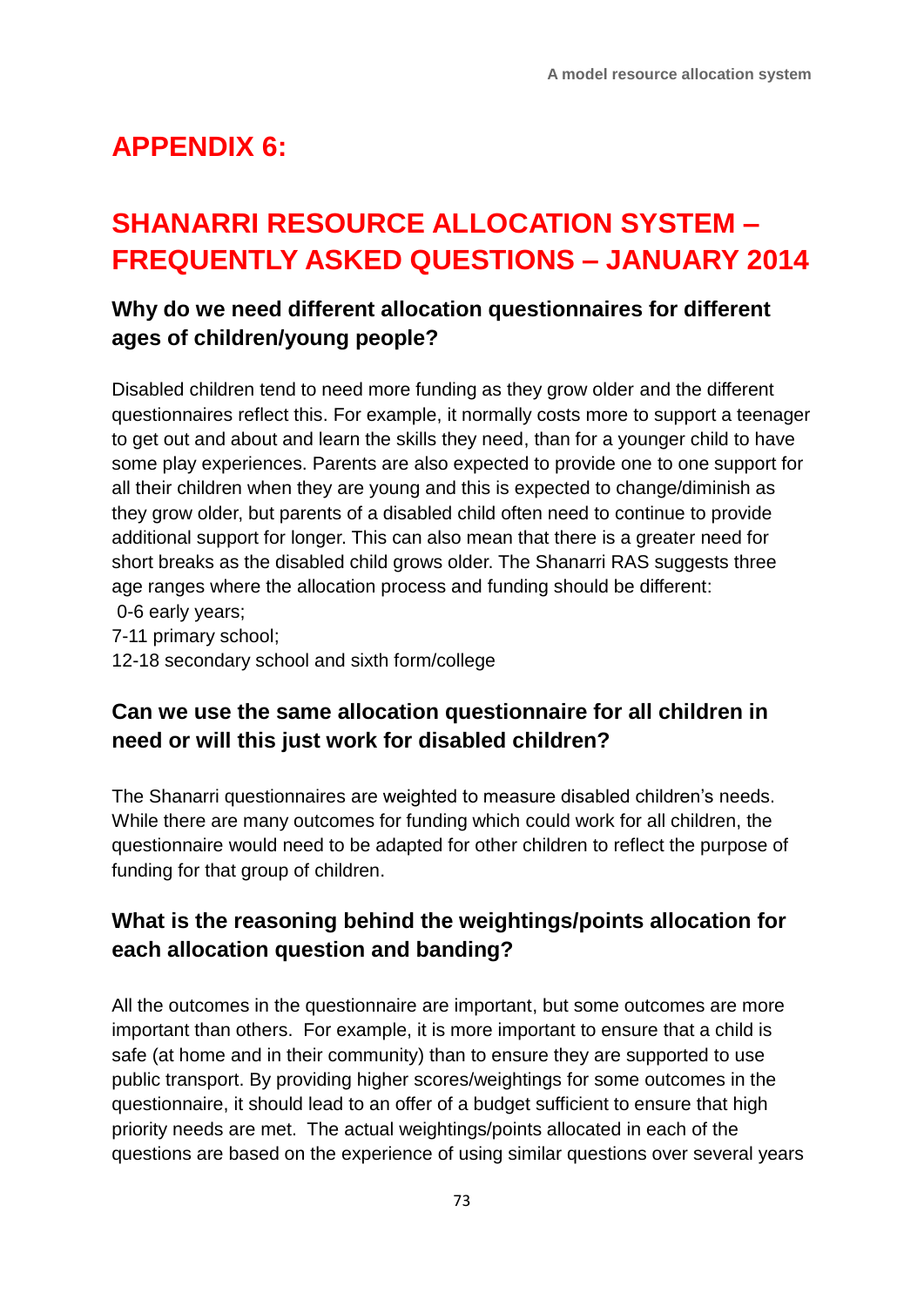that have lead to allocations that can be shown to produce offers reasonably ranked from highest to greatest need.

#### **Why is there specifically a question about public transport?**

Accessing public transport is a key indicator of how difficult it is for the young person to get out and about and therefore a good way of ensuring there is provision and support for the young person to get out and about

# **Why are there only a relatively small number of points available in the family questions? Shouldn't there be a greater weighting here so that children in families who have fewer resources can still achieve the universal outcomes?**

The RAS questionnaire is not trying to measure the need for family support per se, but the impact on family life of the additional support required in caring for the disabled child. As such, the balance of the questionnaires is weighted towards the support needs of the child. Also remember that questionnaire is just a tool which is used to indicate fairer funding allocations and should not be seen as separate from the broader assessment. The assessment as a whole allows a council to see if the ranking of need suggested by the RAS is able to provide enough funding for families to make a support plan that can be expected to achieve the SHANARRI outcomes.

## **Why have you used the SHANARRI well-being indicators as the basis for the allocation questionnaire?**

Achieving the SHANARRI indicators is a public statement and contract (as part of Getting It Right For Every Child) between the Scottish Government and the Scottish people about what it is reasonable to expect for all children in the country. It provides a solid foundation to inform the debates and considerations about how much funding should be provided and for what purpose, while respecting all children's equal rights to a happy fulfilling childhood.

# **We are not required by legislation to develop a RAS or give families information about an allocation upfront i.e. before they make a plan, so why do you think that is so important?**

Giving families an indication of the available funding in advance of making a final support plan (upfront allocation) is an important part of the new relationship with families and young people in an effective system of self-directed support. It enables families to really direct the support, make choices, take control and to deploy all available resources in a way that makes most sense to them.